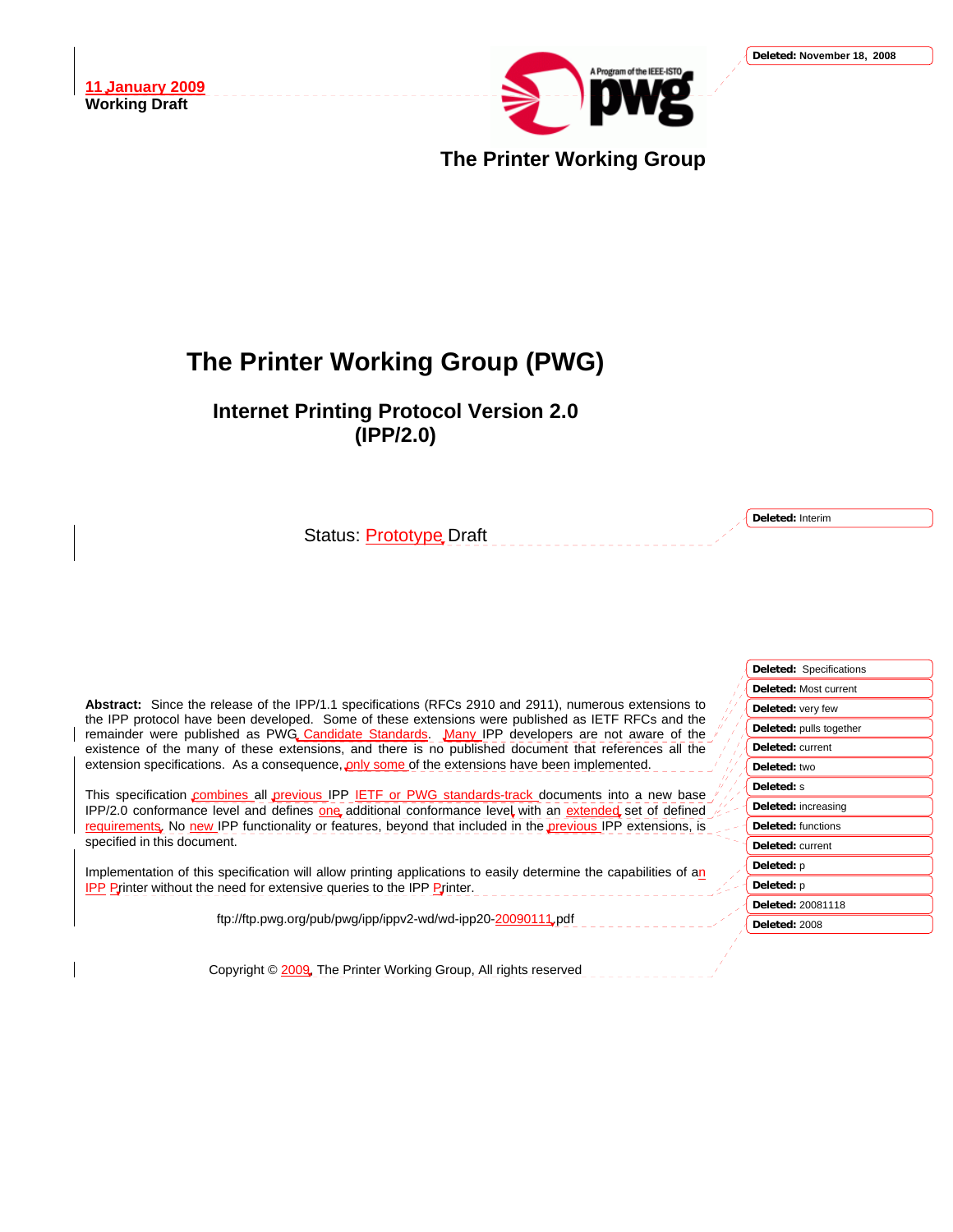#### **Deleted: 2008**

#### **Copyright (C) 2009, The Printer Working Group. All rights reserved.**

This document may be copied and furnished to others, and derivative works that comment on, or otherwise explain it or assist in its implementation may be prepared, copied, published and distributed, in whole or in part, without restriction of any kind, provided that the above copyright notice, this paragraph and the title of the Document as referenced below are included on all such copies and derivative works. However, this document itself may not be modified in any way, such as by removing the copyright notice or references to the IEEE-ISTO and the Printer Working Group, a program of the IEEE-ISTO.

#### Title: Internet Printing Protocol Version 2.0

The IEEE-ISTO and the Printer Working Group DISCLAIM ANY AND ALL WARRANTIES, WHETHER EXPRESS OR IMPLIED INCLUDING (WITHOUT LIMITATION) ANY IMPLIED WARRANTIES OF MERCHANTABILITY OR FITNESS FOR A PARTICULAR PURPOSE.

The Printer Working Group, a program of the IEEE-ISTO, reserves the right to make changes to the document without further notice. The document may be updated, replaced or made obsolete by other documents at any time.

The IEEE-ISTO takes no position regarding the validity or scope of any intellectual property or other rights that might be claimed to pertain to the implementation or use of the technology described in this document or the extent to which any license under such rights might or might not be available; neither does it represent that it has made any effort to identify any such rights.

The IEEE-ISTO invites any interested party to bring to its attention any copyrights, patents, or patent applications, or other proprietary rights which may cover technology that may be required to implement the contents of this document. The IEEE-ISTO and its programs shall not be responsible for identifying patents for which a license may be required by a document and/or IEEE-ISTO Industry Group Standard or for conducting inquiries into the legal validity or scope of those patents that are brought to its attention. Inquiries may be submitted to the IEEE-ISTO by e-mail at:

#### ieee-isto@ieee.org.

The Printer Working Group acknowledges that the IEEE-ISTO (acting itself or through its designees) is, and shall at all times, be the sole entity that may authorize the use of certification marks, trademarks, or other special designations to indicate compliance with these materials.

Use of this document is wholly voluntary. The existence of this document does not imply that there are no other ways to produce, test, measure, purchase, market, or provide other goods and services related to its scope.

**Deleted:** 2008

Page 2 of 22 Copyright © 2009, The Printer Working Group, All rights reserved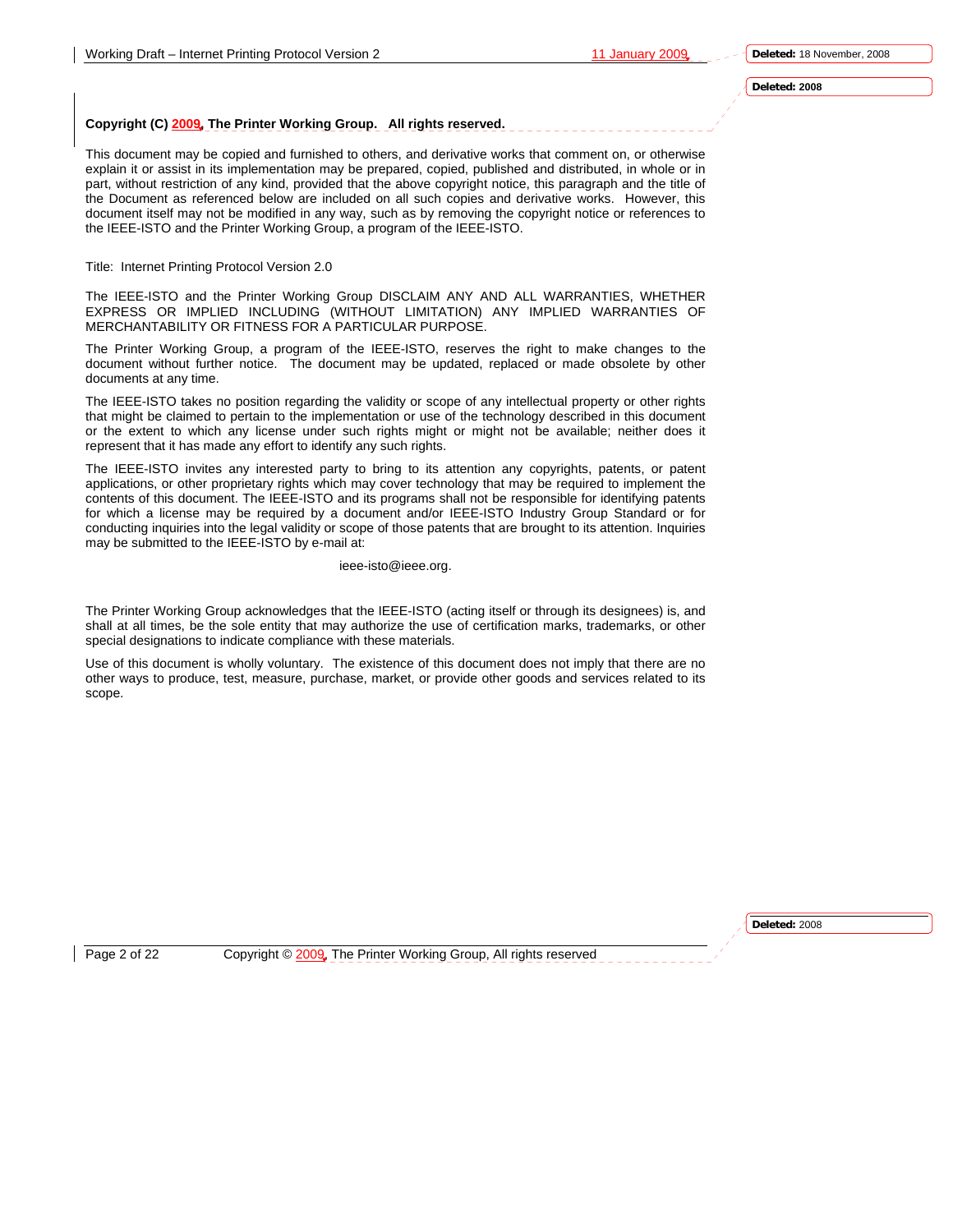#### **About the IEEE-ISTO**

The IEEE-ISTO is a not-for-profit corporation offering industry groups an innovative and flexible operational forum and support services. The IEEE-ISTO provides a forum not only to develop standards, but also to facilitate activities that support the implementation and acceptance of standards in the marketplace. The organization is affiliated with the IEEE (http://www.ieee.org/) and the IEEE Standards Association (http://standards.ieee.org/).

For additional information regarding the IEEE-ISTO and its industry programs visit http://www.ieee-isto.org.

#### **About the IEEE-ISTO PWG**

The Printer Working Group (or PWG) is a Program of the IEEE Industry Standards and Technology Organization (ISTO) with member organizations including printer manufacturers, print server developers, operating system providers, network operating systems providers, network connectivity vendors, and print management application developers. The group is chartered to make printers and the applications and operating systems supporting them work together better. All references to the PWG in this document implicitly mean "The Printer Working Group, a Program of the IEEE ISTO." In order to meet this objective, the PWG will document the results of their work as open standards that define print related protocols, interfaces, procedures and conventions. Printer manufacturers and vendors of printer related software will benefit from the interoperability provided by voluntary conformance to these standards.

In general, a PWG standard is a specification that is stable, well understood, and is technically competent, has multiple, independent and interoperable implementations with substantial operational experience, and enjoys significant public support.

For additional information regarding the Printer Working Group visit: http://www.pwg.org

#### **Contact information:**

The Printer Working Group c/o The IEEE Industry Standards and Technology Organization 445 Hoes Lane Piscataway, NJ 08854 USA

IPP Web Page:

http://www.pwg.org/ipp/

IPP Mailing List:

ipp@pwg.org

Instructions for subscribing to the IPP mailing list can be found at the following link: http://www.pwg.org/mailhelp.html

Implementers of this specification are encouraged to join the IPP Mailing List in order to participate in any discussions of the specification. Suggested additions, changes, or clarification to this specification, should be sent to the IPP Mailing list for consideration.

**Deleted:** 2008

Page 3 of 22 Copyright © 2009. The Printer Working Group, All rights reserved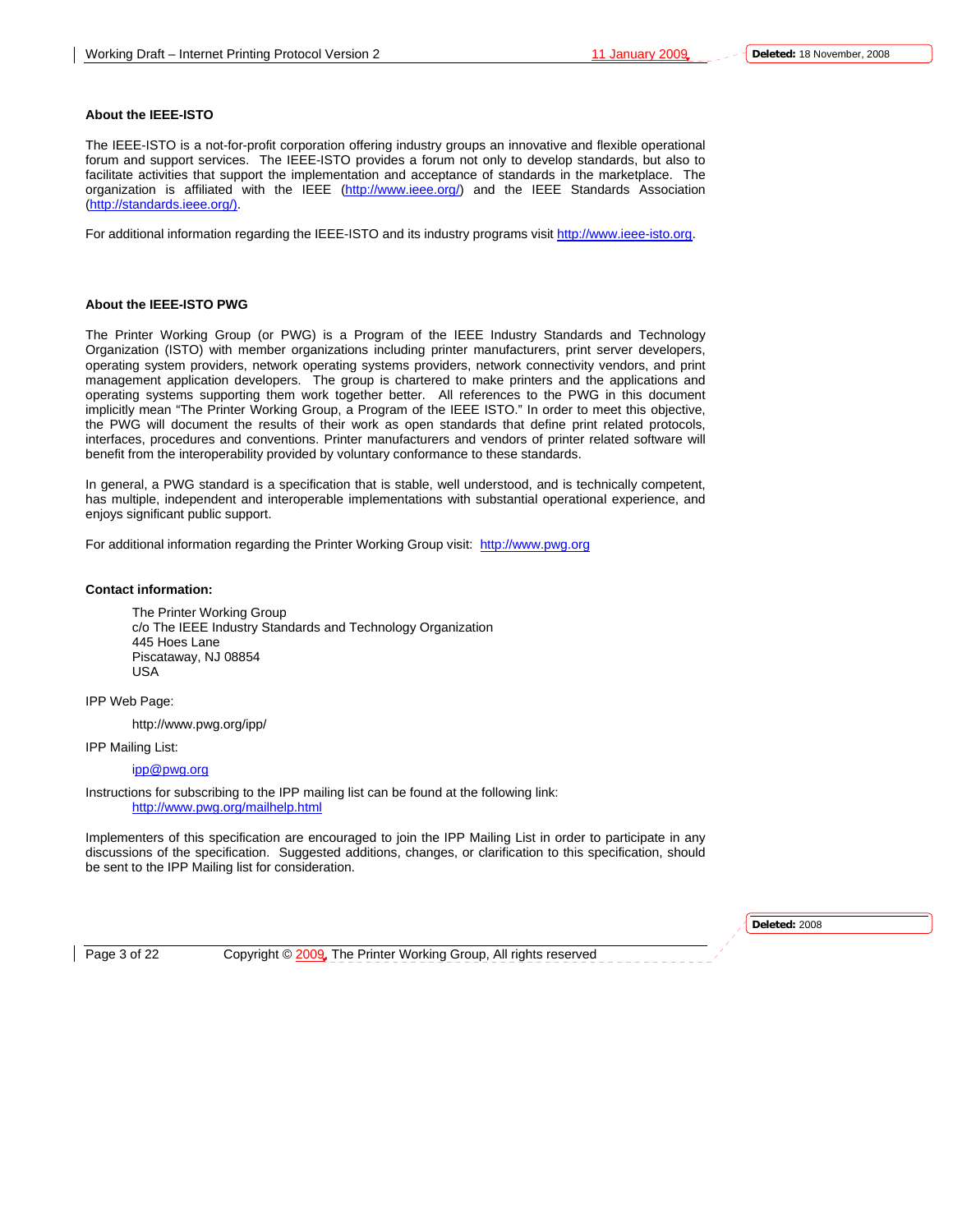### **Table of Contents**

|  | Deleted: 7             |
|--|------------------------|
|  |                        |
|  |                        |
|  |                        |
|  |                        |
|  |                        |
|  | Deleted: 8             |
|  | Deleted: 8             |
|  |                        |
|  | Deleted: 9             |
|  | Deleted: 10            |
|  | Deleted: 11            |
|  |                        |
|  | Deleted: 12            |
|  | Deleted: 12            |
|  | Deleted: 12            |
|  | Deleted: 12            |
|  |                        |
|  | Deleted: 12            |
|  | Deleted: 12            |
|  | Deleted: 13            |
|  | Deleted: 13            |
|  |                        |
|  | Deleted: 13            |
|  | Deleted: 13            |
|  | Deleted: 15            |
|  | Deleted: 16            |
|  |                        |
|  | Deleted: 17            |
|  | Deleted: 18            |
|  | Deleted: 18            |
|  | D <sub>el</sub> eta·20 |

Page 4 of 22

Copyright © 2009. The Printer Working Group, All rights reserved

Deleted: 2008

Deleted: 21 Deleted: 21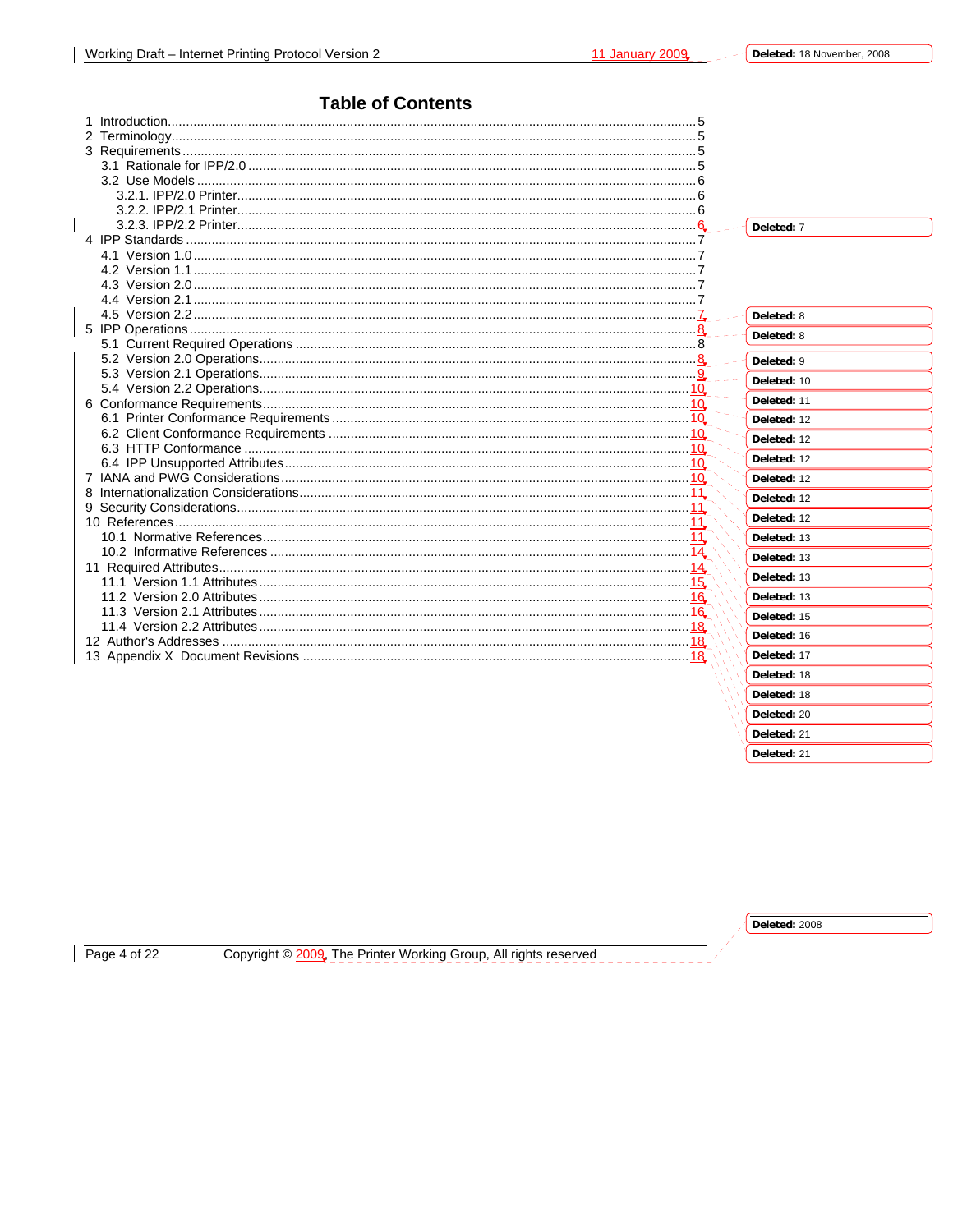**Deleted:** 18 November, 2008

# **1 Introduction (Informative)**

The original IPP/1.0 protocol specifications, [RFC2565] and [RFC 2566], were published by the IETF in April 1999. The subsequent IPP/1.1 protocol specifications, [RFC2910] and [RFC2911], were published by the IETF in September 2000. Since the release of IPP/1.1, an additional 16 IPP IETF or PWG standards-track extension specifications have been approved and published. Seven of these IPP extension specifications were published by the IETF and the remaining nine were published by the PWG.

The purpose of this document is to provide a single reference to all of the existing IPP IETF or PWG standards-track specifications and to define a new set of IPP/2.x versions that provide simple statements of the capabilities of an **IPP Printer with respect**, to these IPP **IETF** or PWG standards-track extension specifications. **IPP/2.x** interoperable function sets are defined in section 2, Terminology below.

# **2 Terminology (Normative)**

This section defines the following terms that are used throughout this document:

Capitalized terms, such as MUST, MUST NOT, REQUIRED, SHOULD, SHOULD NOT, MAY, NEED NOT, and OPTIONAL, have special meaning relating to conformance as defined in [RFC2119]. If an implementation supports an IPP version defined in this document, then these terms apply; otherwise, they do not. These terms define conformance to this document only; they do not affect conformance to other documents, unless explicitly stated otherwise.

**IPP/2.0** – This IPP function set is targeted to an environment where a small number of users are typical physically located very close to the device. The device is typically a low speed **IPP/2.0 Printer with a limited** feature set tailored to the requirements of a small group of users. Routine maintenance, such as loading paper and clearing paper jams, is usually performed by the current user. The configuration of the IPP/2.0 **Printer for special jobs, such as the need for a unique paper size or color, is also handled by the user** requiring the changed configuration.

**IPP/2.1** – This IPP function set is targeted to an environment with more users and to devices with higher speed, and higher duty cycle rating than a IPP/2.0 Printer, but the primary difference is in the supported features, **physical location**, and maintenance of the device. A IPP/2.1 Printer is typically located in a central location with most users not very close physically. An End User's access to the IPP/2.1 Printer may be limited and maintenance is typically performed by assigned, trained personnel. Features such as paper size and type are typically fixed by site policies and are not easily modified for special use. IPP/2.1 Printers often have more post-processing features (such as punching, folding, stapling, etc.) than IPP/2.0 printers.

# **3 Requirements (Informative)**

#### **3.1 Rationale for IPP/2.0**

The Printer MIB v2 [RFC3805] and Port Monitor MIB [PWG5107.1] define:

- (a) Model of Print Devices
- (b) Operations for Print Devices
	- prtGeneralReset
	- prtConsoleDisable
- (c) Groups of simple attributes for Print Devices
	- prtInputTable --> prtInputName
	- ppmPortTable --> ppmPortServiceNameOrURI

(d) Conformance requirements for implementations of Printer MIB v2 and Port Monitor MIB

Page 5 of 22 Copyright © 2009, The Printer Working Group, All rights reserved

| Deleted: followed                                                                                                                                                                                                                                                                                                                                                                         |
|-------------------------------------------------------------------------------------------------------------------------------------------------------------------------------------------------------------------------------------------------------------------------------------------------------------------------------------------------------------------------------------------|
| Deleted: 15                                                                                                                                                                                                                                                                                                                                                                               |
| Deleted: eight                                                                                                                                                                                                                                                                                                                                                                            |
| Deleted: as                                                                                                                                                                                                                                                                                                                                                                               |
| <b>Deleted:</b> specifications                                                                                                                                                                                                                                                                                                                                                            |
| Deleted: to                                                                                                                                                                                                                                                                                                                                                                               |
| Deleted: a                                                                                                                                                                                                                                                                                                                                                                                |
| Deleted: reference to                                                                                                                                                                                                                                                                                                                                                                     |
| Deleted: IPP printer                                                                                                                                                                                                                                                                                                                                                                      |
| Deleted: relative                                                                                                                                                                                                                                                                                                                                                                         |
| Deleted: to the support of the printer                                                                                                                                                                                                                                                                                                                                                    |
| Deleted: The classification of                                                                                                                                                                                                                                                                                                                                                            |
| Deleted:                                                                                                                                                                                                                                                                                                                                                                                  |
| Deleted: RFC 2119                                                                                                                                                                                                                                                                                                                                                                         |
| Deleted: definition is guided by                                                                                                                                                                                                                                                                                                                                                          |
| Deleted: normally                                                                                                                                                                                                                                                                                                                                                                         |
| <b>Deleted:</b> p                                                                                                                                                                                                                                                                                                                                                                         |
| Deleted: or MFD                                                                                                                                                                                                                                                                                                                                                                           |
| Deleted: geared                                                                                                                                                                                                                                                                                                                                                                           |
| Deleted: p                                                                                                                                                                                                                                                                                                                                                                                |
| Deleted: definition is guided by                                                                                                                                                                                                                                                                                                                                                          |
| Deleted:,                                                                                                                                                                                                                                                                                                                                                                                 |
| Deleted: p                                                                                                                                                                                                                                                                                                                                                                                |
| Deleted: normally                                                                                                                                                                                                                                                                                                                                                                         |
| Deleted:<br>close                                                                                                                                                                                                                                                                                                                                                                         |
| Deleted: The                                                                                                                                                                                                                                                                                                                                                                              |
| Deleted: u                                                                                                                                                                                                                                                                                                                                                                                |
| <b>Deleted:</b> p                                                                                                                                                                                                                                                                                                                                                                         |
| Deleted: only                                                                                                                                                                                                                                                                                                                                                                             |
| Deleted: normally                                                                                                                                                                                                                                                                                                                                                                         |
| <b>Deleted:</b> p                                                                                                                                                                                                                                                                                                                                                                         |
| Deleted: tend to                                                                                                                                                                                                                                                                                                                                                                          |
| Deleted:,                                                                                                                                                                                                                                                                                                                                                                                 |
| Deleted:                                                                                                                                                                                                                                                                                                                                                                                  |
| Deleted: IPP/2.2 - This IPP function<br>set definition is guided by an<br>environment with high speed and a<br>very high duty cycle devices<br>compared to the IPP/2.0 and IPP/2.1.<br>One example of this environment is a<br>data center where jobs are centrally<br>scheduled rather than sent ad-hoc<br>from a group of users. This class of<br>printer is expected to consume<br>[1] |
| Deleted: 2008                                                                                                                                                                                                                                                                                                                                                                             |
|                                                                                                                                                                                                                                                                                                                                                                                           |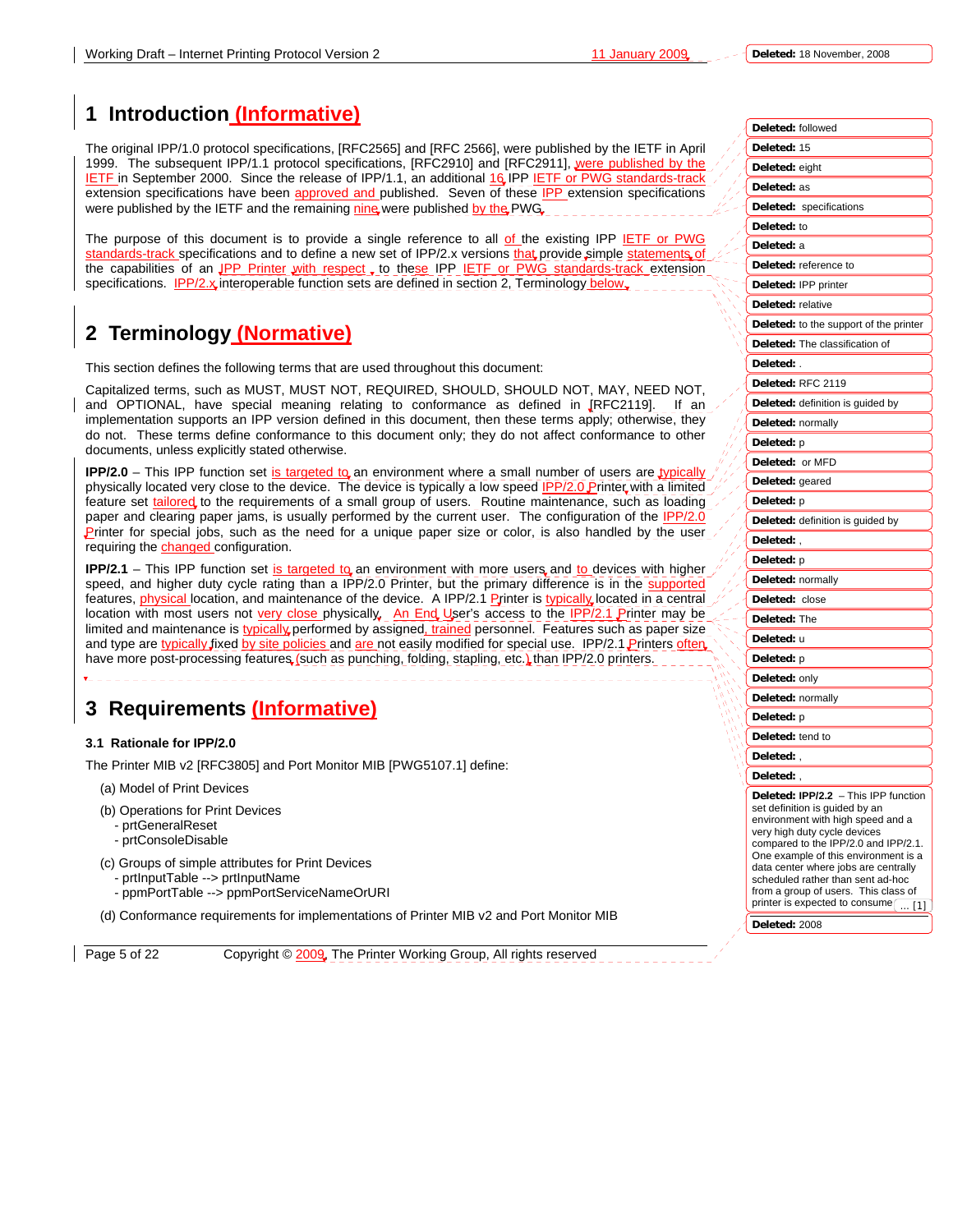**Deleted:** 4

The IPP/1.1 Model and Semantics [RFC2911] defines:

(a) Model of Print Services, Print Devices, and Print Jobs

- (b) Operations for Print Services and Print Jobs
	- Pause-Printer
	- Print-Job
- (c) Attributes for Print Services and Print Jobs
	- printer-location
	- job-id
- (d) Conformance requirements for implementations of IPP/1.1

The IPP/1.1 Encoding and Transport [RFC2910] defines:

- (a) Protocol Bindings for IPP/1.1
- HTTP with optional upgrade to TLS
- (b) Mappings of operations for Print Services and Print Jobs.
- (c) Conformance requirements for implementations of IPP/1.1

Later IETF and PWG standards-track specifications defined 16 IPP/1.1 extensions including:

- (a) New operations
	- Set-Printer-Attributes [RFC3380]
- Resume-Job [RFC3998]
- (b) New attribute syntaxes
	- collection [RFC3382]
- (c) New objects
	- Subscription [RFC3995]
	- Document [PWG5100.5]

Some JPP Printers currently support functionality standardized in these IPP/1.1 extensions in a proprietary manner. In order to support user requirements for advanced printing functionality, there is a clear need to standardize profiles of these IPP/1.1 extensions for reliable interoperability and to encourage adoption of modern IPP-based infrastructure.

#### **3.2 Use Models**

See the description of IPP/2.0 and JPP/2.1 function sets in section 2, Terminology

#### **3.2.1. IPP/2.0 Printer**

Alice, Bob, and Charlie are graphic artists who share a printer down the hall. They all load paper when needed. Alice and Bob have convinced Charlie that he should load the toner cartridges. But they do use many paper sizes - they need PWG Media Standardized Names [PWG5101.1] used in the IPP 'media' attribute.

#### **3.2.2. IPP/2.1 Printer**

Joe and his colleagues send large documents to a printer in a building across the street in a 'glasshouse' with some web servers.

Both Joe and the operator Sue in the glasshouse manage lots of jobs - they need to hold and release jobs. Joe wants to keep track of his jobs - he needs to subscribe for job events.

Sue is expected to manage several printers - she needs to enable and disable printers (i.e., enable/disable accepting new jobs over input channels).

Page 6 of 22 Copyright © 2009. The Printer Working Group, All rights reserved

| <b>Deleted: Current</b>                                                                                                                                                                                                                                                                                                                                                                                                                                                                                                                            |
|----------------------------------------------------------------------------------------------------------------------------------------------------------------------------------------------------------------------------------------------------------------------------------------------------------------------------------------------------------------------------------------------------------------------------------------------------------------------------------------------------------------------------------------------------|
| Deleted: p                                                                                                                                                                                                                                                                                                                                                                                                                                                                                                                                         |
| Deleted: often                                                                                                                                                                                                                                                                                                                                                                                                                                                                                                                                     |
| Deleted: (                                                                                                                                                                                                                                                                                                                                                                                                                                                                                                                                         |
| Deleted: )                                                                                                                                                                                                                                                                                                                                                                                                                                                                                                                                         |
| Deleted: guiding principles                                                                                                                                                                                                                                                                                                                                                                                                                                                                                                                        |
| Deleted: .                                                                                                                                                                                                                                                                                                                                                                                                                                                                                                                                         |
| Deleted: , and IPP/2.2                                                                                                                                                                                                                                                                                                                                                                                                                                                                                                                             |
| Deleted: And they print lots of<br>thumbnails of graphic images - they<br>need standard IPP document formats.                                                                                                                                                                                                                                                                                                                                                                                                                                      |
| Formatted: Plain Text, Space<br>Before: 6 pt                                                                                                                                                                                                                                                                                                                                                                                                                                                                                                       |
| Deleted: ¶<br>3.2.3. IPP/2.2 Printer¶<br>Louise works in Accounting for a big<br>wholesaler in Kansas City. She<br>sends variable data jobs (e.g.,<br>different user names, user addresses,<br>and balance owed amounts formatted<br>onto a pre-printed form) to a printer in<br>Chicago. ¶<br>Her friend Sam is a night-shift<br>operator in Chicago. Sam has to<br>make sure that job resources (e.g.,<br>the pre-printed forms for Louise's<br>jobs) are loaded when needed - he<br>often needs to pause the printer after<br>the current job.¶ |
| Deleted: 2008                                                                                                                                                                                                                                                                                                                                                                                                                                                                                                                                      |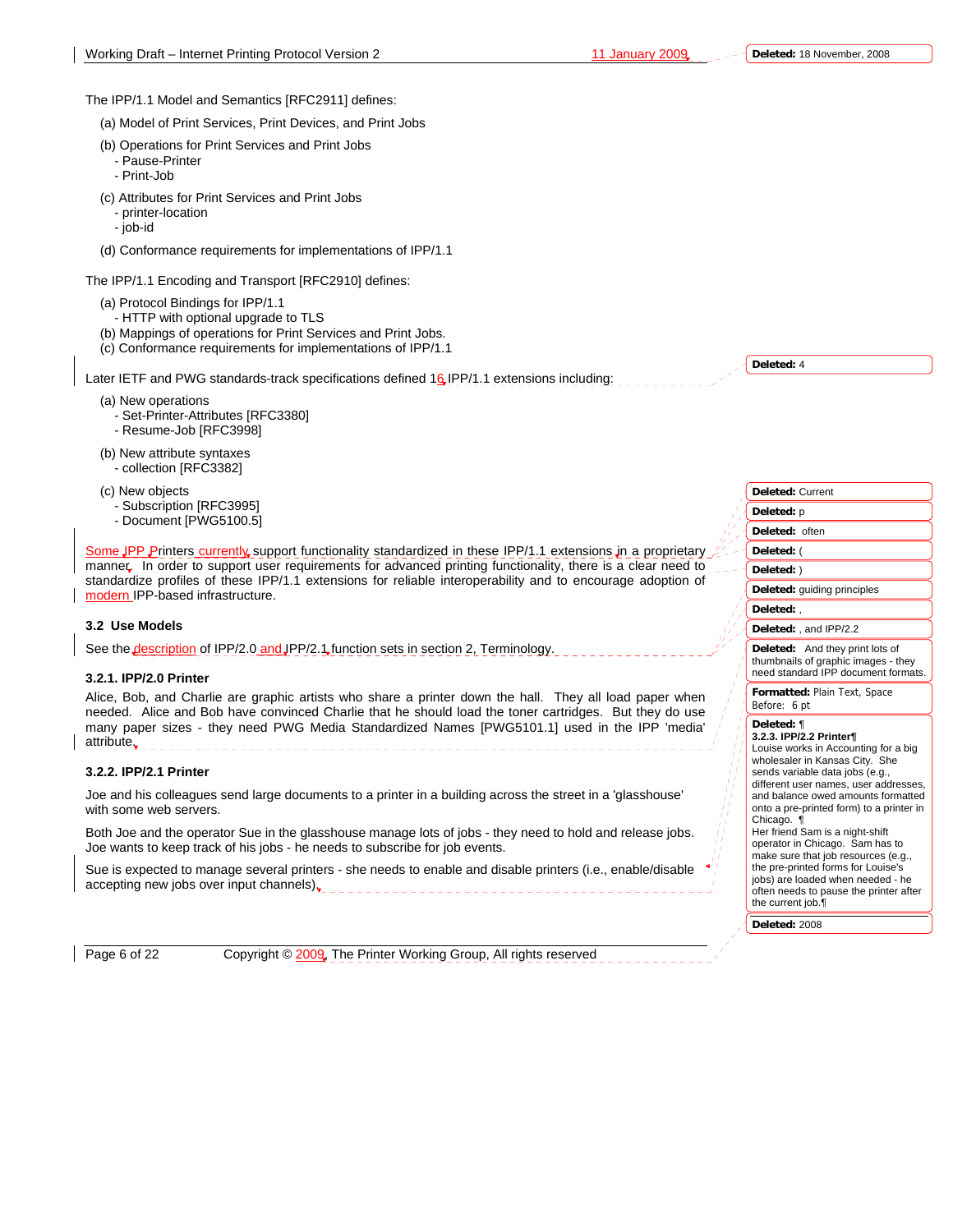| Deleted: 18 November, 2008 |  |
|----------------------------|--|
|                            |  |

**Deleted:** 2008

| <b>Required IPP Standards (Normative)</b>                                                                                                                                                                      | Deleted:                                                             |
|----------------------------------------------------------------------------------------------------------------------------------------------------------------------------------------------------------------|----------------------------------------------------------------------|
|                                                                                                                                                                                                                | Deleted: defines supported.<br>[2]                                   |
| This section specifies the IPP standards required at each IPP version level. Each IPP version level requires<br>support for the complete required functionality of all lower versions (by intentional design). |                                                                      |
|                                                                                                                                                                                                                | Deleted:                                                             |
| 4.1 Version 1.0                                                                                                                                                                                                |                                                                      |
| An IPP/1.0 Printer must support the following specifications.                                                                                                                                                  | Formatted: Indent: Left: 0"                                          |
| [RFC2565] Internet Printing Protocol/1.0: Encoding and Transport                                                                                                                                               | Deleted:   (April 1999)<br>$\dots$ [3]                               |
| [RFC2566] Internet Printing Protocol/1.0: Model and Semantics,                                                                                                                                                 | Deleted:   (April 1999)<br>$\lceil 4 \rceil$                         |
| <b>4.2 Version 1.1</b>                                                                                                                                                                                         |                                                                      |
| The IPP/1.1 protocol specifications supersede and obsolete the IPP/1.0 protocol specifications. An IPP/1.1<br>Printer must support the following specifications.                                               |                                                                      |
| [RFC2910] Internet Printing Protocol/1.1: Encoding and Transport                                                                                                                                               | Deleted:  (September 2000<br>[5]                                     |
| <b>[RFC2911] Internet Printing Protocol/1.1: Model and Semantics</b>                                                                                                                                           | Deleted:                                                             |
| <b>JRFC3510]</b> Internet Printing Protocol: IPP URL Scheme                                                                                                                                                    | Deleted: (September 2000)¶<br>RFC 3510 (April 2003)<br>[6]           |
| 4.3 Version 2.0                                                                                                                                                                                                |                                                                      |
| An JPP/2.0 Printer MUST, support the IPP specifications required for IPP/1.1 plus the following.                                                                                                               | Deleted: The pshalldef[ [7]                                          |
| <b>[PWG5100.1]</b> Internet Printing Protocol: "finishings" attribute values extension                                                                                                                         | Deleted:  (February 2001) $\sqrt{8}$                                 |
| [PWG5100.2] Internet Printing Protocol: "output-bin" attribute extension (February 2001)                                                                                                                       | Deleted:                                                             |
| [PWG5101.1] PWG Standard for Media Size Names                                                                                                                                                                  | Deleted:  (February 2002)<br>[9]                                     |
| 4.4 Version 2.1                                                                                                                                                                                                |                                                                      |
| An IPP/2.1 Printer MUST, support the IPP specifications required for IPP/2.0 plus the following.                                                                                                               | Deleted: Thepshalldef  [10]                                          |
| <b>REC3380</b> Internet Printing Protocol: Job and Printer Set Operations                                                                                                                                      | Deleted:  (September 200<br>$\ldots$ [11]                            |
|                                                                                                                                                                                                                | Deleted:  (September 20)<br>$\ldots$ [12]                            |
| [RFC3381] Internet Printing Protocol: Job Progress Attributes                                                                                                                                                  | Deleted:  (September 200<br>$\ldots$ [13]                            |
| [RFC3382] The 'collection' Attribute Syntax                                                                                                                                                                    | Deleted:  (March 2005)<br>$\ldots$ [14]                              |
| [RFC3995] Internet Printing Protocol: Event Notifications and Subscriptions                                                                                                                                    | Deleted:  (March 2005)<br>$\ldots$ [15]                              |
| [RFC3996] Internet Printing Protocol: The 'ippget' Delivery Method for Event Notifications.                                                                                                                    | Deleted:  (March 2005)<br>$[16]$                                     |
| [RFC3998] Internet Printing Protocol: Job and Printer Administrative Operations                                                                                                                                | Deleted:  (October 2003) [ [17]                                      |
| [PWG5100.3] Internet Printing Protocol: Production Printing Attributes - Set 1 (for media-col attributes<br>only)                                                                                              | Deleted: 4.5 Version 2.2 ¶<br>The IPP/2.2 printer shall support the  |
| <b>PWG5100.7</b> Internet Printing Protocol: Job Extensions                                                                                                                                                    | IPP specifications defined for IPP/2.1                               |
|                                                                                                                                                                                                                | plus the following.<br>PWG 5100.3 Internet Printing                  |
| [PWG510x.y] Internet Printing Protocol: Printer State Extensions (TBD)                                                                                                                                         | Protocol: Production Printing<br>Attributes - Set 1 (February 2001)¶ |
| [[[ PWG Secretary – replace with assigned number and approval date after IPP PSX is approved []]                                                                                                               | PWG 5100.5 Internet Printing<br>Protocol: Document Object (October   |
|                                                                                                                                                                                                                | 2003)¶<br>PWG 5100.6 Internet Printing                               |
|                                                                                                                                                                                                                | Protocol: Page Overrides (October                                    |
|                                                                                                                                                                                                                | $2003$ <sup>T</sup><br>PWG 5100.8 Internet Printing                  |
|                                                                                                                                                                                                                | Protocol: "-actual" Attributes (March<br>$2003$ T                    |

Page 7 of 22 Copyright © 2009, The Printer Working Group, All rights reserved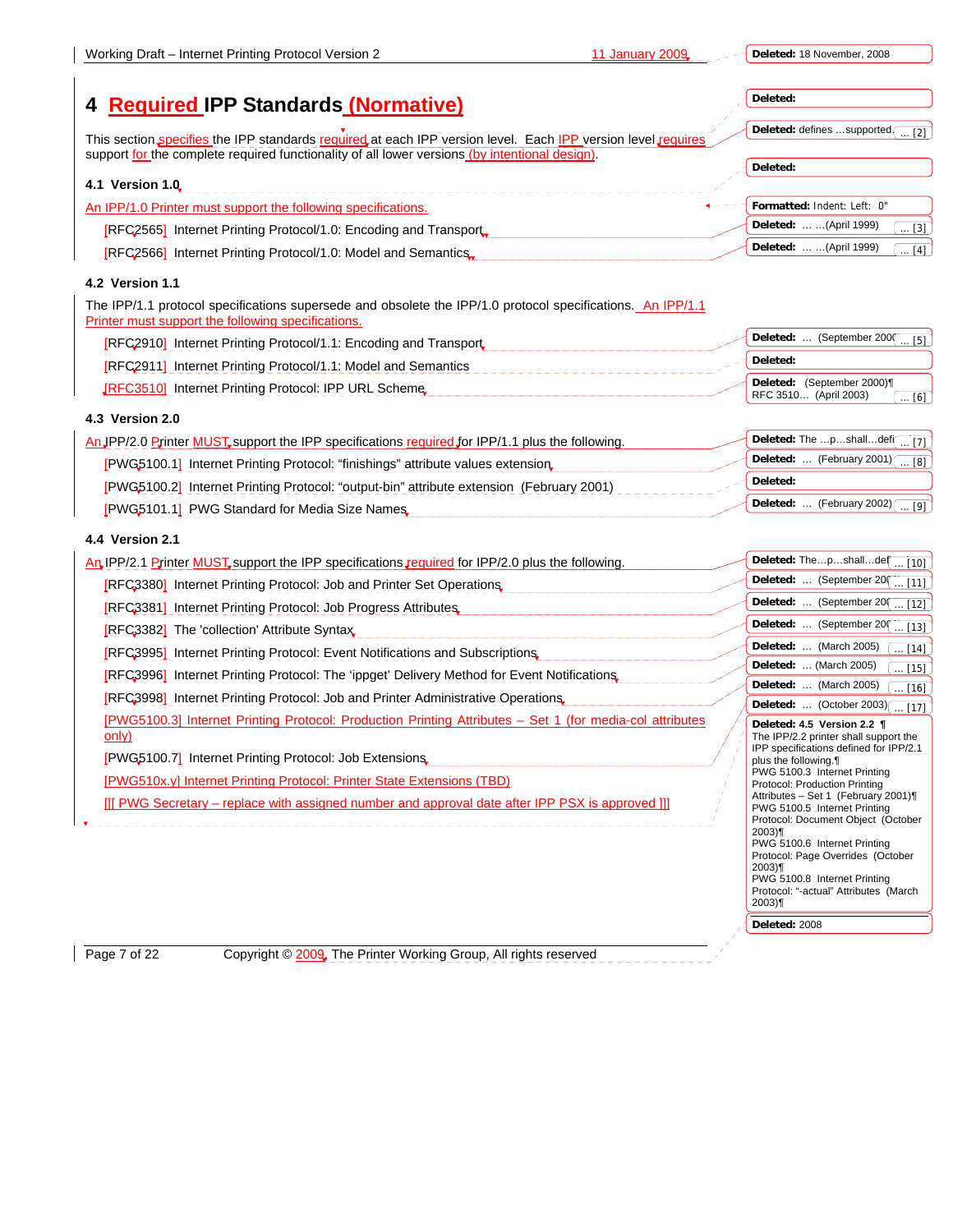**Deleted:** through IPP/2.2 …also define …specific …support …are

up

# **5 Required IPP Operations (Normative)**

IPP/2.0 and IPP2/.1 specify higher conformance requirements for the IPP Operations defined in the various previous IPP specifications. Many IPP Operations were defined in their source specifications as optional and, if they remained optional in this specification, the desired interoperability objective would not be achieved. Therefore, this section specifies the conformance requirements for each previously optional IPP Operation based upon the associated **IPP/2.x version** 

#### **5.1 Original Required Operations**

The following IPP Operations were originally specified as required in their respective defining documents. For IPP/2.x implementations, these operations **MUST** also be *implemented* if the defining specification is included in the specific IPP/2.x version implemented.

| Code   | <b>Operation Name</b>        | <b>Source</b>      |
|--------|------------------------------|--------------------|
| 0x0002 | Print-Job                    | <b>JRFC29111</b>   |
| 0x0004 | Validate-Job                 | <b>JRFC2911</b>    |
| 0x0008 | Cancel-Job                   | <b>JRFC29111</b>   |
| 0x0009 | Get-Job-Attributes           | <b>JRFC29111</b>   |
| 0x000A | Get-Jobs                     | <b>JRFC29111</b>   |
| 0x000B | Get-Printer-Attributes       | <b>JRFC29111</b>   |
| 0x0016 | Create-Printer-Subscriptions | <b>JRFC39951</b>   |
| 0x0018 | Get-Subscription-Attributes  | <b>JRFC3995</b>    |
| 0x0019 | Get-Subscriptions            | <b>JRFC39951</b>   |
| 0x001A | Renew-Subscription           | <b>JRFC39951</b>   |
| 0x001B | Cancel-Subscription          | <b>JRFC39951</b>   |
| 0x001C | Get-Notifications            | <b>JRFC39961</b>   |
| 0x0033 | Cancel-Document              | JPWG5100.51        |
| 0x0034 | Get-Document-Attributes      | JPWG5100.5]        |
| 0x0035 | Get-Documents                | <b>JPWG5100.51</b> |

#### **5.2 Version 2.0 Operations**

The following IPP Operations are included in their respective defining documents. The conformance requirements for each IPP Operation in an IPP/2.0 implementation is defined below. Note that an IPP/2.0 implementation MAY, also include support for additional IPP operations other than specified in this list.

| Code   | <b>Operation Name</b>  | <b>Source</b>    | <b>Support</b>  |
|--------|------------------------|------------------|-----------------|
| 0x0002 | Print-Job              | <b>JRFC29111</b> | <b>REQUIRED</b> |
| 0x0003 | Print-URI              | <b>JRFC29111</b> | <b>OPTIONAL</b> |
| 0x0004 | Validate-Job           | <b>JRFC29111</b> | <b>REQUIRED</b> |
| 0x0005 | Create-Job             | <b>JRFC29111</b> | <b>OPTIONAL</b> |
| 0x0006 | Send-Document          | <b>JRFC29111</b> | <b>OPTIONAL</b> |
| 0x0007 | Send-URI               | <b>JRFC29111</b> | <b>OPTIONAL</b> |
| 0x0008 | Cancel-Job             | <b>JRFC29111</b> | <b>REQUIRED</b> |
| 0x0009 | Get-Job-Attributes     | <b>JRFC29111</b> | <b>REQUIRED</b> |
| 0x000A | Get-Jobs               | <b>JRFC29111</b> | <b>REQUIRED</b> |
| 0x000B | Get-Printer-Attributes | <b>JRFC29111</b> | <b>REQUIRED</b> |
| 0x000C | Hold-Job               | <b>JRFC29111</b> | <b>OPTIONAL</b> |
| 0x000D | Release-Job            | <b>JRFC29111</b> | <b>OPTIONAL</b> |
| 0x000E | Restart-Job            | <b>JRFC29111</b> | <b>OPTIONAL</b> |
| 0x0010 | Pause-Printer          | <b>JRFC29111</b> | <b>OPTIONAL</b> |
| 0x0011 | Resume-Printer         | <b>JRFC29111</b> | <b>OPTIONAL</b> |
| 0x0012 | Purge-Jobs             | <b>JRFC29111</b> | <b>OPTIONAL</b> |

currently…were to T…defines…support…currently…gro **Deleted: Current Deleted:** are currently…shall…required **Deleted:** RFC 2911 **Deleted:** RFC 2911 **Deleted:** RFC 2911 **Deleted:** RFC 2911 **Deleted:** RFC 2911 **Deleted:** RFC 2911  $\ldots$  [18] [19]

| Deleted: RFC 3995                                                  |
|--------------------------------------------------------------------|
| Deleted: RFC 3995                                                  |
| Deleted: RFC 3995                                                  |
| Deleted: RFC 3995                                                  |
| Deleted: RFC 3995                                                  |
| Deleted: RFC 3996                                                  |
| Deleted: PWG 5100.5                                                |
| <b>Deleted: PWG 5100.5</b>                                         |
| Deleted: PWG 5100.5                                                |
| Deleted: for IPP/2.0required<br>supporta Vas followsa [<br>$$ [20] |
| Deleted: RFC 2911<br>[ [21]                                        |
| <b>Deleted: RFC 2911</b><br>$\ldots$ [22]                          |
| <b>Deleted: RFC 2911</b><br>$$ [23]                                |
| Deleted: RFC 2911<br>$\dots$ [24]                                  |
| <b>Deleted: RFC 2911</b><br>$\dots$ [25]                           |
| <b>Deleted: RFC 2911</b><br>$\ldots$ [26]                          |
| Deleted: RFC 2911<br>$\dots$ [27]                                  |
| <b>Deleted: RFC 2911</b><br>$\dots$ [28]                           |
| Deleted: RFC 2911<br>$\ldots$ [29]                                 |
| <b>Deleted: RFC 2911</b><br>$\left[\ \dots \ [30] \right]$         |
| <b>Deleted: RFC 2911</b><br>$\dots$ [31]                           |
| <b>Deleted: RFC 2911</b><br>$\dots$ [32]                           |
| Deleted: RFC 2911<br>$\dots$ [33]                                  |
| <b>Deleted: RFC 2911</b><br>$\dots$ [34]                           |
| <b>Deleted: RFC 2911</b><br>$\ldots$ [35]                          |
| Deleted: RFC 2911<br>$[36]$<br>.                                   |
| Deleted: 2008                                                      |

Page 8 of 22 Copyright © 2009, The Printer Working Group, All rights reserved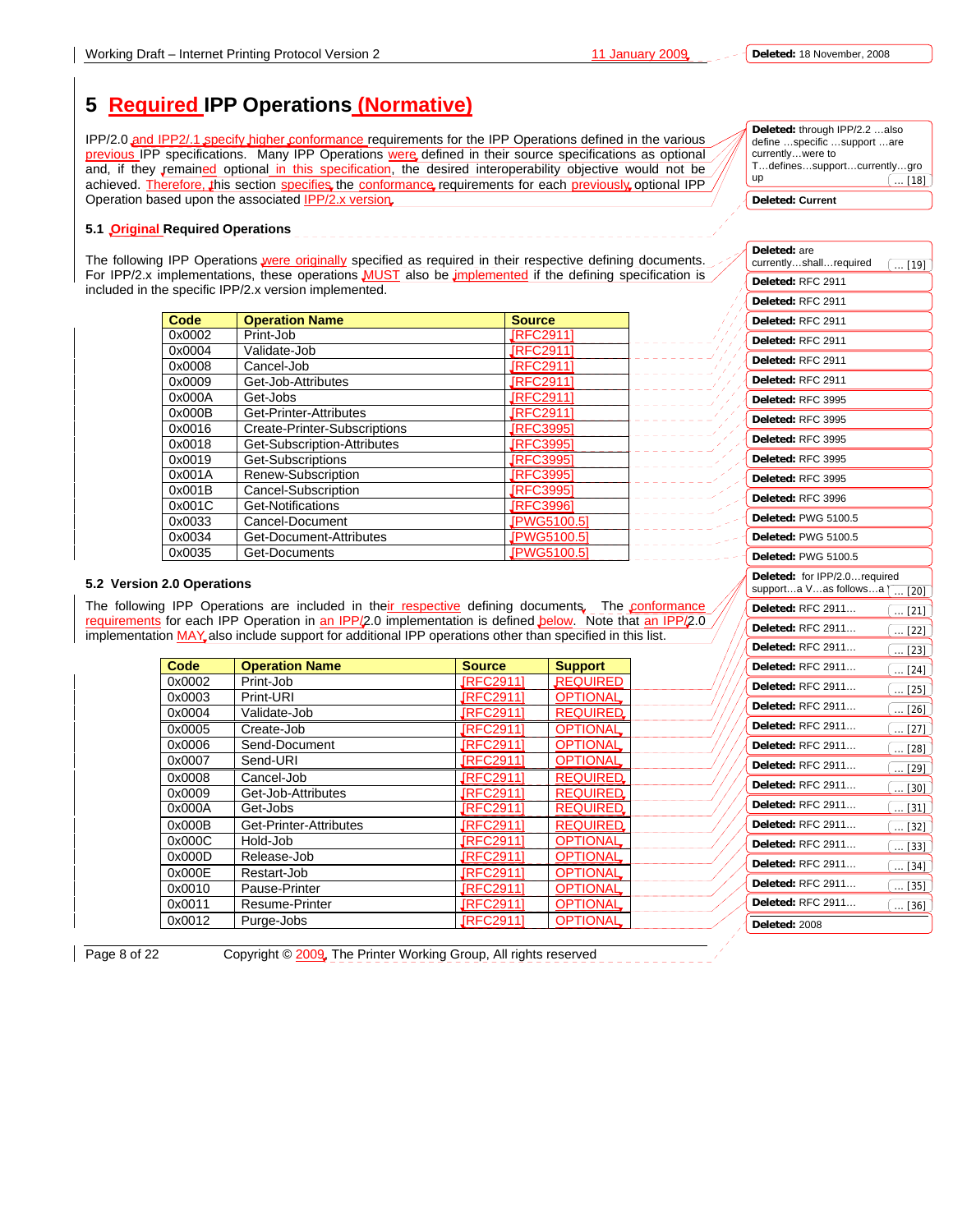**Deleted:** 18 November, 2008 Deleted: for IPP/2.1...requir<sub>(...</sub>

 $\overline{[37]}$ 

[38]

 $\boxed{[40]}$ ... [39]

**Deleted:** may **Deleted:** a V **Deleted:** RFC 2911… **Deleted:** RFC 2911… **Deleted:** RFC 2911…

### **5.3 Version 2.1 Operations**

The following IPP Operations are included in their respective defining documents. The conformance requirements for each IPP Operation in an IPP/2.1 implementation is defined below. Note that an IPP/2.1 implementation MAY also include support for additional IPP operations other than specified in this list.

| Code             | <b>Operation Name</b>               | <b>Source</b>                      | <b>Support</b>                     | Deleted: RFC 2911 |
|------------------|-------------------------------------|------------------------------------|------------------------------------|-------------------|
| 0x0002           | Print-Job                           | <b>IRFC2911</b>                    | <b>REQUIRED</b>                    | Deleted: RFC 2911 |
| 0x0003           | Print-URI                           | <b>IRFC2911</b>                    | <b>OPTIONAL</b>                    | Deleted: RFC 2911 |
| 0x0004           | Validate-Job                        | <b>JRFC29111</b>                   | <b>REQUIRED</b>                    | Deleted: RFC 2911 |
| 0x0005           | Create-Job                          | <b>JRFC29111</b>                   | <b>REQUIRED</b>                    |                   |
| 0x0006           | Send-Document                       | <b>IRFC2911</b>                    | <b>REQUIRED</b>                    | Deleted: RFC 2911 |
| 0x0007           | Send-URI                            | [RFC2911]                          | <b>OPTIONAL</b>                    | Deleted: RFC 2911 |
| 0x0008           | Cancel-Job                          | [RFC2911]                          | <b>REQUIRED</b>                    | Deleted: RFC 2911 |
| 0x0009           | Get-Job-Attributes                  | <b>IRFC2911</b>                    | <b>REQUIRED</b>                    | Deleted: RFC 2911 |
| 0x000A           | Get-Jobs                            | JRFC29111                          | <b>REQUIRED</b>                    |                   |
| 0x000B           | Get-Printer-Attributes              | [RFC2911]                          | <b>REQUIRED</b>                    | Deleted: RFC 2911 |
| 0x000C           | Hold-Job                            | JRFC2911]                          | <b>REQUIRED</b>                    | Deleted: RFC 2911 |
| 0x000D           | Release-Job                         | <b>[RFC2911]</b>                   | <b>REQUIRED</b>                    | Deleted: RFC 2911 |
| 0x000E           | Restart-Job                         | <b>IRFC2911</b>                    | <b>REQUIRED</b>                    | Deleted: RFC 2911 |
| 0x0010           | Pause-Printer                       | <b>JRFC2911</b>                    | <b>REQUIRED</b>                    | Deleted: RFC 3380 |
| 0x0011           | Resume-Printer                      | <u> [RFC2911]</u>                  | <b>REQUIRED</b>                    |                   |
| 0x0012           | Purge-Jobs                          | JRFC29111                          | <b>REQUIRED.</b>                   | Deleted: RFC 3380 |
| 0x0013           | Set-Printer-Attributes              | <b>JRFC3380</b>                    | <b>REQUIRED</b>                    | Deleted: RFC 3380 |
| 0x0014           | Set-Job-Attributes                  | <b>IRFC3380</b>                    | <b>REQUIRED</b>                    | Deleted: RFC 3995 |
| 0x0015           | Get-Printer-Supported-Values        | <b>JRFC33801</b>                   | <b>REQUIRED</b>                    | Deleted: RFC 3995 |
| 0x0016           | <b>Create-Printer-Subscriptions</b> | <b>IRFC39951</b>                   | <b>REQUIRED</b>                    | Deleted: RFC 3995 |
| 0x0017           | Create-Job-Subscriptions            | <b>JRFC3995</b>                    | <b>OPTIONAL</b>                    |                   |
| 0x0018           | Get-Subscription-Attributes         | <b>JRFC3995</b>                    | <b>REQUIRED</b>                    | Deleted: RFC 3995 |
| 0x0019           | Get-Subscriptions                   | <b>JRFC39951</b>                   | <b>REQUIRED</b>                    | Deleted: RFC 3995 |
| 0x001A           | Renew-Subscription                  | <b>IRFC3995</b>                    | <b>REQUIRED</b>                    | Deleted: RFC 3995 |
| 0x001B           | Cancel-Subscription                 | <b>IRFC3995</b>                    | <b>REQUIRED</b>                    | Deleted: RFC 3995 |
| 0x001C           | Get-Notifications                   | <b>IRFC3995</b>                    | <b>REQUIRED</b>                    | Deleted: RFC 3998 |
| 0x0022           | Enable-Printer                      | <b>IRFC3998</b>                    | <b>REQUIRED</b>                    |                   |
| 0x0023           | Disable-Printer                     | <b>IRFC3998</b>                    | <b>REQUIRED</b>                    | Deleted: RFC 3998 |
| 0x0024           | Pause-Printer-After-Current-Job     | <b>IRFC3998</b>                    | <b>OPTIONAL</b>                    | Deleted: RFC 3998 |
| 0x0025           | Hold-New-Jobs                       | [RFC3998]                          | <b>OPTIONAL</b>                    | Deleted: RFC 3998 |
| 0x0026           | Release-Held-New-Jobs               | <b>IRFC3998</b>                    | <b>OPTIONAL</b>                    | Deleted: RFC 3998 |
| 0x0027           | Deactivate-Printer                  | <b>IRFC3998</b>                    | <b>OPTIONAL</b>                    |                   |
| 0x0028           | Activate-Printer                    | <b>JRFC3998</b>                    | <b>OPTIONAL</b>                    | Deleted: RFC 3998 |
| 0x0029           | <b>Restart-Printer</b>              | <b>IRFC3998</b>                    | <b>OPTIONAL</b>                    | Deleted: RFC 3998 |
| 0x002A           | Shutdown-Printer                    | <b>IRFC3998</b>                    | <b>OPTIONAL</b>                    | Deleted: RFC 3998 |
| 0x002B           | Startup-Printer                     | <b>IRFC3998</b>                    | <b>OPTIONAL</b>                    | Deleted: RFC 3998 |
| 0x002C           | Reprocess-Job                       | <b>IRFC3998</b>                    | <b>OPTIONAL</b>                    | Deleted: RFC 3998 |
| 0x002D           | Cancel-Current-Job                  | JRFC3998]                          | <b>OPTIONAL</b>                    |                   |
| 0x002E           | Suspend-Current-Job                 | <b>IRFC3998</b>                    | <b>OPTIONAL</b>                    | Deleted: RFC 3998 |
| 0x002F<br>0x0030 | Resume-Job                          | <b>IRFC3998</b><br><b>IRFC3998</b> | <b>OPTIONAL</b><br><b>OPTIONAL</b> | Deleted: RFC 3998 |
| 0x0031           | Promote-Job<br>Schedule-Job-After   | <b>IRFC3998</b>                    | <b>OPTIONAL</b>                    | Deleted: RFC 3998 |
|                  |                                     |                                    |                                    | Deleted: RFC 3998 |

**Deleted:** RFC 3998… **Deleted:** RFC 3998…

 $\overline{[79]}$  $\boxed{... [78]}$ 

Page 9 of 22 Copyright © 2009, The Printer Working Group, All rights reserved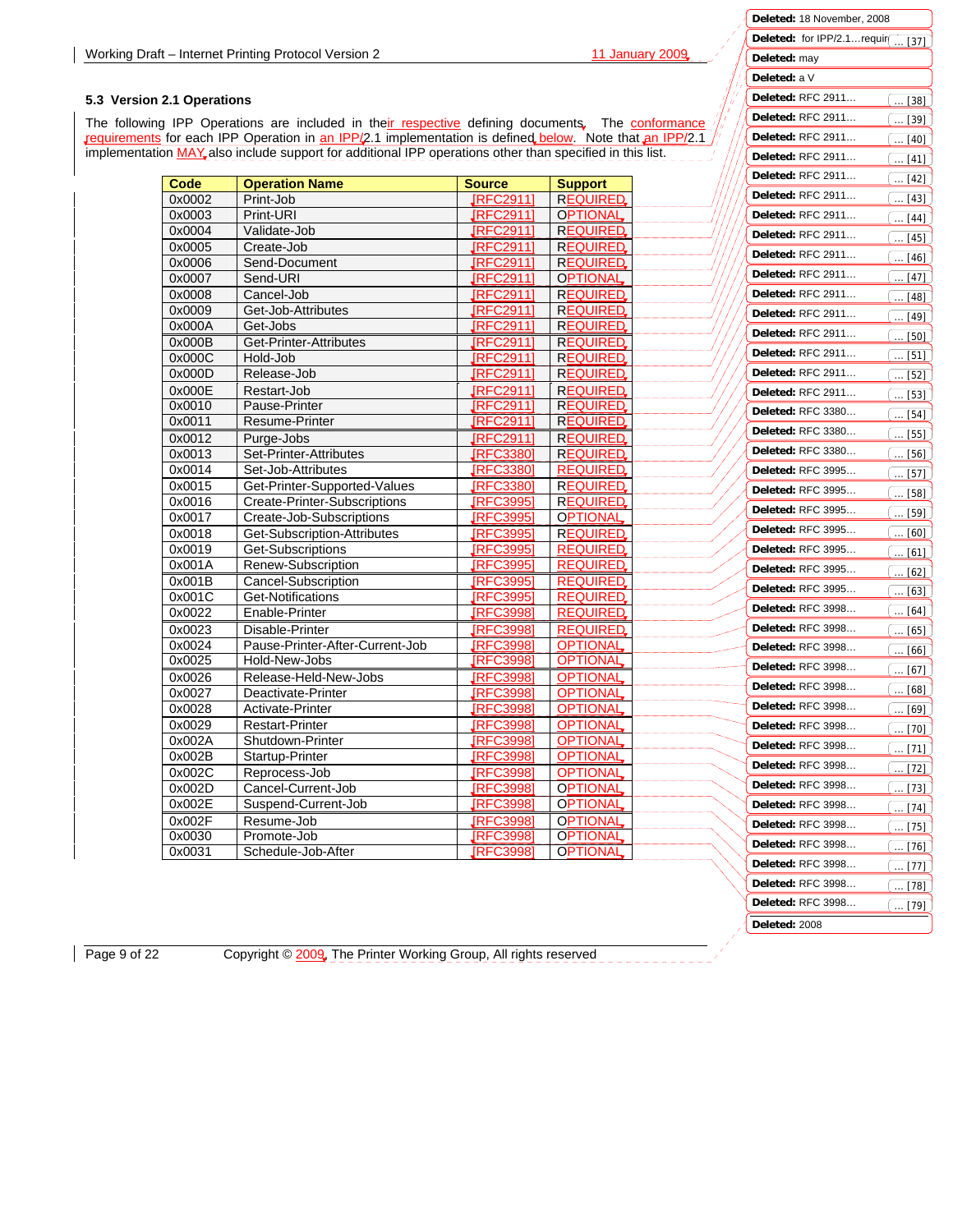# **6 Conformance Requirements (Normative)**

#### **6.1 IPP Printer Conformance Requirements**

To claim conformance to this specification, an IPP Printer implementation MUST support all REQUIRED IPP Operations (see section 5) and associated REQUIRED IPP Attributes (see section 11) specified for the claimed IPP 2.0 or 2.1 version in this specification. In addition, the IPP Printer implementation MUST comply with the conformance requirements for an IPP Object specified in section 5.2 of [RFC2911]. In addition, the IPP Printer implementation MUST conform to the IPP Job and Printer Administrative operation requirements, specified in section 11 of [RFC3998]. In addition, the IPP Printer implementation MUST conform to the Internationalization Considerations (see section 8) and Security Considerations (see section 9) defined in this specification.

#### **6.2 IPP Client Conformance Requirements**

To claim conformance to this specification, an IPP Client MUST explicitly identify the set of IPP Operations (see section 5) and associated IPP Attributes (see section 11) included in the implementation. In addition, the IPP Client implementation MUST comply with conformance requirements for an IPP Client specified in section 5.1 of [RFC2911]. In addition, the IPP Client implementation MUST conform to the Internationalization Considerations (see section 8) and Security Considerations (see section 9) defined in this specification.

#### **6.3 IPP over HTTP Conformance Requirements**

.

The IPP/1.1 specification [RFC2911] requires implementation of IPP/1.1 transport over HTTP/1.1 as defined in *IRFC2616].* Some IPP, implementations historically have not *implemented*, an HTTP/1.1 transport *(i.e.*) have only supported HTTP/1.0) or else have not implemented complete HTTP/1.1 support.

To claim compliance with either JPP/2.0 or IPP/2.1, an IPP Printer or IPP Client implementation MUST support the complete HTTP/1.1 protocol as defined in **IRFC2616**, including chunking as defined in section 3.6.1 of [RFC2616] and the Expect header as defined in section 5.3 of [RFC2616].

In addition, IPP/2.0 or IPP/2.1 implementations that support TLS/1.0 [RFC2246] or later TLS specific MUST support the HTTP Upgrade protocol as defined in [RFC2817].

#### **6.4 IPP Unsupported Attributes Conformance Requirements**

The IPP/1.1 specification [RFC2911] requires that IPP Attributes received, that are not supported or not understood, must be processed according to the defined procedures, and that an appropriate status code must be returned. Some IPP implementations historically have not conformed to this requirement, causing communication problems and failed IPP printing operations.

To claim compliance with either IPP/2.0 or IPP/2.1, an IPP Printer or IPP Client implementation MUST correctly process attributes, values, or groups that are not supported per **RFC2911**, sections 3.1.7, 3.1.8, 3.2.1.2, 3.3.5.1, 3.3.7.1, 4.1.2.3, and 13.1.2.2, including collection attributes as defined in  $\sqrt{\text{RFC}}$ section 7.

For example, IPP/2.0 or IPP/2.1 implementations MUST support reading the IPP noValue tag as a valid value for an attribute that normally would be encoded as an enum, integer, name, or keyword value tag. Similarly, IPP/2.0 or IPP/2.1 implementations MUST correctly process (or ignore) collection values as defined by **[RFC3382]**, even if the **IPP** implementation does not support the media-col attribute itself.

# **7 IANA and PWG Considerations (Normative)**

This section contains the exact registration information for IANA to update the procedures defined in [RFC2911].

The following new keyword values are defined for the ipp-versions-supported attribute [RFC2911]:

Page 10 of 22 Copyright © 2009, The Printer Working Group, All rights reserved

|   | Deleted: 5.4 Version 2.2<br>Operations ¶<br>The following IPP Operations are<br>included in the defining docun  [80] |
|---|----------------------------------------------------------------------------------------------------------------------|
|   |                                                                                                                      |
|   | <b>Deleted:</b> a p                                                                                                  |
|   | Deleted: vendor                                                                                                      |
|   | Deleted: the                                                                                                         |
|   | Deleted: as required                                                                                                 |
|   | Deleted: indicated                                                                                                   |
|   | Deleted:,                                                                                                            |
|   | Deleted: , or 2.2                                                                                                    |
|   | Deleted:, as                                                                                                         |
|   | Deleted: section 5.2                                                                                                 |
|   | Deleted: Also                                                                                                        |
|   | Deleted:, IPP/2.1 and IPP/2.2                                                                                        |
|   | Deleted: o                                                                                                           |
|   | Deleted: s                                                                                                           |
|   | Deleted:, as                                                                                                         |
| ١ | Deleted: section 11                                                                                                  |
|   | <b>Deleted:</b> a c                                                                                                  |
|   | Deleted: vendor                                                                                                      |
|   | Deleted: the                                                                                                         |
|   | Deleted:, as                                                                                                         |
|   | Deleted: section 5.1                                                                                                 |
|   | Deleted: RFC 2616                                                                                                    |
|   | <b>Deleted: Many</b>                                                                                                 |
|   | Deleted: used                                                                                                        |
|   | <b>Deleted:</b> provided                                                                                             |
|   | <b>Deleted:</b> any of the                                                                                           |
|   | <b>Deleted:</b> v2 versions                                                                                          |
|   | Deleted: RFC 2616                                                                                                    |
|   | Deleted: ing                                                                                                         |
|   | Deleted: encryption                                                                                                  |
|   | Deleted: RFC 2817                                                                                                    |
|   | Deleted: a                                                                                                           |
|   | <b>Deleted:</b> are to                                                                                               |
|   | <b>Deleted:</b> Many                                                                                                 |
|   | Deleted: any of the                                                                                                  |
|   | Deleted: v2 versions                                                                                                 |
|   | Deleted: RFC 2911                                                                                                    |
|   | Deleted: RFC 3382                                                                                                    |
|   | Deleted: RFC 3382                                                                                                    |
|   |                                                                                                                      |
|   |                                                                                                                      |

**Deleted:** 2008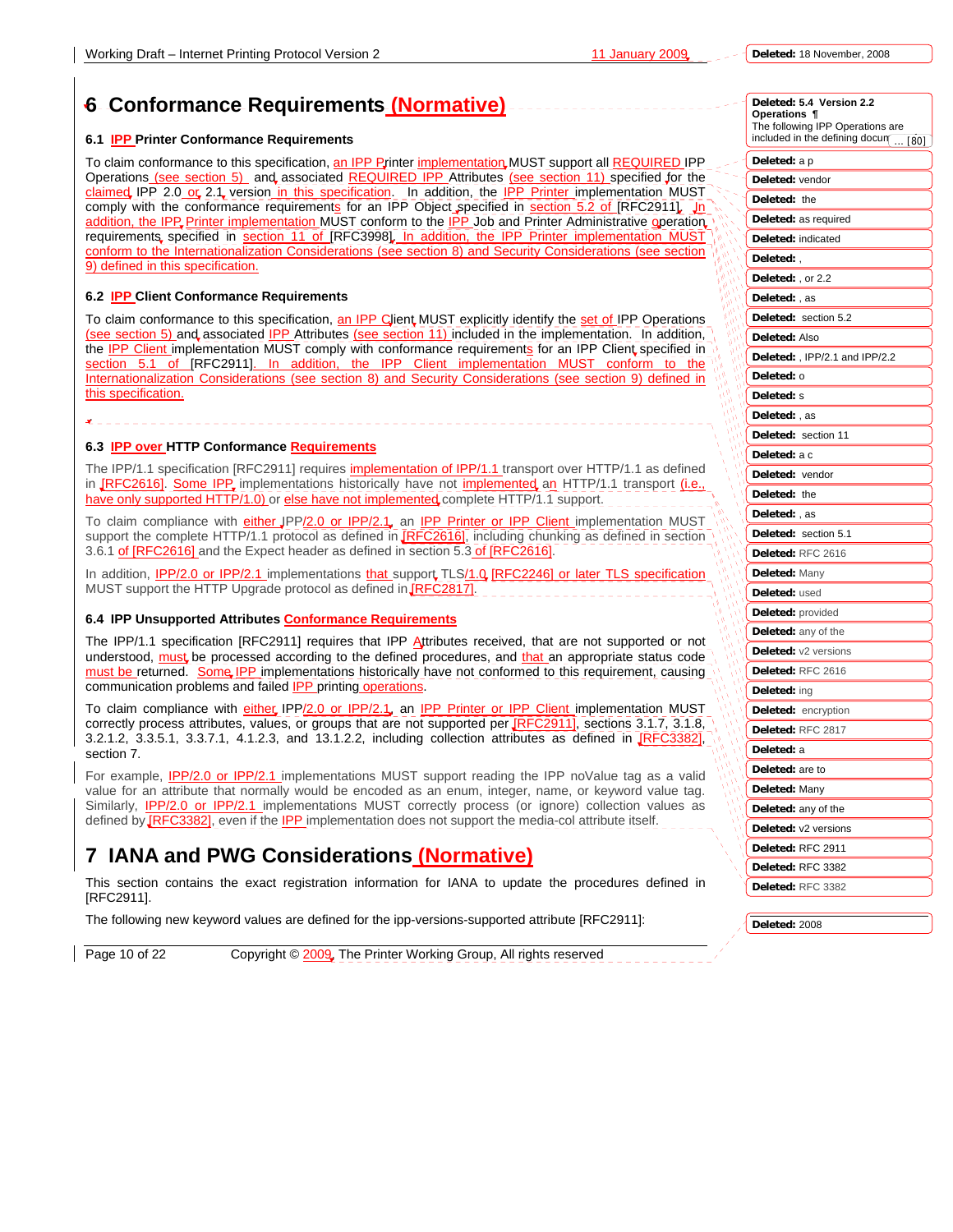'2.0': Meets all the conformance requirements of IPP version 2.0, as specified in PWG 51XX.X, in addition to the requirements for IPP/1.1 as specified in [RFC2911] and [RFC2910].

- '2.1': Meets all the conformance requirements of IPP version 2.1, as specified in PWG 51XX.X, in addition to the requirements for IPP 2.0 as specified above.
- NOTE TO PWG Secretary: When this document is published, replace 51XX.X with the PWG document number assigned to this specification.

### **8 Internationalization Considerations (Normative)**

IPP/1.1 [RFC2911] requires conforming Printer implementations to support the UTF-8 [RFC3629] encoding of Unicode [UNICODE] [ISO10646].

For interoperability and best practice support for multiple languages, IPP/2.0 conforming Printer implementations SHOULD support Network Unicode [RFC5198] - which REQUIRES transmission of wellformed UTF-8 strings and RECOMMENDS transmission of normalized UTF-8 strings in Normalization Form C (NFC) [UAX15].

Unicode NFC is defined as the result of performing Canonical Decomposition (into base characters and combining marks) followed by Canonical Composition (into canonical composed characters wherever Unicode has assigned them).

NOTE WELL - Performing normalization on UTF-8 strings received from IPP clients and subsequently storing the results (e.g., in IPP Job objects) could cause false negatives in IPP client searches and failed access (e.g., to IPP Printers with percent-encoded UTF-8 URIs now 'hidden').

# **9 Security Considerations (Normative)**

For interoperability and increased security, the required TLS support and mandatory cipher suite for each IPP version is specified below:

| <b>Version</b> | <u>l TLS Version </u> | <b>TLS Requirement</b> | <b>Mandatory TLS Cipher Suite</b> | Deleted: defined in the following<br>table |
|----------------|-----------------------|------------------------|-----------------------------------|--------------------------------------------|
| IPP/1.1        | 1.0 IRFC22461         | should per [RFC2911]   | TLS DHE DSS WITH 3DES EDE CBC SHA | Deleted:                                   |
| IPP/2.0        | 1.1 IRFC43461         | <b>SHOULD</b>          | TLS RSA WITH 3DES EDE CBC SHA     | Deleted: )                                 |
| IPP/2.1        | 1.2 [RFC5246]         | <b>SHOULD</b>          | TLS RSA WITH AES 128 CBC SHA      | Deleted: IPP/2.2<br>$\dots$ [81]           |

# **10 References**

#### **10.1 Normative References**

[ISO10646] "Information Technology - Universal Multiple-octet Coded Character Set (UCS)", ISO/IEC Standard 10646, 2006.

[PWG5100.1]

 PWG Candidate Standard 5100.1-2001, IPP "finishings" attribute values extension, PWG 5100.1, February 2001. ftp://ftp.pwg.org/pub/pwg/candidates/cs-ippfinishings10-20010205-5100.1.pdf, .doc

[PWG5100.2]

Page 11 of 22 Copyright © 2009, The Printer Working Group, All rights reserved

**Deleted:** ISTO

**Deleted:** better support **Deleted:** for

**Formatted:** Indent: First line: 0" **Deleted:** Available at:

**Deleted:** 2008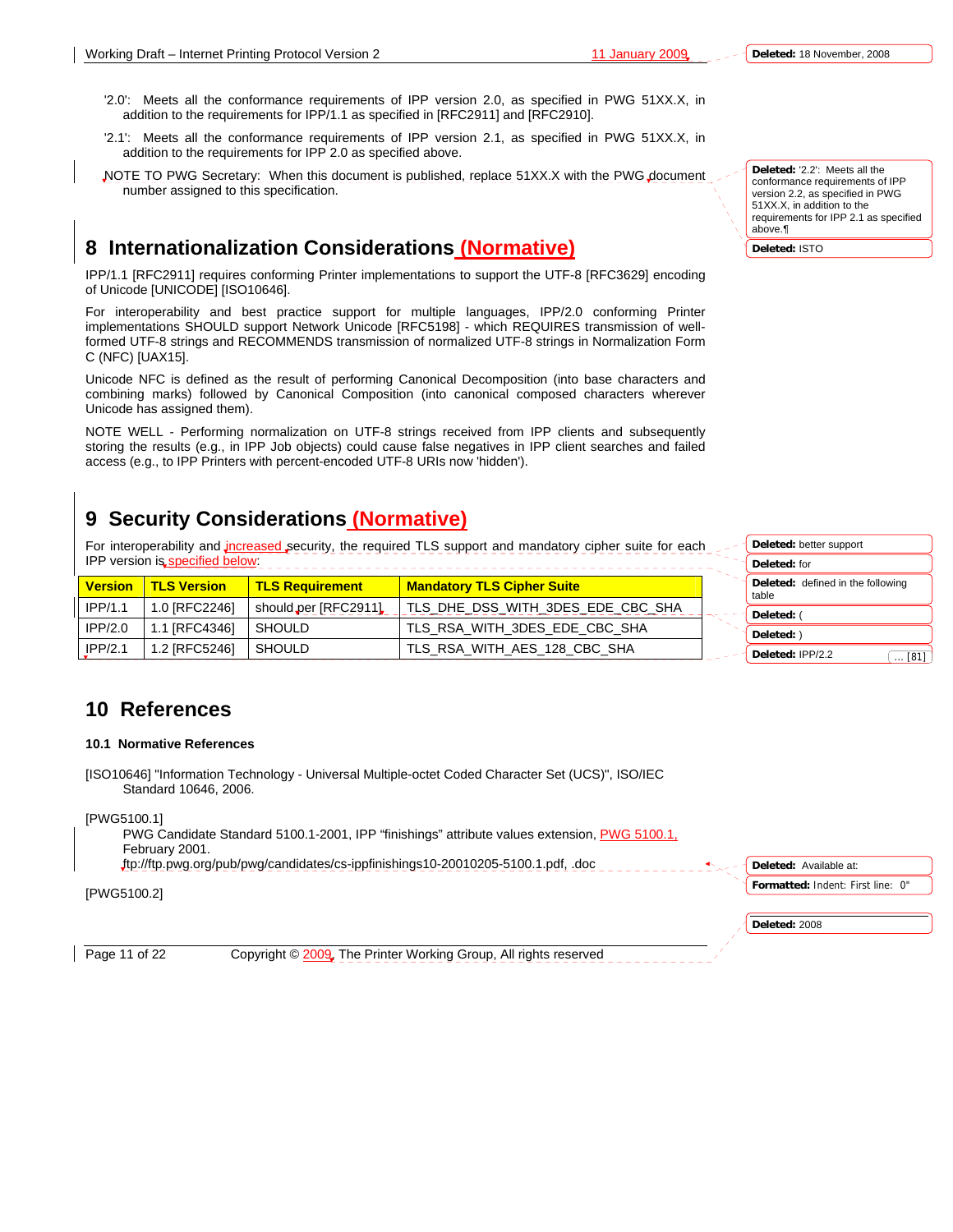| 2001.          | PWG Candidate Standard 5100.2-2001, IPP "output-bin" attribute extension, PWG 5100.2, February                                                                                               |                                                                                                                                                                                                               |
|----------------|----------------------------------------------------------------------------------------------------------------------------------------------------------------------------------------------|---------------------------------------------------------------------------------------------------------------------------------------------------------------------------------------------------------------|
|                | ftp://ftp.pwg.org/pub/pwg/candidates/cs-ippoutputbin10-20010207-5100.2.pdf, .doc                                                                                                             | Deleted: Available at:                                                                                                                                                                                        |
| [PWG5100.3]    |                                                                                                                                                                                              | Formatted: Indent: First line: 0"                                                                                                                                                                             |
|                | PWG Candidate Standard 5100.3-2001, IPP Production Printing Attributes - Set 1, PWG 5100.3,                                                                                                  | Deleted:                                                                                                                                                                                                      |
| February 2001. |                                                                                                                                                                                              | Formatted: Indent: First line: 0"                                                                                                                                                                             |
|                | ftp://ftp.pwg.org/pub/pwg/candidates/cs-ippprodprint10-20010212-5100.3.pdf, .doc                                                                                                             | Deleted: Available at:                                                                                                                                                                                        |
| [PWG5100.5]    | PWG Candidate Standard 5100.5, IPP Document Object, PWG 5100.5, October 2003,<br>ftp://ftp.pwg.org/pub/pwg/candidates/cs-ippdocobject10-20031031-5100.5.pdf, .doc                            | Deleted: Available at:                                                                                                                                                                                        |
| [PWG5100.7]    | PWG Candidate Standard 5100.7, IPP Job Extensions, PWG 5100.7, October 2003.<br>ftp://ftp.pwg.org/pub/pwg/candidates/cs-ippjobext10-20031031-5100.7.pdf, .doc                                | Deleted: [PWG5100.6]¶<br>PWG Candidate Standard 5100.6,<br>IPP Page Overrides, October 2003.<br>Available at:<br>ftp://ftp.pwg.org/pub/pwg/candidates/c<br>s-ipppageoverride10-20031031-<br>5100.6.pdf, .doc¶ |
| IPWG510x.y     |                                                                                                                                                                                              | Deleted: Available at:                                                                                                                                                                                        |
|                | PWG Candidate Standard 510x.y-2009, IPP Printer State Extensions, PWG 510x.y TBD 2009.<br>ftp://ftp.pwg.org/pub/pwg/candidates/cs-ippstate10-2009mmdd-510x.y.pdf, .doc                       | Deleted: [PWG5100.8][<br>PWG Candidate Standard 5100.8,<br>IPP "-actual" attributes, March 2003.                                                                                                              |
| [PWG5101.1]    | PWG Candidate Standard 5101.1-2002, Media Standardized Names, PWG 5101.1, February 2002,<br>ftp://ftp.pwg.org/pub/pwg/candidates/cs-pwgmsn10-20020226-5101.1.pdf, .doc                       | Available at:<br>ftp://ftp.pwg.org/pub/pwg/candidates/c<br>s-ippactuals10-20030313-5100.8.pdf,<br>.doc¶                                                                                                       |
| [RFC2119]      |                                                                                                                                                                                              | Deleted: Available at:                                                                                                                                                                                        |
|                | Key words for use in RFCs to Indicate Requirement Levels, RFC 2119, Bradner. March 1997.<br>http://www.ietf.org/rfc/rfc2219.txt                                                              | Deleted: 46                                                                                                                                                                                                   |
|                | [RFC2246] T.Dierks, C. Allen, "Transport Layer Security 1.0", RFC 2246, January 1999,<br>http://www.ietf.org/rfc/rfc2246.txt                                                                 |                                                                                                                                                                                                               |
| [RFC2616]      | Hypertext Transfer Protocol -- HTTP/1.1. R. Fielding, J. Gettys, J. Mogul, H. Frystyk, L. Masinter, P.<br>Leach, T. Berners-Lee, RFC 2616, June 1999.<br>http://www.ietf.org/rfc/rfc2616.txt | Deleted: .                                                                                                                                                                                                    |
|                |                                                                                                                                                                                              |                                                                                                                                                                                                               |
| [RFC2817]      | Upgrading to TLS Within HTTP/1.1. R. Khare, S. Lawrence, RFC 2817, May 2000.<br>http://www.ietf.org/rfc/rfc2817.txt                                                                          | Deleted: .                                                                                                                                                                                                    |
| [RFC2910]      | R. Herriot, S. Butler, P. Moore, R. Tuner, J. Wenn "Internet Printing Protocol/1.1: Encoding and<br>Transport", RFC 2910, September, 2000.<br>http://www.ietf.org/rfc/rfc2910.txt            |                                                                                                                                                                                                               |
| [RFC2911]      | R. deBry, T. Hastings, R. Herriot, S. Isaacson, P. Powell, "Internet Printing Protocol/1.1: Model and<br>Semantics", RFC 2911, September, 2000.<br>http://www.ietf.org/rfc/rfc2911.txt       |                                                                                                                                                                                                               |
|                |                                                                                                                                                                                              | Deleted: 2008                                                                                                                                                                                                 |

Page 12 of 22 Copyright © 2009, The Printer Working Group, All rights reserved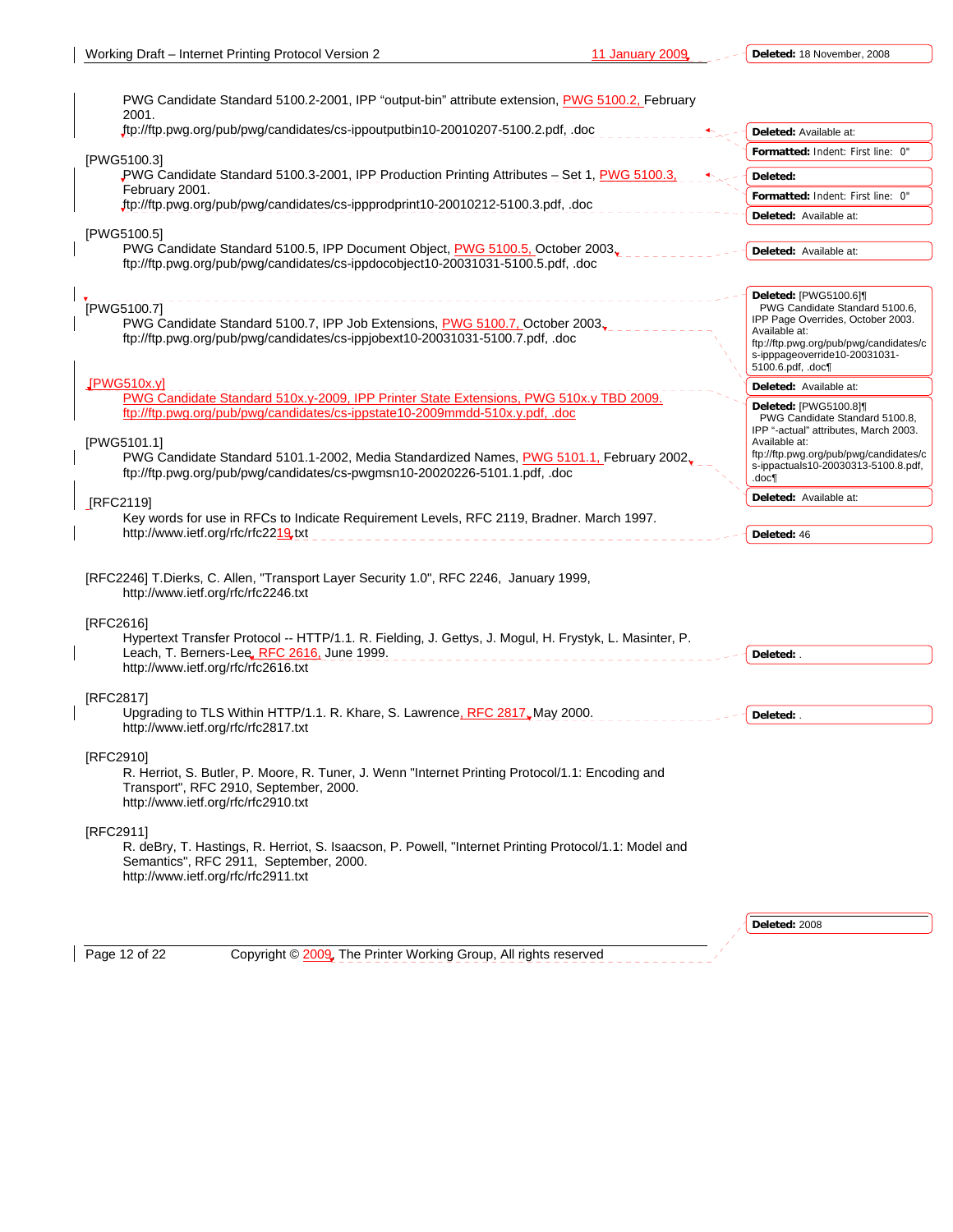| [RFC3380]                                                                                                                                        |                             |
|--------------------------------------------------------------------------------------------------------------------------------------------------|-----------------------------|
| T. Hastings, R. Herriot, C. Kugler, H. Lewis, "Internet Printing Protocol (IPP): Job and Printer Set,<br>"Operations", RFC 3380, September 2002. | Deleted: t                  |
| http://www.ietf.org/rfc/rfc3380.txt                                                                                                              | Deleted: ¶                  |
|                                                                                                                                                  | Deleted: ¶                  |
| [RFC3381]                                                                                                                                        |                             |
| T. Hastings, H. Lewis, R. Bergman, "Internet Printing Protocol (IPP): Job Progress Attributes,<br>RFC 3381, September 2002.                      |                             |
| http://www.ietf.org/rfc/rfc3381.txt                                                                                                              | Deleted:                    |
|                                                                                                                                                  |                             |
| [RFC3382]<br>R. deBry, R. Herriot, T. Hastings, K. Ocke, P. Zehler, "Internet Printing Protocol (IPP): The 'collection'                          |                             |
| Attribute Syntax", RFC 3382, September 2002.                                                                                                     | Deleted: 2566               |
| http://www.ietf.org/rfc/rfc3382.txt                                                                                                              |                             |
| [RFC3510]                                                                                                                                        |                             |
| R. Herriot, I. McDonald, "Internet Printing Protocol/1.1: IPP URL Scheme", RFC 3510, April 2003.                                                 | Deleted: 2910               |
| http://www.ietf.org/rfc/rfc3510.txt                                                                                                              | Deleted: September, 2000. ¶ |
| [RFC3629] F. Yergeau, "UTF-8 Transformation of ISO 10646", RFC 3629, November 2003,                                                              | Deleted: .                  |
| http://www.ietf.org/rfc/rfc3629.txt                                                                                                              |                             |
|                                                                                                                                                  |                             |
| [RFC3995]                                                                                                                                        |                             |
| R. Herriot, T. Hastings, "Internet Printing Protocol/1.1: IPP Event Notifications and Subscriptions",<br>RFC 3995, March 2005.                   |                             |
| http://www.ietf.org/rfc/rfc3995.txt                                                                                                              |                             |
|                                                                                                                                                  |                             |
| [RFC3996]<br>R. Herriot, T. Hastings, H. Lewis, "Internet Printing Protocol (IPP): The 'ippget' Delivery Method for                              |                             |
| Event Notifications", RFC 3996, March, 2005.                                                                                                     | Deleted:                    |
| http://www.ietf.org/rfc/rfc3996.txt                                                                                                              |                             |
| [RFC3998]                                                                                                                                        |                             |
| Kugler, Lewis, Hastings. "Internet Printing Protocol (IPP): Job and Printer Administrative                                                       |                             |
| Operations", RFC 3998, March, 2005.                                                                                                              | Deleted:                    |
| http://www.ietf.org/rfc/rfc3998.txt                                                                                                              |                             |
|                                                                                                                                                  |                             |
| [RFC4346] T.Dierks, E. Rescorla, "Transport Layer Security 1.1", RFC 4346, April 2006,                                                           |                             |
| http://www.ietf.org/rfc/rfc4346.txt                                                                                                              |                             |
| [RFC5198]                                                                                                                                        |                             |
| . Klensin, M. Padlipsky. "Unicode Format for Network Interchange", RFC 5198, March, 2008.                                                        | Deleted:                    |
| http://www.ietf.org/rfc/rfc5198.txt                                                                                                              |                             |
|                                                                                                                                                  |                             |
| [RFC5246] T.Dierks, E. Rescorla, "Transport Layer Security 1.2", RFC 5246, August 2008,                                                          |                             |
| http://www.ietf.org/rfc/rfc5246.txt                                                                                                              |                             |
| [UAX15] M. Davis, M. Duerst, "Unicode Normalization Forms", Unicode Standard Annex 15, March 2008,                                               |                             |
| http://www.unicode.org/reports/tr15/                                                                                                             |                             |
|                                                                                                                                                  |                             |
| [UNICODE] M. Davis, et al, "Unicode Standard v5.1.0", Unicode Standard, April 2008,<br>http://www.unicode.org/versions/Unicode5.1.0/             | Deleted: 2008               |
|                                                                                                                                                  |                             |
| Page 13 of 22<br>Copyright © 2009, The Printer Working Group, All rights reserved                                                                |                             |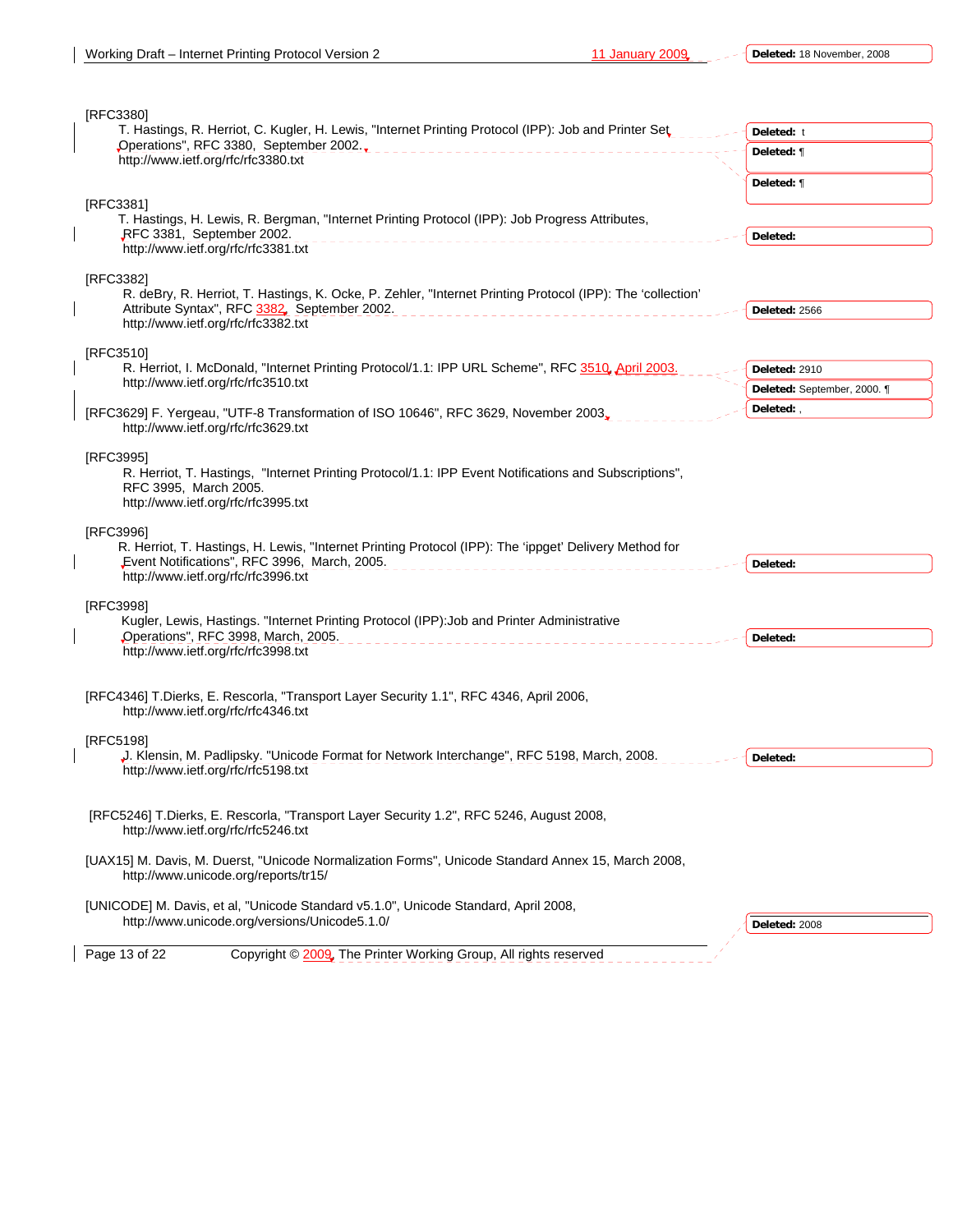#### **10.2 Informative References**

#### [RFC2565]

R. Herriot, S. Butler, P. Moore, R. Turner, "Internet Printing Protocol/1.0: Encoding and Transport", RFC 2565, April, 1999. http://www.ietf.org/rfc/rfc2565.txt

#### [RFC2566]

R. deBry, T. Hastings, R. Herriot, S. Isaacson, P. Powell, "Internet Printing Protocol/1.0: Model and Semantics", RFC 2566, April, 1999. http://www.ietf.org/rfc/rfc2566.txt

#### [RFC2567]

D. Wright, IETF IPP Design Goals, RFC 2567, April 1999. http://www.ietf.org/rfc/rfc2567.txt

[RFC3196]

T. Hastings, C. Manros, K. Kugler, H. Holst, P. Zehler, "Internet Printing Protocol/1.1: Implementor's Guide", RFC 3196, November, 2001. http://www.ietf.org/rfc/rfc3196.txt

### **11 Required IPP Attributes (Normative)**

This section specifies the IPP attributes that MUST also be implemented for conformance to each of the IPP/2.x levels and also provides a summary of the IPP/1.1 required attributes.

**Deleted:** defines **Deleted:** required to be supported **Deleted:** reference **Deleted:** to

**Deleted:** 2008

Page 14 of 22 Copyright © 2009, The Printer Working Group, All rights reserved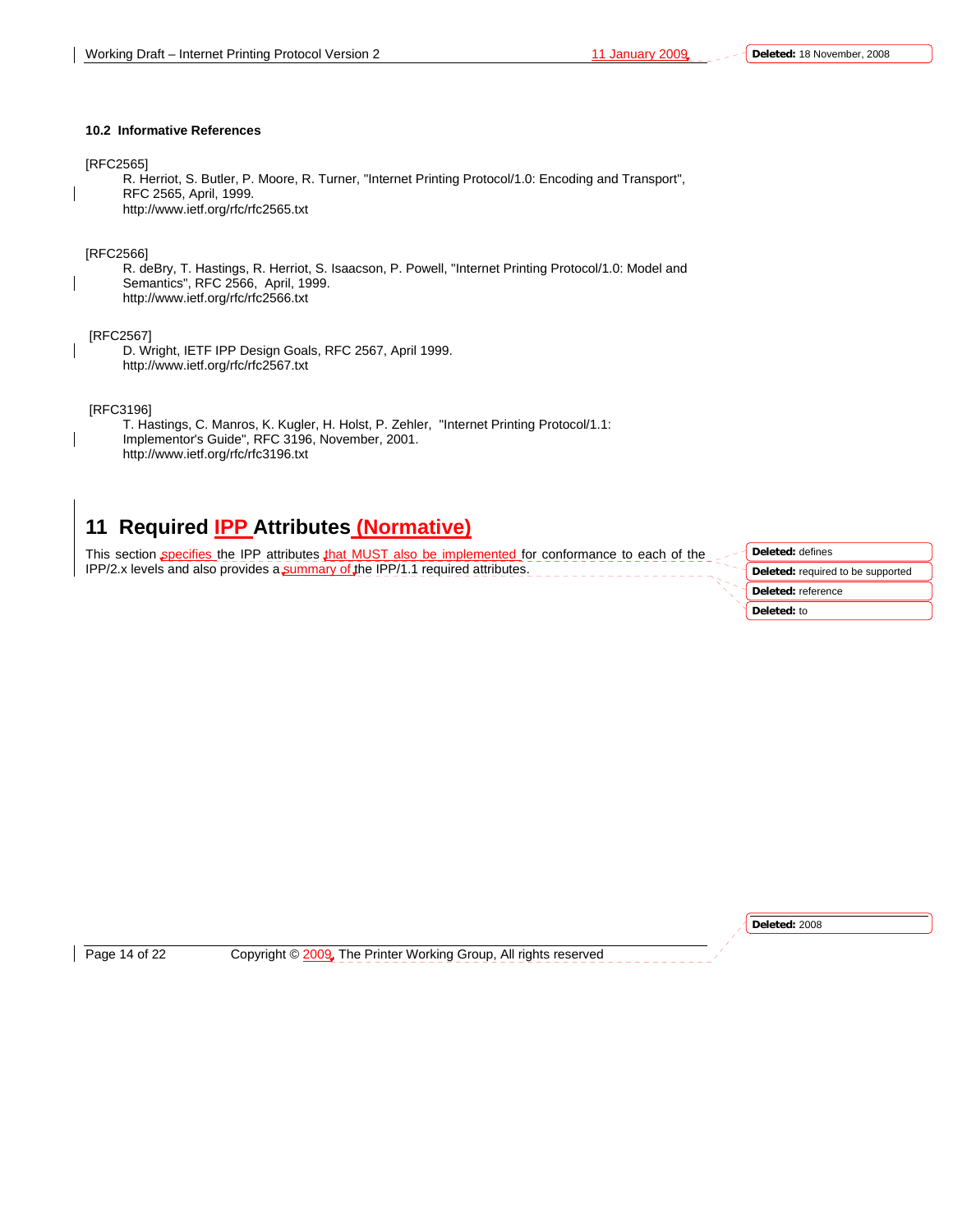#### **11.1 Version 1.1 Attributes**

The following IPP Attributes must be supported by IPP/1.1 Printer implementations per [RFC2911]. Note that an IPP/1.1 Printer implementation may also include support for additional IPP Attributes other than those specified in this list.

| <b>Attribute Name</b>                | <b>Object</b> | <b>Source</b>   |  |
|--------------------------------------|---------------|-----------------|--|
| attributes-charset                   | operation/all | <b>JRFC2911</b> |  |
| attributes-natural-language          | operation/all | <b>IRFC2911</b> |  |
| charset-configured                   | Printer       | <b>JRFC2911</b> |  |
| charset-supported                    | Printer       | <b>IRFC2911</b> |  |
| Compression                          | Job           | <b>IRFC2911</b> |  |
| compression-supported                | Printer       | <b>IRFC2911</b> |  |
| document-format                      | Job           | <b>JRFC2911</b> |  |
| document-format-default              | Printer       | <b>IRFC2911</b> |  |
| document-format-supported            | Printer       | <b>IRFC2911</b> |  |
| document-name                        | Job           | <b>IRFC2911</b> |  |
| generated-natural-language-supported | Printer       | <b>JRFC2911</b> |  |
| ipp-attribute-fidelity               | Job           | <b>IRFC2911</b> |  |
| ipp-versions-supported               | Printer       | <b>IRFC2911</b> |  |
| job-id                               | Job           | <b>JRFC2911</b> |  |
| job-name                             | Job           | <b>JRFC2911</b> |  |
| job-originating-user-name            | Job           | <b>IRFC2911</b> |  |
| job-printer-up-time                  | Job           | <b>JRFC2911</b> |  |
| job-printer-uri                      | Job           | <b>JRFC2911</b> |  |
| iob-state                            | Job           | <b>IRFC2911</b> |  |
| job-state-reasons                    | Job           | <b>IRFC2911</b> |  |
| job-uri                              | Job           | <b>JRFC2911</b> |  |
| Limit                                | operation     | <b>IRFC2911</b> |  |
| my-jobs                              | operation     | <b>JRFC2911</b> |  |
| natural-language-configured          | Printer       | <b>IRFC2911</b> |  |
| operations-supported                 | Printer       | <b>IRFC2911</b> |  |
| pdl-override-supported               | Printer       | <b>IRFC2911</b> |  |
| printer-is-accepting-jobs            | Printer       | <b>JRFC2911</b> |  |
| printer-name                         | Printer       | <b>JRFC2911</b> |  |
| printer-state                        | Printer       | <b>IRFC2911</b> |  |
| printer-state-reasons                | Printer       | <b>IRFC2911</b> |  |
| printer-up-time                      | Printer       | <b>JRFC2911</b> |  |
| printer-uri                          | operation     | <b>JRFC2911</b> |  |
| printer-uri-supported                | Printer       | <b>IRFC2911</b> |  |
| queued-job-count                     | Printer       | <b>IRFC2911</b> |  |
| requested-attributes                 | operation     | <b>JRFC2911</b> |  |
| requesting-user-name                 | operation     | <b>JRFC2911</b> |  |
| time-at-completed                    | Job           | <b>IRFC2911</b> |  |
| time-at-creation                     | Job           | <b>IRFC2911</b> |  |
| time-at-processing                   | Job           | <b>IRFC2911</b> |  |
| uri-authentication-supported         | Printer       | <b>JRFC2911</b> |  |
| uri-security-supported               | Printer       | <b>IRFC2911</b> |  |
| which-jobs                           | operation     | <b>JRFC2911</b> |  |

Deleted: are required to be  $\sqrt{1682}$ **Deleted:** RFC 2911 **Deleted:** RFC 2911 **Deleted:** RFC 2911 **Deleted:** RFC 2911 **Deleted:** RFC 2911 **Deleted:** RFC 2911 **Deleted:** RFC 2911 **Deleted:** RFC 2911 **Deleted:** RFC 2911 **Deleted:** RFC 2911 **Deleted:** RFC 2911 **Deleted:** RFC 2911 **Deleted:** RFC 2911 **Deleted:** RFC 2911 **Deleted:** RFC 2911 **Deleted:** RFC 2911 **Deleted:** RFC 2911 **Deleted:** RFC 2911 **Deleted:** RFC 2911 **Deleted:** RFC 2911 **Deleted:** RFC 2911 **Deleted:** RFC 2911 **Deleted:** RFC 2911 **Deleted:** RFC 2911 **Deleted:** RFC 2911 **Deleted:** RFC 2911 **Deleted:** RFC 2911 **Deleted:** RFC 2911 **Deleted:** RFC 2911 **Deleted:** RFC 2911 **Deleted:** RFC 2911 **Deleted:** RFC 2911 **Deleted:** RFC 2911 **Deleted:** RFC 2911 **Deleted:** RFC 2911 **Deleted:** RFC 2911 **Deleted:** RFC 2911 **Deleted:** RFC 2911 **Deleted:** RFC 2911 **Deleted:** RFC 2911 **Deleted:** RFC 2911 **Deleted:** RFC 2911 **Deleted:** 2008

**Deleted:** 18 November, 2008

Page 15 of 22 Copyright © 2009, The Printer Working Group, All rights reserved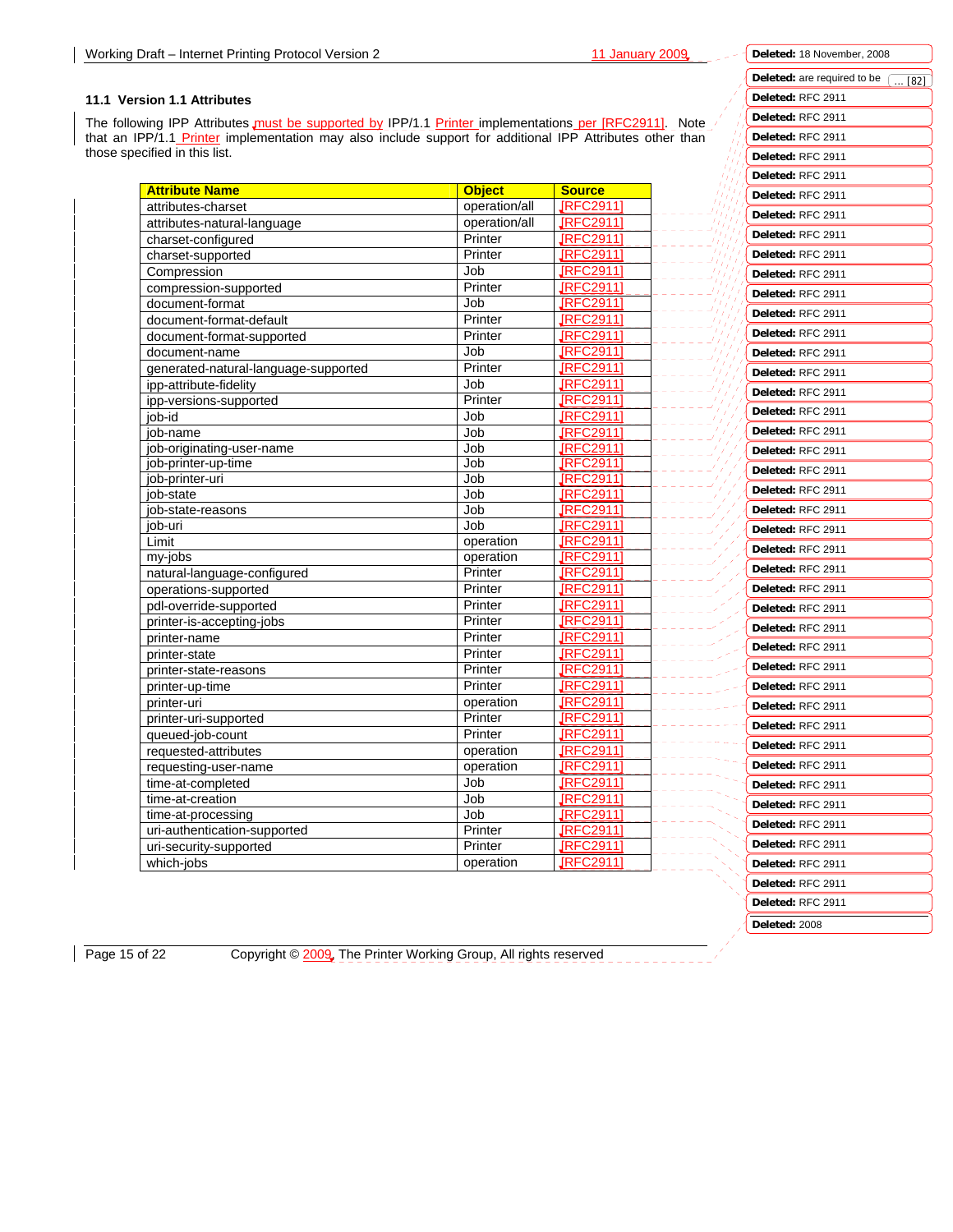#### **11.2 Version 2.0 Attributes**

The following IPP Attributes MUST be supported by IPP/2.0 Printer implementations, in addition to all the IPP Attributes listed in section 11.1above. Note that an IPP/2.0 implementation may also include support for additional IPP Attributes other than those specified in this list.

**Deleted:** are…required to for…a…paragraph… as required for IPP/1.1 implementations ... [83]

| <b>Attribute Name</b>           | <b>Object</b> | <b>Source</b>    |                     |  |
|---------------------------------|---------------|------------------|---------------------|--|
| color-supported                 | Printer       | <b>IRFC2911</b>  | Deleted: RFC 2911   |  |
| copies                          | Job           | <b>IRFC29111</b> |                     |  |
| copies-default                  | Printer       | <b>JRFC29111</b> | Deleted: RFC 2911   |  |
| copies-supported                | Printer       | <b>IRFC2911</b>  | Deleted: RFC 2911   |  |
| finishings                      | Job           | [RFC2911]        |                     |  |
| finishings-default              | Printer       | <b>JRFC29111</b> | Deleted: RFC 2911   |  |
| finishings-supported            | Printer       | <b>JRFC29111</b> | Deleted: RFC 2911   |  |
| orientation-requested           | Job           | <b>JRFC29111</b> | Deleted: RFC 2911   |  |
| orientation-requested-default   | Printer       | <b>JRFC29111</b> |                     |  |
| orientation-requested-supported | Printer       | <b>JRFC29111</b> | Deleted: RFC 2911   |  |
| output-bin                      | Job           | JPWG5100.2]      | Deleted: RFC 2911   |  |
| media (note 1)                  | Job           | <b>JRFC29111</b> | Deleted: PWG 5100.2 |  |
| media-default (note 1)          | Printer       | <b>JRFC29111</b> | Deleted: RFC 2911   |  |
| (note 1)<br>media-supported     | Printer       | <b>JRFC29111</b> | Deleted: RFC 2911   |  |
| pages-per-minute                | Printer       | <b>IRFC29111</b> |                     |  |
| pages-per-minute-color (note 2) | Printer       | <b>JRFC29111</b> | Deleted: RFC 2911   |  |
| print-quality                   | Job           | <b>JRFC29111</b> | Deleted: RFC 2911   |  |
| print-quality-default           | Printer       | <b>IRFC2911</b>  | Deleted: RFC 2911   |  |
| print-quality-supported         | Printer       | <b>JRFC29111</b> | Deleted: RFC 2911   |  |
| printer-info                    | Printer       | <b>JRFC29111</b> |                     |  |
| printer-location                | Printer       | <b>JRFC29111</b> | Deleted: RFC 2911   |  |
| printer-make-and-model          | Printer       | <b>JRFC29111</b> | Deleted: RFC 2911   |  |
| printer-more-info               | Printer       | <b>JRFC29111</b> | Deleted: RFC 2911   |  |
| printer-resolution              | Job           | <b>JRFC29111</b> | Deleted: RFC 2911   |  |
| printer-resolution-default      | Printer       | <b>JRFC29111</b> | Deleted: RFC 2911   |  |
| printer-resolution-supported    | Printer       | <b>IRFC2911</b>  |                     |  |
| sides                           | Job           | [RFC2911]        | Deleted: RFC 2911   |  |
| sides-default                   | Printer       | <b>IRFC29111</b> | Deleted: RFC 2911   |  |
| sides-supported                 | Printer       | <b>IRFC2911</b>  | Deleted: RFC 2911   |  |
|                                 |               |                  | Deleted: RFC 2911   |  |
|                                 |               |                  |                     |  |

Notes:

1. Media names **MUST** conform to [PWG5101.1] for IPP/2.0 implementations.

2. The pages-per-minute-color, is only required for IPP/2.0 implementations if the printer supports more than 1 color *(i.e., the value of color-supported is 'true')*.

#### **11.3 Version 2.1 Attributes**

The following IPP Attributes **MUST** be supported by IPP/2.1 implementations, in addition to all the IPP Attributes listed in sections 11.1 and 11.2 above. Note that an IPP/2.1 implementation may also include support for additional IPP Attributes other than those specified in this list.

**Deleted:** are required to

**Deleted:** 2008

**Deleted:** RFC 2911 **Deleted:** RFC 2911

**Deleted:** for…a…paragraph…as required for IPP/1.1 implementations and all the attributes listed in paragraph 11.2 as required for IPP/2.0 implementations…1  $. [86]$ 

**Deleted:** are to…be as specified in

 $[85]$ 

 $. [84]$ 

**Deleted:** This attribute…only

Page 16 of 22 Copyright © 2009, The Printer Working Group, All rights reserved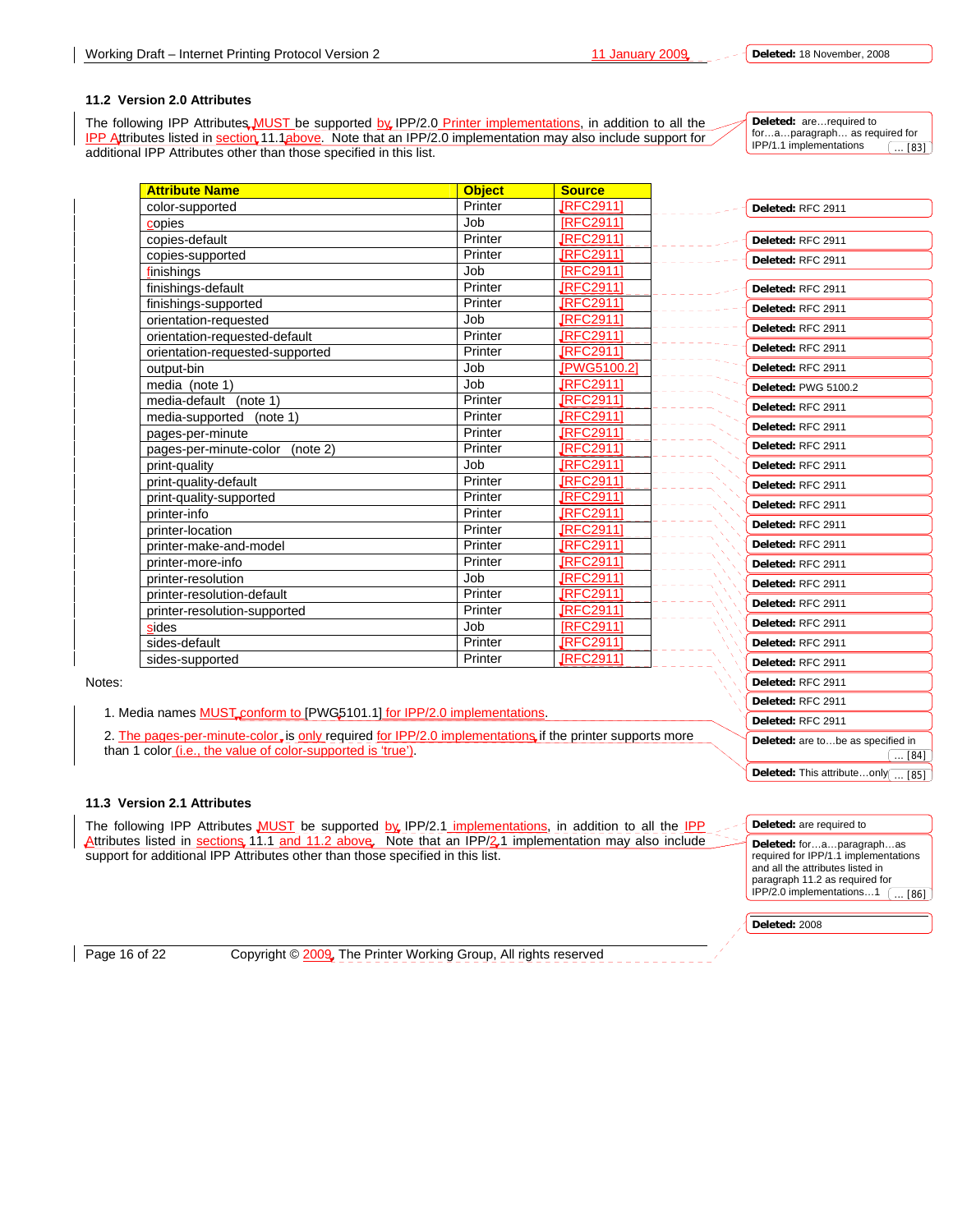Ϋì

**Deleted:** 18 November, 2008 **Deleted:** PWG 5100.7 **Deleted:** RFC 3996 **Deleted:** RFC 2911

|                                   |                |                                       |  | Deleted: RFC 2911 |
|-----------------------------------|----------------|---------------------------------------|--|-------------------|
| <b>Attribute Name</b>             | <b>Object</b>  | <b>Source</b>                         |  | Deleted: RFC 2911 |
| compression-supplied              | Job            | <b>IPWG5100.7</b>                     |  | Deleted: RFC 2911 |
| ippget-event-life                 | Printer        | <b>IRFC3996</b>                       |  | Deleted: RFC 2911 |
| job-hold-until                    | Job            | IRFC2911]                             |  |                   |
| iob-hold-until-default            | Printer        | <b>JRFC2911</b>                       |  | Deleted: RFC 2911 |
| job-hold-until-supported          | Printer        | <b>IRFC2911</b>                       |  | Deleted: RFC 3380 |
| job-priority                      | Job            | <b>JRFC2911</b>                       |  | Deleted: RFC 2911 |
| job-priority-default              | Printer        | <b>IRFC2911</b>                       |  | Deleted: RFC 2911 |
| job-priority-supported            | Printer        | <b>IRFC2911</b>                       |  | Deleted: RFC 2911 |
| job-settable-attributes-supported | Printer        | <b>IRFC3380</b>                       |  |                   |
| job-sheets                        | Job            | <b>IRFC2911</b>                       |  | Deleted: RFC 2911 |
| job-sheets-default                | Printer        | <b>IRFC2911</b>                       |  | Deleted: RFC 3282 |
| job-sheets-supported              | Printer        | <b>IRFC2911</b>                       |  | Deleted: RFC 3382 |
| last-document                     | operation      | <b>IRFC2911</b>                       |  | Deleted: RFC 3382 |
| media-col                         | Job            | <b>IRFC33821&amp;</b>                 |  | Deleted: RFC 3382 |
|                                   |                | [PWG5100.3]                           |  |                   |
| media-col-default                 | Printer        | <b>IRFC33821&amp;</b><br>[PWG5100.3]  |  | Deleted: RFC 2911 |
| media-col-ready                   | Printer        |                                       |  | Deleted: RFC 3995 |
|                                   |                | <b>IRFC33821 &amp;</b><br>[PWG5100.3] |  | Deleted: RFC 3995 |
| media-col-supported               | Printer        | <b>IRFC33821&amp;</b>                 |  | Deleted: RFC 3995 |
|                                   |                | [PWG5100.3]                           |  |                   |
| multiple-operation-time-out       | Printer        | [RFC2911]                             |  | Deleted: RFC 3995 |
| notify-charset                    | Subscription   | <b>IRFC3995</b>                       |  | Deleted: RFC 3996 |
| notifv-events                     | Subscription   | <b>IRFC3995</b>                       |  | Deleted: RFC 3995 |
| notify-events-default             | Printer        | <b>IRFC3995</b>                       |  | Deleted: RFC 3995 |
| notify-events-supported           | Printer        | <b>IRFC3995</b>                       |  | Deleted: RFC 3995 |
| notify-get-interval               | response       | <b>IRFC3996</b>                       |  | Deleted: RFC 3995 |
| notify-job-id                     | Subscription   | <b>IRFC3995</b>                       |  |                   |
| notify-lease-duration             | Subscription   | <b>IRFC3995</b>                       |  | Deleted: RFC 3995 |
| notify-lease-duration-default     | Printer        | <b>JRFC39951</b>                      |  | Deleted: RFC 3995 |
| notify-lease-duration-supported   | Printer        | <b>IRFC3995</b>                       |  | Deleted: RFC 3995 |
| notify-lease-expiration-time      | Subscription   | <b>IRFC3995</b>                       |  | Deleted: RFC 3995 |
| notify-max-events-supported       | Printer        | <b>IRFC3995</b>                       |  |                   |
| notify-natural-language           | Subscription   | <b>IRFC3995</b>                       |  | Deleted: RFC 3995 |
| notify-printer-up-time            | Subscription   | <b>IRFC3995</b>                       |  | Deleted: RFC 3995 |
| notify-printer-uri                | Subscription   | <b>JRFC3995</b>                       |  | Deleted: RFC 3995 |
| notify-pull-method                | Subscription   | [RFC3995]                             |  | Deleted: RFC 3995 |
| notify-pull-method-supported      | Printer        | <b>IRFC3995</b>                       |  | Deleted: RFC 3996 |
| notify-sequence-number            | Subscription   | <b>IRFC3995</b>                       |  |                   |
| notify-sequence-numbers           | operation      | [REC3996]                             |  | Deleted: RFC 3995 |
| notify-subscribed-event           | Subscription   | [RFC3995]                             |  | Deleted: RFC 3995 |
| notify-subscriber-user-name       | Subscription   | <b>IRFC3995</b>                       |  | Deleted: RFC 3995 |
| notify-subscription-id            | Subscription   | <b>IRFC3995</b>                       |  | Deleted: RFC 3996 |
| notify-subscription-ids           | operation      | <b>IRFC39961</b>                      |  | Deleted: RFC 3995 |
| notify-text                       | Subscription   | <b>IRFC3995</b>                       |  |                   |
| notify-time-interval              | Subscription   | <b>IRFC3995</b>                       |  | Deleted: RFC 3995 |
| notify-user-data                  | Subscription   | <b>IRFC3995</b>                       |  | Deleted: RFC 3995 |
| notify-wait                       | operation      | <b>IRFC3996</b>                       |  | Deleted: RFC 3996 |
| output-device-assigned            | Job            | <b>IRFC3998</b>                       |  | Deleted: RFC 3998 |
| printer-alert                     | <b>Printer</b> | [PWG510x.y]                           |  |                   |
|                                   |                |                                       |  | Deleted: 2008     |

Page 17 of 22 Copyright © 2009, The Printer Working Group, All rights reserved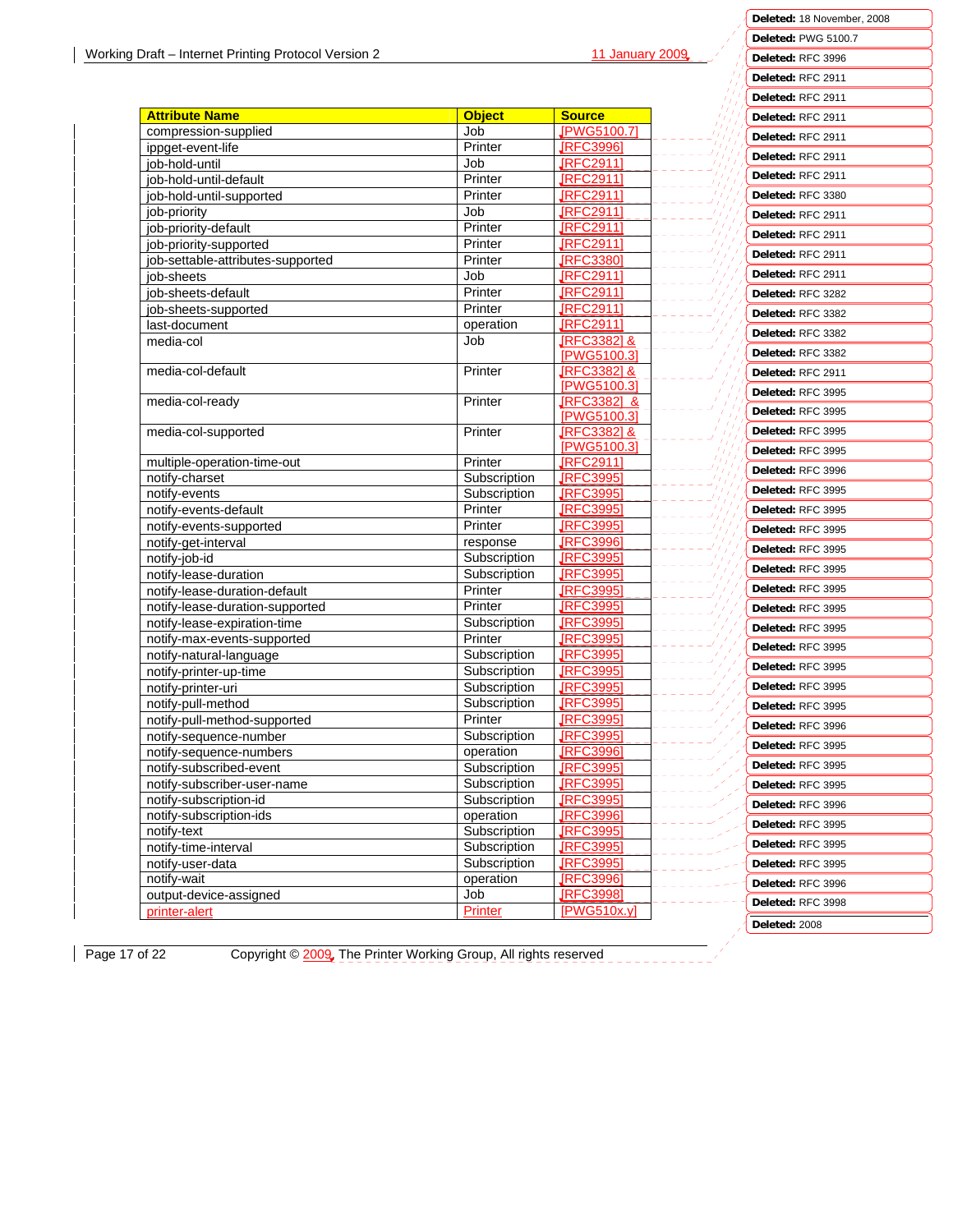**Deleted:** 18 November, 2008

| printer-alert-description             | Printer | IPWG510x.vl           |                   |
|---------------------------------------|---------|-----------------------|-------------------|
| printer-settable-attributes-supported | Printer | IRFC33801             | Deleted: RFC 3380 |
| printer-state-change-time             | Printer | IRFC39951             | Deleted: RFC 3995 |
| printer-state-reasons                 | Printer | <b>IRFC29111&amp;</b> |                   |
|                                       |         | IPWG510x.vl           |                   |

| 12 <b>Editors'</b> Addresses (Informative)<br><b>Ron Bergman</b><br><b>Formerly at Ricoh Americas Corporation</b><br>Original principal editor of this specification through November 2008 |                                                                               | Deleted: 11.4 Version 2.2<br>Attributes ¶<br>The following IPP Attributes are<br>required to be supported for IPP/2.2,<br>in addition to all the attributes listed in<br>paragraph 11.1 as required for<br>IPP/1.1 implementations and all the<br>attributes listed in paragraph 11.2 as<br>required for IPP/2.0 implementations<br>plus all the attributes listed in<br>paragraph 11.3 as required for<br>IPP/2.1 implementations. Note that |
|--------------------------------------------------------------------------------------------------------------------------------------------------------------------------------------------|-------------------------------------------------------------------------------|-----------------------------------------------------------------------------------------------------------------------------------------------------------------------------------------------------------------------------------------------------------------------------------------------------------------------------------------------------------------------------------------------------------------------------------------------|
| <b>Harry Lewis</b><br>InfoPrint Solutions Company<br>6300 Diagonal Highway<br>Boulder, CO 80301                                                                                            | Phone: 303-924-5337<br>Email: harryl@us.ibm.com                               | an IPP/2.2 implementation may also<br>include support for additional IPP<br>Attributes other than those specified<br>in this list.<br><b>Attribute Name</b><br>$[87]$                                                                                                                                                                                                                                                                         |
| <b>Ira McDonald</b><br><b>High North</b><br><b>PO Box 221</b><br>Grand Marais, MI 49839                                                                                                    | Phone: 906-494-2434<br>Email: blueroofmusic@gmail.com                         | <b>Deleted: Author's</b><br>Deleted: Phone: 805-426-6542<br>Deleted: 2635 Park Center Drive<br>Deleted: FAX:                                                                                                                                                                                                                                                                                                                                  |
| Michael R. Sweet<br>Apple Computer<br>1 Infinite Loop, MS 302-3PG                                                                                                                          | Phone: 408-974-8798                                                           | Deleted: Simi Valley, CA<br>93065 e-mail: Ron.Bergman@ricoh-<br>usa.com<br>Deleted: FAX:                                                                                                                                                                                                                                                                                                                                                      |
| Cupertino, CA 95014<br>The editors, would like to especially thank the following individuals who also contributed<br>significantly to the development of this document:                    | Email: msweet@apple.com                                                       | Deleted: e-<br>Deleted: FAX:<br>Deleted: e-                                                                                                                                                                                                                                                                                                                                                                                                   |
| <b>Shah Bhatti</b><br>Samsung<br><b>Lee Farrell</b><br>Canon                                                                                                                               |                                                                               | Deleted: FAX:<br>Deleted: e-                                                                                                                                                                                                                                                                                                                                                                                                                  |
| <b>Glen Petrie</b><br>Epson<br>Jerry Thrasher<br>Lexmark<br><b>Ted Tronson</b><br>Novell<br>TCS<br>Paul Tykodi<br><b>Bill Wagner</b><br>TIC                                                |                                                                               | Deleted: authors<br>Deleted: The following individuals<br>also contributed to the<br>development of this document:¶                                                                                                                                                                                                                                                                                                                           |
| <b>Dave Whitehead</b><br>Lexmark<br><b>Craig Whittle</b><br>Sharp<br>Peter Zehler<br>Xerox                                                                                                 |                                                                               | Deleted: Dave Whitehead<br>[88]<br><b>Deleted: Lee Farrell</b><br>$\overline{89}$                                                                                                                                                                                                                                                                                                                                                             |
| 13 Appendix X Document Revisions (Informative)                                                                                                                                             | [PWG Secretary: This section must be removed when this document is approved!] | Deleted: is to                                                                                                                                                                                                                                                                                                                                                                                                                                |

**A. Changes made to create 11 January, 2009 version** Global – Corrected English usage and sentence structure throughout this specification Global – Added "(Normative)" or "(Informative)" to each major section title for clarity

**Deleted:** 2008

**Formatted:** Bullets and Numbering

Page 18 of 22 Copyright © 2009. The Printer Working Group, All rights reserved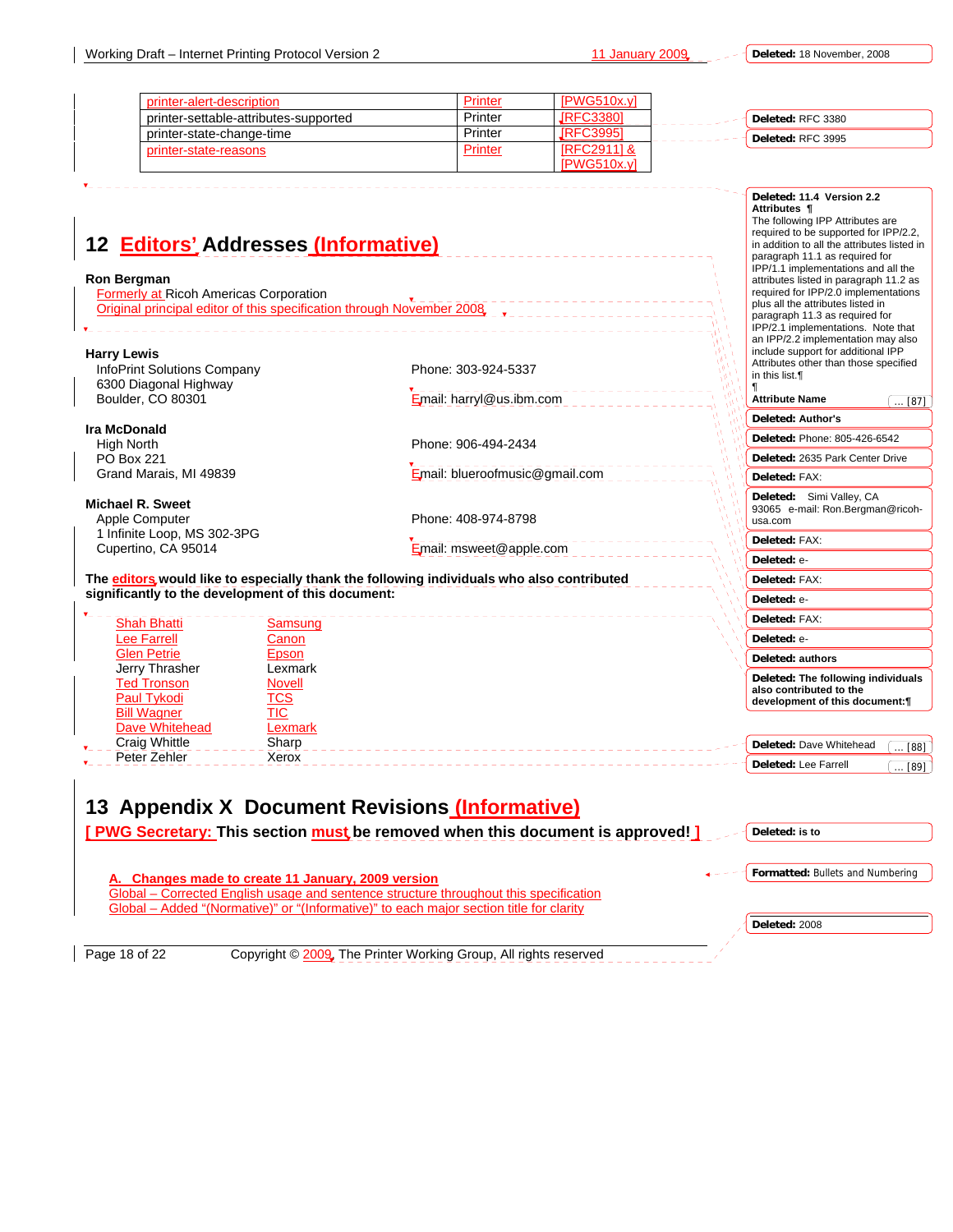| Global – Deleted all content for IPP/2.2 in all sections (to be added to a second edition of this                                                                    |                                  |
|----------------------------------------------------------------------------------------------------------------------------------------------------------------------|----------------------------------|
| specification) per discussion at PWG F2F in December 2008                                                                                                            |                                  |
| Global – Corrected all normative keywords to uppercase (shall or must to MUST, should to SHOULD,                                                                     |                                  |
| may to MAY, required to REQUIRED, optional to OPTIONAL, etc.) per discussion at PWG F2F in                                                                           |                                  |
| December 2008                                                                                                                                                        |                                  |
| Global - Changed all "RFC 2911" to "[RFC2911]", etc., per comments from Bill Wagner                                                                                  |                                  |
| Global - Changed all "IPP printer" (lowercase) to "IPP Printer" (capitalized) per IPP standard naming                                                                |                                  |
| conventions                                                                                                                                                          |                                  |
| Global – Changed all "current IPP specifications" to "[previous/original] IPP specifications" as                                                                     |                                  |
| appropriate (because, when approved, *this* document will be a current IPP spec)                                                                                     |                                  |
| Global – Deleted all references to PWG 5100.6 and PWG 5100.8 (only applicable to IPP/2.2, to be                                                                      |                                  |
| added to a second edition of this specification) per discussion at PWG F2F in December 2008                                                                          |                                  |
| Global - Added requirements and references for [PWG510x.y] (IPP PSX), per discussion at PWG F2F                                                                      |                                  |
| in December 2008                                                                                                                                                     |                                  |
| Cover Page - Changed document status from "Interim" to "Prototype" per PWG Process                                                                                   |                                  |
| Abstract - Clarified several sentences for accuracy                                                                                                                  |                                  |
| Section 1 - Clarified several sentences for accuracy                                                                                                                 |                                  |
| Section 6 – Added explicit normative conformance references to sections 5, 8, 9, and 11 per discussion                                                               |                                  |
| at PWG F2F in December 2008                                                                                                                                          |                                  |
| Section 11.3 - Added "printer-state-reasons" (new values), "printer-alert", and "printer-alert-description"                                                          |                                  |
| to IPP/2.1 Required Attributes per discussion at PWG F2F in December 2008                                                                                            |                                  |
|                                                                                                                                                                      |                                  |
|                                                                                                                                                                      |                                  |
| <b>B.</b> Changes made to create November 18, 2008 version                                                                                                           | Formatted: Bullets and Numbering |
| Changed document filename per PWG naming conventions                                                                                                                 |                                  |
|                                                                                                                                                                      |                                  |
| Global - Changed "IPPv2.0" to "IPP/2.0", etc., per IPP standard naming conventions                                                                                   |                                  |
| Global - Many small editorial changes for readability and English usage                                                                                              |                                  |
| C. Changes made to create October 22, 2008 version                                                                                                                   | Formatted: Bullets and Numbering |
| Section 6.1: Changed "1.2" to "2.1".                                                                                                                                 |                                  |
| Section 11: Added " and also provides a reference to the currently required version 1.1 attributes."                                                                 |                                  |
| Added an "Object" column to all tables in this section.                                                                                                              |                                  |
| Section 11.2: Added "output-bin" entry.                                                                                                                              |                                  |
| Section 11.3: Added "output-device-assigned" and "printer-state-change-time"                                                                                         |                                  |
| Section 11.4: Added "copies-actual", "document-format-detected", "document-format-supplied",                                                                         |                                  |
| "document-message", "document-message-supplied", "document-name", "document-name-                                                                                    |                                  |
| supplied", "finishings-actual", "job-hold-until-actual", "job-priority-actual", "job-sheets-actual", "media-                                                         |                                  |
| actual", "media-col-actual", "multiple-document-handling-actual", "number-up-actual", "output-bin-                                                                   |                                  |
| actual", "orientation-requested-actual", "overrides-actual", "overrides-supported", "page-ranges-                                                                    |                                  |
| actual", "print-quality-actual", "printer-resolution-actual", and "sides-actual".                                                                                    |                                  |
| Section 11.4: Changed "2.1" to "2.2". Changed "document-job-url" to "document-job-uri".                                                                              |                                  |
| D. Changes made to create October 10, 2008 version                                                                                                                   |                                  |
|                                                                                                                                                                      |                                  |
| Section 6.1: Added " Also, IPPv1.2 and IPP/2.2 must conform to the Job and Printer Administrative<br>operations requirements, as specified in [RFC3998] section 11." |                                  |
|                                                                                                                                                                      |                                  |
| Section 7: Changed " ipp_versions_supported" to " ipp-versions-supported"                                                                                            |                                  |
| Changed "RFC EDITOR" to PWG Secretary"                                                                                                                               |                                  |
| Section 9: Revised to show requirements as a table. Restored requirements for IPP/1.1 removed in last                                                                |                                  |
| update (9/29/2008)                                                                                                                                                   |                                  |
| Section 11: Major changes                                                                                                                                            |                                  |
| Section 11.1 changed to apply to IPP/1.1, text modified, no changes to table.                                                                                        |                                  |
| Section 11.2 New section for IPP/2.0.                                                                                                                                | Formatted: Bullets and Numbering |
| Section 11.3 was 11.2, text modified and new entries added to table.<br>Section 11.4 was 11.3, text modified and new entries added to table.                         | Deleted: 2008                    |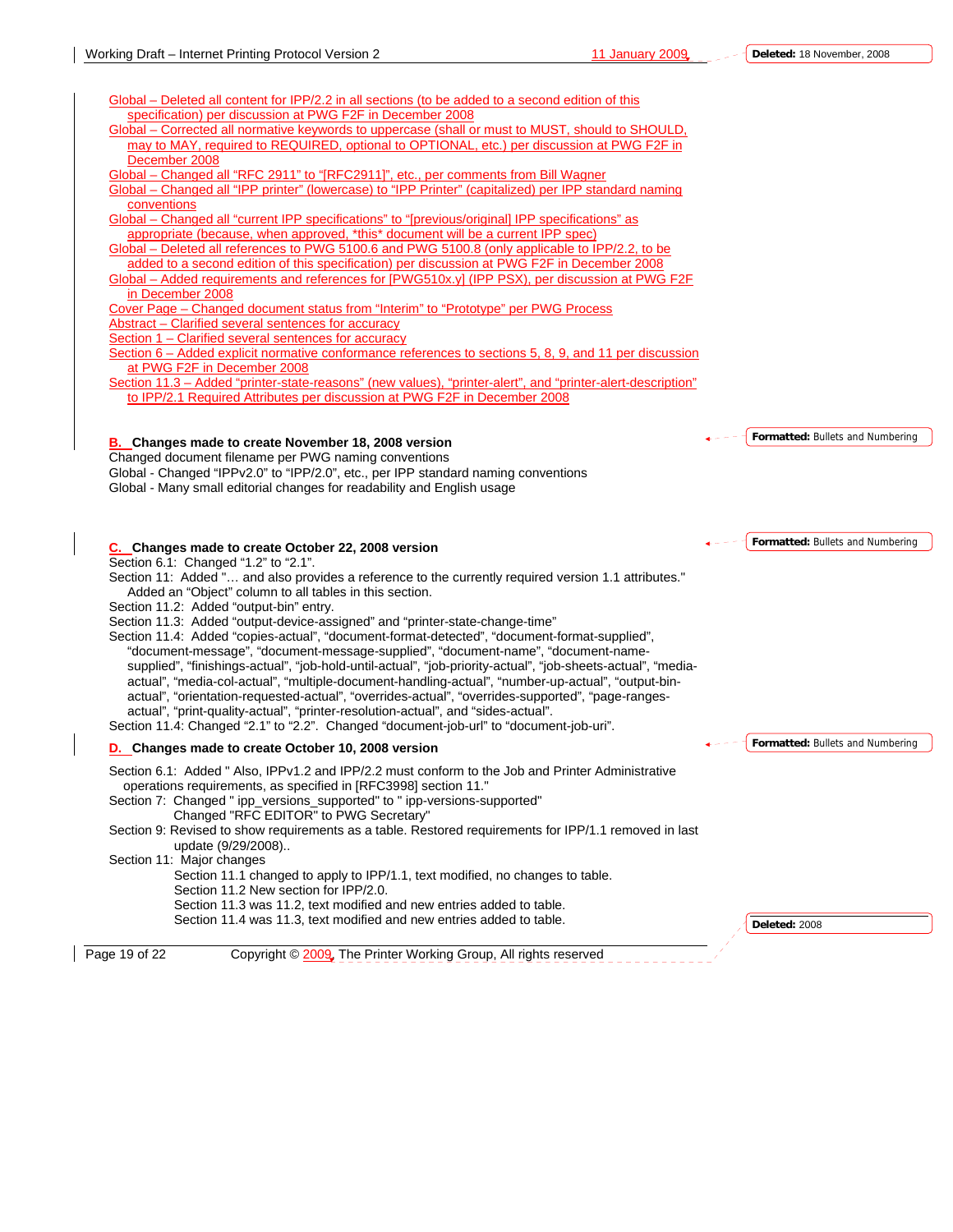**Deleted:** 2008



addition to the requirements for IPP 2.1 as specified above.

Section 8 Added:

For interoperability and basic support for multiple languages, IPP/1.1 conforming Printer implementations MUST support the UTF-8 [RFC3629] encoding of Unicode [UNICODE] [ISO10646].

For interoperability and best practice support for multiple languages, IPP/2.0 conforming Printer implementations SHOULD support Network Unicode [RFC5198] - which REQUIRES transmission of well-formed UTF-8 strings and RECOMMENDS transmission of normalized UTF-8 strings in Normalization Form C (NFC) [UAX15].

NFC is defined as the result of performing Canonical Decomposition (into base characters and combining marks) followed by Canonical Composition (into canonical composed characters wherever Unicode has assigned them).

NOTE WELL - Performing normalization on UTF-8 strings received from IPP clients and subsequently storing the results (e.g., in IPP Job objects) could cause false negatives in IPP client searches and failed access (e.g., to IPP Printers with percent-encoded UTF-8 URIs now 'hidden').

Section 8 Removed:

In addition to the internationalization requirements in the referenced IPP specifications, it is strongly recommended the inclusion of Network Unicode [RFC5198] to provide support of multiple languages." Was " This document presents no internationalization considerations for IPP implementations beyond those covered in the referenced IPP Specifications."

Section 9 Added:

Page 20 of 22 Copyright © 2009, The Printer Working Group, All rights reserved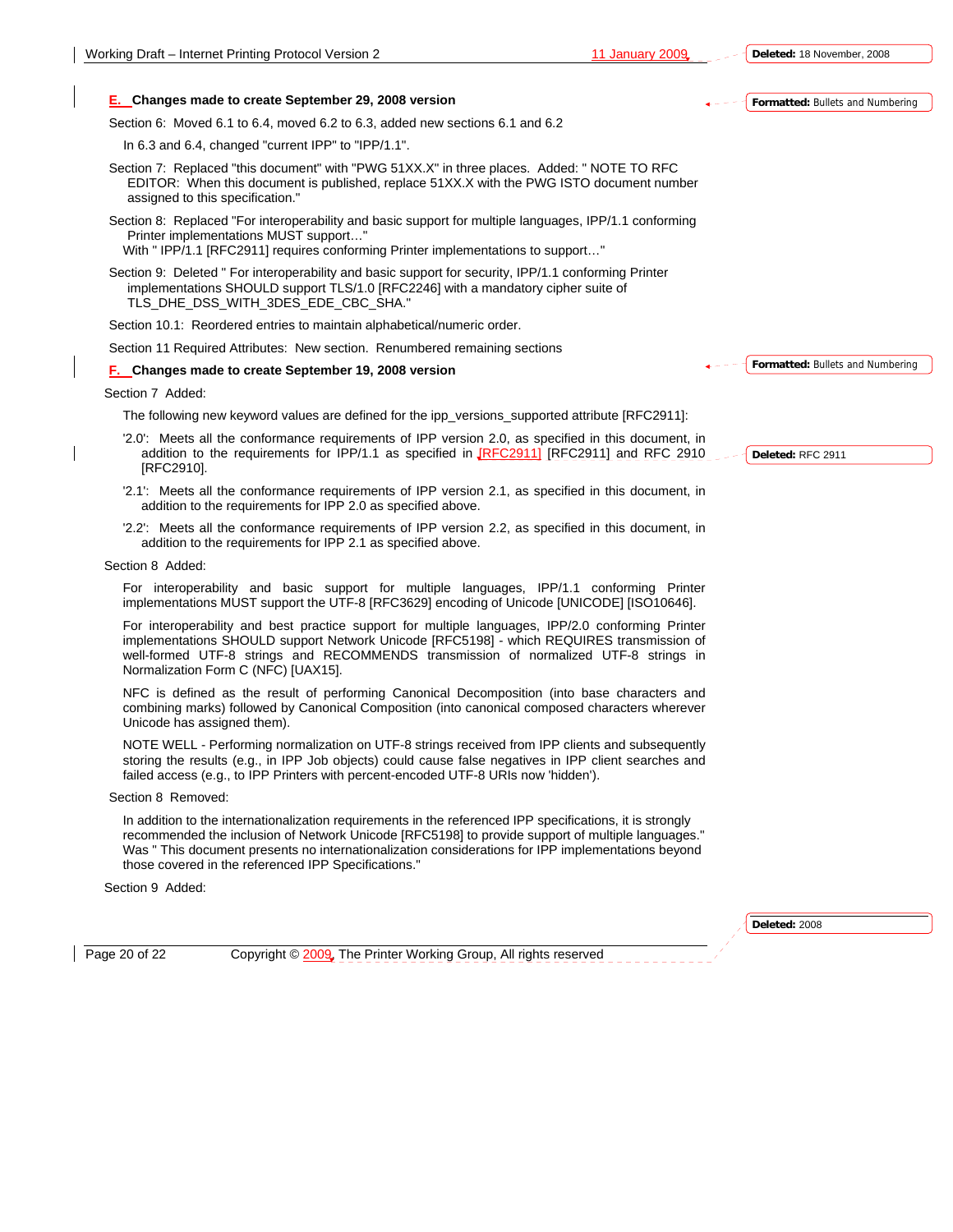For interoperability and basic support for security, IPP/1.1 conforming Printer implementations SHOULD support TLS/1.0 [RFC2246] with a mandatory cipher suite of LS\_DHE\_DSS\_WITH\_3DES\_EDE\_CBC\_SHA.

For interoperability and better support for security, IPP/2.0 conforming Printer implementations SHOULD support TLS/1.1 [RFC4346] with a mandatory cipher suite of TLS\_RSA\_WITH\_3DES\_EDE\_CBC\_SHA.

For interoperability and best practice for security, IPP/2.1 conforming Printer implementations<br>SHOULD support TLS/1.2 [RFC5246] with a mandatory cipher suite of SHOULD support TLS/1.2 [RFC5246] with a mandatory cipher suite of TLS\_RSA\_WITH\_AES\_128\_CBC\_SHA.

For interoperability and best practice for security, IPP/2.2 conforming Printer implementations MUST support TLS/1.2 [RFC5246] with a mandatory cipher suite of TLS\_RSA\_WITH\_AES\_128\_CBC\_SHA.

Section 10 Added:

- [ISO10646] "Information Technology Universal Multiple-octet Coded Character Set (UCS)", ISO/IEC Standard 10646, 2006.
- [RFC2246] T.Dierks, C. Allen, "Transport Layer Security 1.0", RFC 2246, January 1999, http://www.ietf.org/rfc/rfc2246.txt
- [RFC3629] F. Yergeau, "UTF-8 Transformation of ISO 10646", RFC 3629, November 2003, http://www.ietf.org/rfc/rfc3629.txt
- [RFC4346] T.Dierks, E. Rescorla, "Transport Layer Security 1.1", RFC 4346, April 2006, http://www.ietf.org/rfc/rfc4346.txt
- [RFC5246] T.Dierks, E. Rescorla, "Transport Layer Security 1.2", RFC 5246, August 2008, http://www.ietf.org/rfc/rfc5246.txt
- [UAX15] M. Davis, M. Duerst, "Unicode Normalization Forms", Unicode Standard Annex 15, March 2008, http://www.unicode.org/reports/tr15/
- [UNICODE] M. Davis, et al, "Unicode Standard v5.1.0", Unicode Standard, April 2008, http://www.unicode.org/versions/Unicode5.1.0/

#### **G. Changes made to create August 27, 2008 version.**

Section 6.3: Removed entire section

Section 10: Removed references for [JFIF], [RFC2083], [PWG 5102.3], and [X-PRINT].

#### **H. Changes made to create August 15, 2008 version.**

Removed references to "Simple Workgroup Printer", "Enterprise Printer", and "Production Printer". Where appropriate these names were changed to "IPP/2.0", "IPP/2.1", and "IPP/2.2" respectively.

**I. Changes made to create August 6, 2008 version.** 

Changed format of document location to conform to the PWG Process Specification.

Updated the Table Of Contents.

A global replacement of "Work Group" with "Workgroup".

Section 3 Added 3.1 Rational and 3.2 Use Models text.

Section 4.4 Added "[RFC3382] The 'collection' Attribute Syntax (September 2002)". Also, corrected publication dates for [RFC3380], [RFC3381], [RFC3996], and [RF

Page 21 of 22 Copyright © 2009, The Printer Working Group, All rights reserved

**Formatted:** Bullets and Numbering

**Formatted:** Bullets and Numbering

**Formatted:** Bullets and Numbering

**Deleted:** 2008

**Deleted:** RFC 3382 **Deleted:** RFC 3380 **Deleted:** RFC 3381 **Deleted:** RFC 3996 **Deleted:** RFC 3998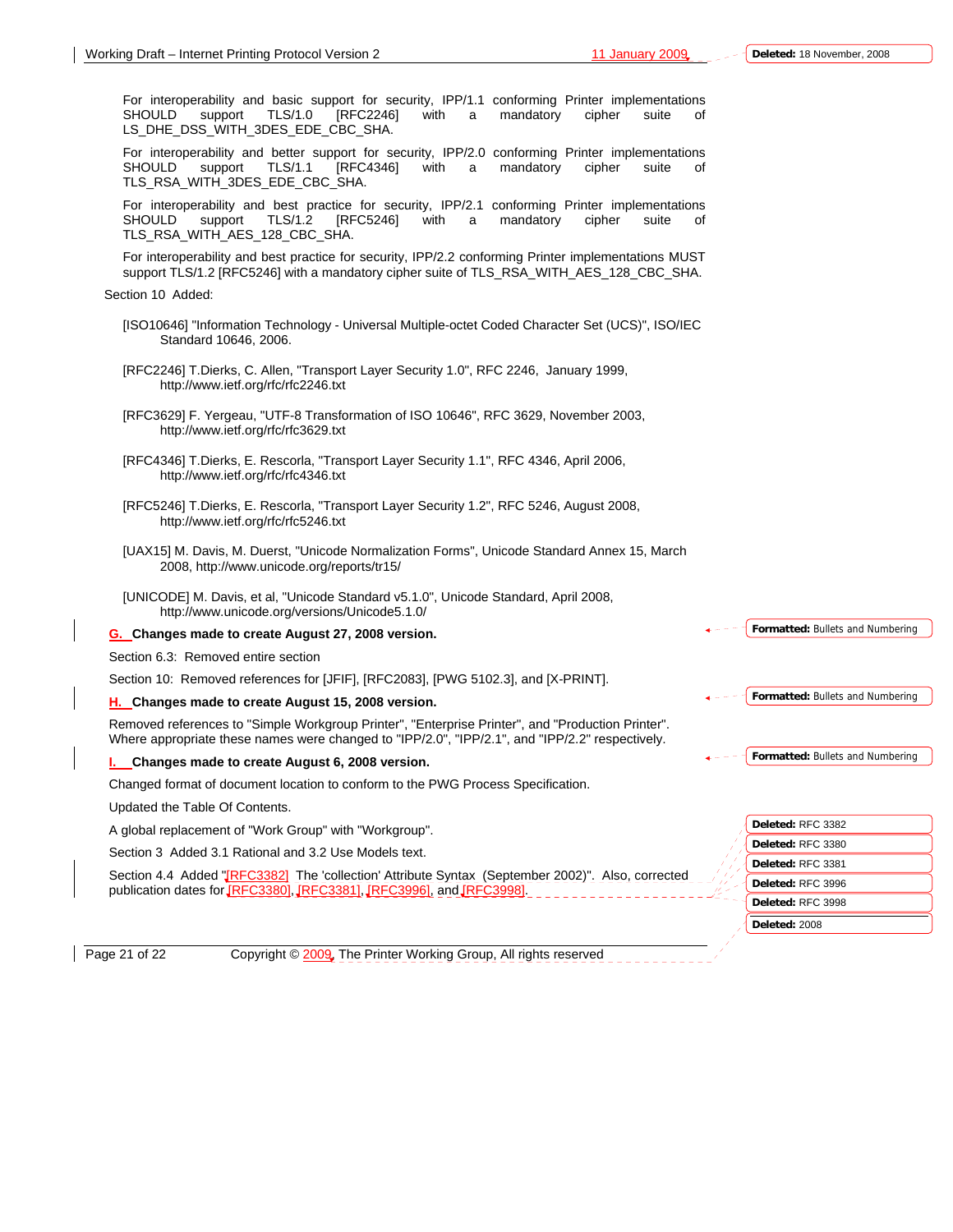Section 5.2 Added " Note that a V2.0 implementation may also include support for additional IPP operations other than specified in this list."

Section 5.3 Added " Note that a V2.1 implementation may also include support for additional IPP operations other than specified in this list."

Section 6 Renamed "Conformance Requirements" was "IPPv2 Protocol Addenda"

Current text in section 6 added to Section 6.1

Section 6.1 " Many implementations historically have not conformed to this requirement, causing communication problems and failed printing." was " It has been reported that many implementations do not conform to this requirement, which can result in problems with the host side communication processes."

Section 6.1 Added to end of second paragraph "…, including collection attributes as defined in [RFC3382], section 7." \_\_\_\_\_\_\_\_\_\_\_\_\_\_\_\_\_\_\_\_\_\_

Section 6.1 Added third paragraph " For example, implementations MUST support reading the IPP noValue tag as a valid value for an attribute that normally would be encoded as an enum, integer, name, or keyword value tag. Similarly, implementations MUST correctly process (or ignore) collection values as defined by **[RFC3382]**, even if the implementation does not support the media-col attribute itself."

Added Section 6.2 and 6.3.

Added Section 7 IANA and PWG Considerations (The remaining sections have been renumbered.)

Section 8 (was section 7): " In addition to the internationalization requirements in the referenced IPP specifications, it is strongly recommended the inclusion of Network Unicode [RFC5198] to provide support of multiple languages." Was " This document presents no internationalization considerations for IPP implementations beyond those covered in the referenced IPP Specifications."

Section 10: Added references for [JFIF], [RFC2083], [RFC2616], [RFC2817], [RFC5198], [PWG 5102.3], and [X-PRINT].

**J. Changes made to create July 18, 2008 version.**  Abstract: Added "queries to the **IPP Printer.**" to complete the last sentence in the abstract. Section 5.1: Removed "Create Job Subscriptions" (code = 0x0017) from table (an optional OP). Section 5.2: Added all operations that are applicable to the specifications required for IPP/2.0. Section 5.3: Added all operations that are applicable to the specifications required for IPP/2.1. Section 5.4: Added all operations that are applicable to the specifications required for IPP/2.2. Section 6: " are to be processed according to the defined procedures," was "are to be "gracefully" processed" Section 6: " per *[RFC2911]*, sections 3.1.7, 3.1.8, 3.2.1.2, 3.3.5.1, 3.3.7.1, 4.1.2.3, and 13.1.2.2." was "per (TBD add reference). **Formatted:** Bullets and Numbering **Deleted:** IPP printer **Deleted:** RFC 2911

Page 22 of 22 Copyright © 2009, The Printer Working Group, All rights reserved

**Deleted:** RFC 3382

**Deleted:** RFC 3382

**Deleted:** 2008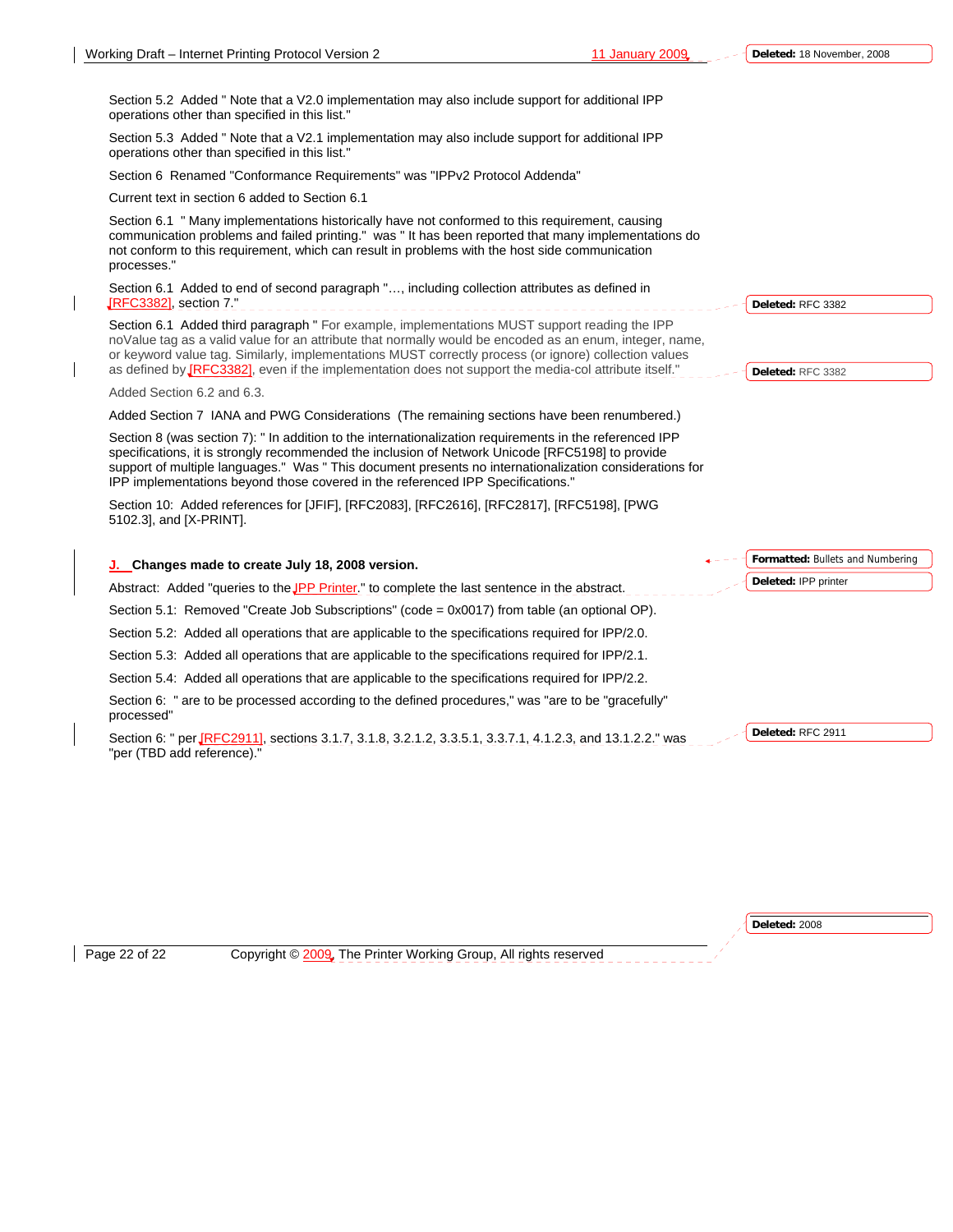**Page 5: [1] Deleted Ira E McDonald 1/11/2009 1:09:00 PM** 

**IPP/2.2** – This IPP function set definition is guided by an environment with high speed and a very high duty cycle devices compared to the IPP/2.0 and IPP/2.1. One example of this environment is a data center where jobs are centrally scheduled rather than sent ad-hoc from a group of users. This class of printer is expected to consume significantly more supplies such as paper, toner, etc, and memory capacity than the other classes.

| Page 7: [2] Deleted | <b>Ira E McDonald</b> | 1/11/2009 1:18:00 PM |
|---------------------|-----------------------|----------------------|
| defines             |                       |                      |
|                     |                       |                      |
|                     |                       |                      |
| Page 7: [2] Deleted | <b>Ira E McDonald</b> | 1/11/2009 1:19:00 PM |
| supported           |                       |                      |
|                     |                       |                      |
| Page 7: [2] Deleted | <b>Ira E McDonald</b> | 1/11/2009 1:19:00 PM |
|                     |                       |                      |
| must                |                       |                      |
|                     |                       |                      |
| Page 7: [3] Deleted | <b>Ira E McDonald</b> | 1/11/2009 1:17:00 PM |
|                     |                       |                      |
|                     |                       |                      |
| Page 7: [3] Deleted | <b>Ira E McDonald</b> | 1/11/2009 5:55:00 PM |
|                     |                       |                      |
| Page 7: [3] Deleted | <b>Ira E McDonald</b> | 1/11/2009 5:55:00 PM |
|                     |                       |                      |
| (April 1999)        |                       |                      |
| Page 7: [4] Deleted | <b>Ira E McDonald</b> | 1/11/2009 1:18:00 PM |
|                     |                       |                      |
|                     |                       |                      |
| Page 7: [4] Deleted | <b>Ira E McDonald</b> | 1/11/2009 5:56:00 PM |
|                     |                       |                      |
|                     |                       |                      |
| Page 7: [4] Deleted | <b>Ira E McDonald</b> | 1/11/2009 5:55:00 PM |
| (April 1999)        |                       |                      |
| Page 7: [5] Deleted | <b>Ira E McDonald</b> | 1/11/2009 1:19:00 PM |
|                     |                       |                      |
|                     |                       |                      |
| Page 7: [5] Deleted | <b>Ira E McDonald</b> | 1/11/2009 5:56:00 PM |
| (September 2000)    |                       |                      |
|                     |                       |                      |
| Page 7: [6] Deleted | <b>Ira E McDonald</b> | 1/11/2009 5:56:00 PM |
| (September 2000)    |                       |                      |
| <b>RFC 3510</b>     |                       |                      |
|                     |                       |                      |
| Page 7: [6] Deleted | <b>Ira E McDonald</b> | 1/11/2009 5:56:00 PM |
| (April 2003)        |                       |                      |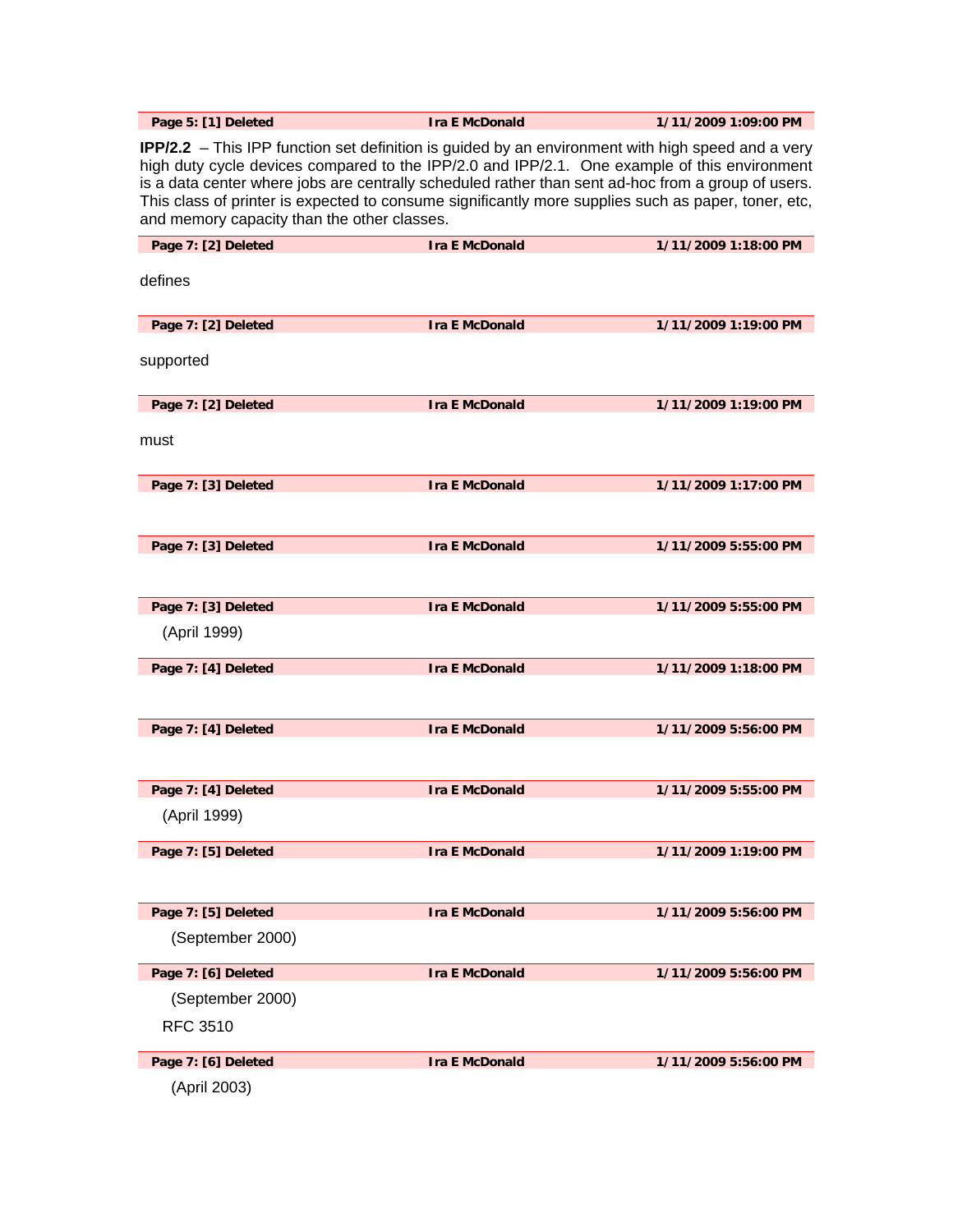| Page 7: [7] Deleted  | <b>Ira E McDonald</b> | 1/11/2009 1:20:00 PM |
|----------------------|-----------------------|----------------------|
| The                  |                       |                      |
| Page 7: [7] Deleted  | <b>Ira E McDonald</b> | 1/11/2009 1:21:00 PM |
| p                    |                       |                      |
| Page 7: [7] Deleted  | <b>Ira E McDonald</b> | 1/11/2009 1:20:00 PM |
| shall                |                       |                      |
| Page 7: [7] Deleted  | <b>Ira E McDonald</b> | 1/11/2009 1:21:00 PM |
| defined              |                       |                      |
| Page 7: [8] Deleted  | <b>Ira E McDonald</b> | 1/11/2009 1:20:00 PM |
|                      |                       |                      |
| Page 7: [8] Deleted  | <b>Ira E McDonald</b> | 1/11/2009 5:56:00 PM |
| (February 2001)      |                       |                      |
| Page 7: [9] Deleted  | <b>Ira E McDonald</b> | 1/11/2009 1:23:00 PM |
|                      |                       |                      |
| Page 7: [9] Deleted  | <b>Ira E McDonald</b> | 1/11/2009 5:56:00 PM |
| (February 2002)      |                       |                      |
| Page 7: [10] Deleted | <b>Ira E McDonald</b> | 1/11/2009 1:20:00 PM |
| The                  |                       |                      |
| Page 7: [10] Deleted | <b>Ira E McDonald</b> | 1/11/2009 1:21:00 PM |
| p                    |                       |                      |
| Page 7: [10] Deleted | <b>Ira E McDonald</b> | 1/11/2009 1:20:00 PM |
| shall                |                       |                      |
| Page 7: [10] Deleted | <b>Ira E McDonald</b> | 1/11/2009 1:23:00 PM |
| defined              |                       |                      |
| Page 7: [11] Deleted | <b>Ira E McDonald</b> | 1/11/2009 1:23:00 PM |
|                      |                       |                      |
| Page 7: [11] Deleted | <b>Ira E McDonald</b> | 1/11/2009 5:56:00 PM |
| (September 2002)     |                       |                      |
| Page 7: [12] Deleted | <b>Ira E McDonald</b> | 1/11/2009 1:23:00 PM |
|                      |                       |                      |
| Page 7: [12] Deleted | <b>Ira E McDonald</b> | 1/11/2009 5:57:00 PM |
| (September 2002)     |                       |                      |
| Page 7: [13] Deleted | <b>Ira E McDonald</b> | 1/11/2009 1:23:00 PM |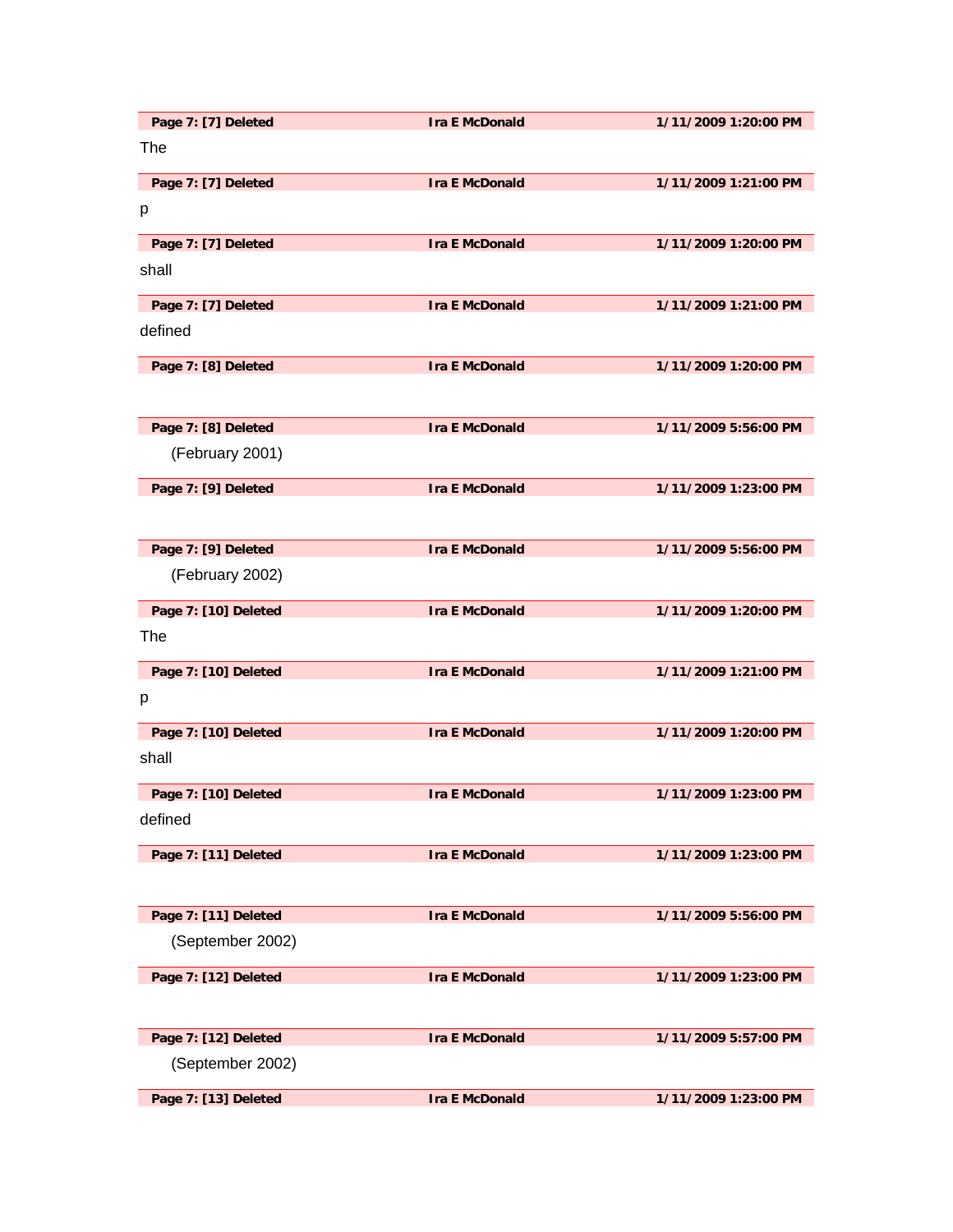| Page 7: [13] Deleted | <b>Ira E McDonald</b> | 1/11/2009 5:57:00 PM |
|----------------------|-----------------------|----------------------|
| (September 2002)     |                       |                      |
| Page 7: [14] Deleted | <b>Ira E McDonald</b> | 1/11/2009 1:23:00 PM |
|                      |                       |                      |
| Page 7: [14] Deleted | <b>Ira E McDonald</b> | 1/11/2009 5:57:00 PM |
| (March 2005)         |                       |                      |
| Page 7: [15] Deleted | <b>Ira E McDonald</b> | 1/11/2009 1:24:00 PM |
|                      |                       |                      |
| Page 7: [15] Deleted | <b>Ira E McDonald</b> | 1/11/2009 5:57:00 PM |
| (March 2005)         |                       |                      |
| Page 7: [16] Deleted | <b>Ira E McDonald</b> | 1/11/2009 1:24:00 PM |
|                      |                       |                      |
| Page 7: [16] Deleted | <b>Ira E McDonald</b> | 1/11/2009 5:57:00 PM |
| (March 2005)         |                       |                      |
| Page 7: [17] Deleted | <b>Ira E McDonald</b> | 1/11/2009 1:24:00 PM |
|                      |                       |                      |
| Page 7: [17] Deleted | <b>Ira E McDonald</b> | 1/11/2009 5:58:00 PM |
| (October 2003)       |                       |                      |
| Page 8: [18] Deleted | <b>Ira E McDonald</b> | 1/11/2009 1:13:00 PM |
| through IPP/2.2      |                       |                      |
| Page 8: [18] Deleted | <b>Ira E McDonald</b> | 1/11/2009 6:42:00 PM |
| also define          |                       |                      |
| Page 8: [18] Deleted | <b>Ira E McDonald</b> | 1/11/2009 1:27:00 PM |
| specific             |                       |                      |
| Page 8: [18] Deleted | <b>Ira E McDonald</b> | 1/11/2009 6:52:00 PM |
| support              |                       |                      |
| Page 8: [18] Deleted | <b>Ira E McDonald</b> | 1/11/2009 1:42:00 PM |
| are currently        |                       |                      |
| Page 8: [18] Deleted | <b>Ira E McDonald</b> | 1/11/2009 1:36:00 PM |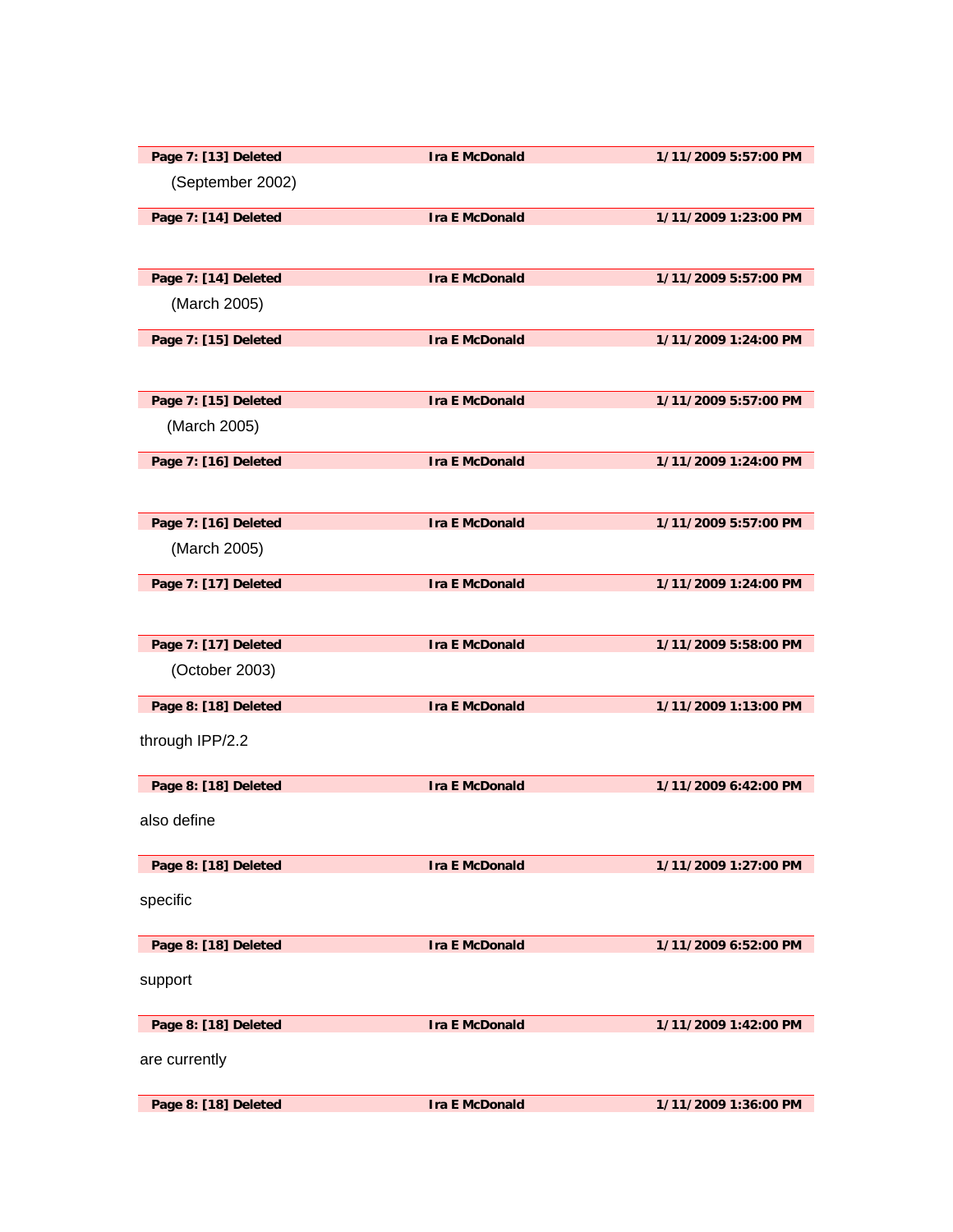### were to

| Page 8: [18] Deleted | <b>Ira E McDonald</b> | 1/11/2009 1:37:00 PM |
|----------------------|-----------------------|----------------------|
| $\top$               |                       |                      |
|                      |                       |                      |
| Page 8: [18] Deleted | <b>Ira E McDonald</b> | 1/11/2009 1:37:00 PM |
| defines              |                       |                      |
|                      |                       |                      |
| Page 8: [18] Deleted | <b>Ira E McDonald</b> | 1/11/2009 6:53:00 PM |
| support              |                       |                      |
|                      |                       |                      |
| Page 8: [18] Deleted | <b>Ira E McDonald</b> | 1/11/2009 1:37:00 PM |
| currently            |                       |                      |
|                      |                       |                      |
| Page 8: [18] Deleted | <b>Ira E McDonald</b> | 1/11/2009 6:53:00 PM |
| group                |                       |                      |
|                      |                       |                      |
| Page 8: [19] Deleted | <b>Ira E McDonald</b> | 1/11/2009 1:53:00 PM |
| are currently        |                       |                      |
| Page 8: [19] Deleted | <b>Ira E McDonald</b> | 1/11/2009 1:53:00 PM |
| shall                |                       |                      |
| Page 8: [19] Deleted | <b>Ira E McDonald</b> | 1/11/2009 1:54:00 PM |
| required             |                       |                      |
| Page 8: [20] Deleted | <b>Ira E McDonald</b> | 1/11/2009 6:55:00 PM |
| for IPP/2.0          |                       |                      |
|                      |                       |                      |
| Page 8: [20] Deleted | <b>Ira E McDonald</b> | 1/11/2009 6:46:00 PM |
| required support     |                       |                      |
| Page 8: [20] Deleted | <b>Ira E McDonald</b> | 1/11/2009 6:44:00 PM |
| a V                  |                       |                      |
| Page 8: [20] Deleted | <b>Ira E McDonald</b> | 1/11/2009 6:56:00 PM |
| as follows           |                       |                      |
| Page 8: [20] Deleted | <b>Ira E McDonald</b> |                      |
| a V                  |                       | 1/11/2009 6:44:00 PM |
|                      |                       |                      |
| Page 8: [20] Deleted | <b>Ira E McDonald</b> | 1/11/2009 6:56:00 PM |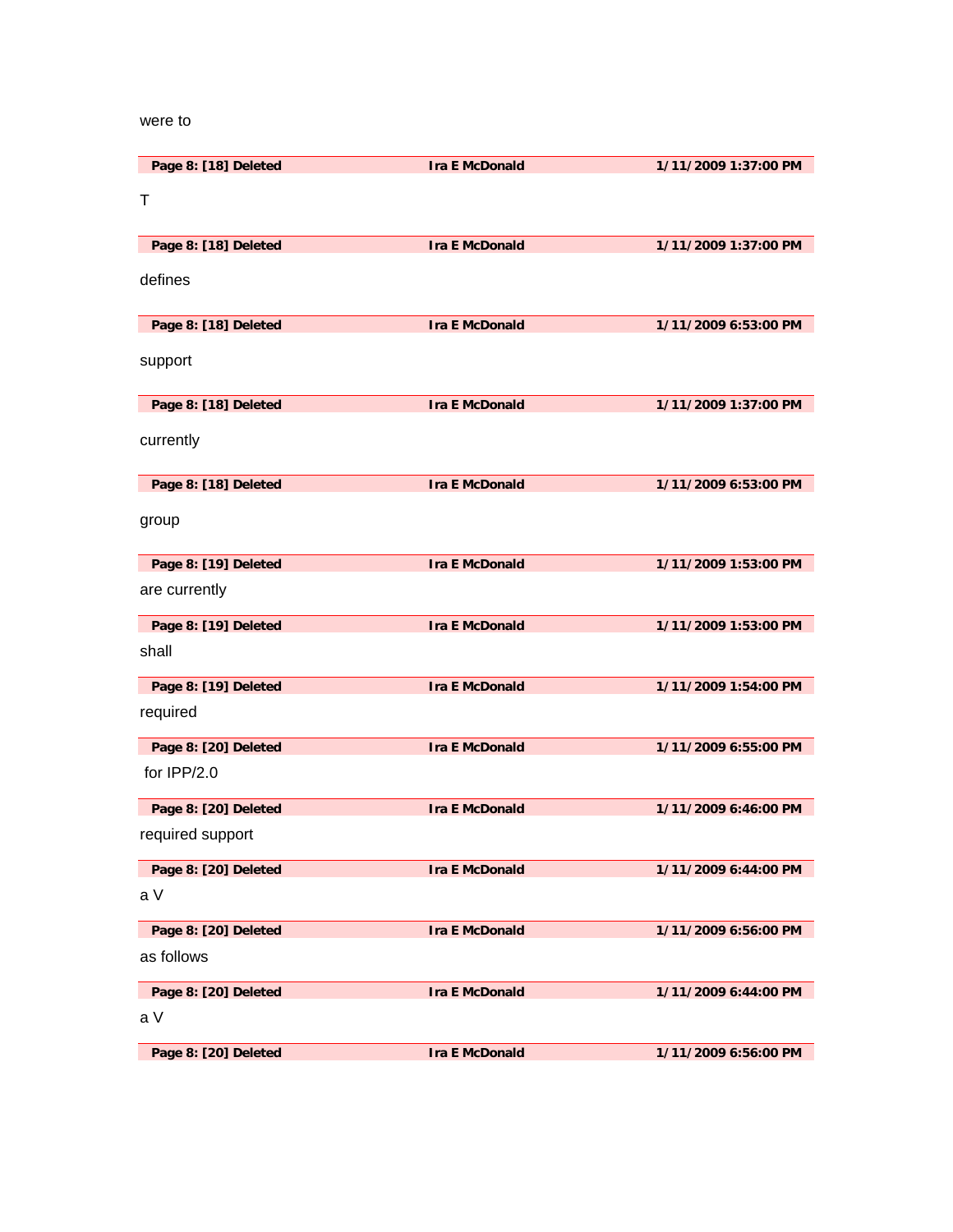### may

| Page 8: [21] Deleted<br><b>RFC 2911</b> | <b>Ira E McDonald</b> | 1/11/2009 1:55:00 PM |
|-----------------------------------------|-----------------------|----------------------|
| Page 8: [21] Deleted<br>required        | <b>Ira E McDonald</b> | 1/11/2009 6:47:00 PM |
| Page 8: [22] Deleted<br><b>RFC 2911</b> | <b>Ira E McDonald</b> | 1/11/2009 1:55:00 PM |
| Page 8: [22] Deleted<br>optional        | <b>Ira E McDonald</b> | 1/11/2009 6:47:00 PM |
| Page 8: [23] Deleted<br><b>RFC 2911</b> | <b>Ira E McDonald</b> | 1/11/2009 1:55:00 PM |
| Page 8: [23] Deleted<br>required        | <b>Ira E McDonald</b> | 1/11/2009 6:47:00 PM |
| Page 8: [24] Deleted<br><b>RFC 2911</b> | <b>Ira E McDonald</b> | 1/11/2009 1:55:00 PM |
| Page 8: [24] Deleted<br>optional        | <b>Ira E McDonald</b> | 1/11/2009 6:47:00 PM |
| Page 8: [25] Deleted<br><b>RFC 2911</b> | <b>Ira E McDonald</b> | 1/11/2009 1:55:00 PM |
| Page 8: [25] Deleted<br>optional        | <b>Ira E McDonald</b> | 1/11/2009 6:47:00 PM |
| Page 8: [26] Deleted<br><b>RFC 2911</b> | <b>Ira E McDonald</b> | 1/11/2009 1:55:00 PM |
| Page 8: [26] Deleted<br>optional        | <b>Ira E McDonald</b> | 1/11/2009 6:47:00 PM |
| Page 8: [27] Deleted<br><b>RFC 2911</b> | <b>Ira E McDonald</b> | 1/11/2009 1:55:00 PM |
| Page 8: [27] Deleted<br>required        | <b>Ira E McDonald</b> | 1/11/2009 6:47:00 PM |
| Page 8: [28] Deleted<br><b>RFC 2911</b> | <b>Ira E McDonald</b> | 1/11/2009 1:55:00 PM |
| Page 8: [28] Deleted<br>required        | <b>Ira E McDonald</b> | 1/11/2009 6:47:00 PM |
| Page 8: [29] Deleted<br><b>RFC 2911</b> | <b>Ira E McDonald</b> | 1/11/2009 1:55:00 PM |
| Page 8: [29] Deleted<br>required        | <b>Ira E McDonald</b> | 1/11/2009 6:47:00 PM |
| Page 8: [30] Deleted<br><b>RFC 2911</b> | <b>Ira E McDonald</b> | 1/11/2009 1:55:00 PM |
| Page 8: [30] Deleted<br>required        | <b>Ira E McDonald</b> | 1/11/2009 6:47:00 PM |
| Page 8: [31] Deleted<br><b>RFC 2911</b> | <b>Ira E McDonald</b> | 1/11/2009 1:55:00 PM |
| Page 8: [31] Deleted<br>optional        | <b>Ira E McDonald</b> | 1/11/2009 6:47:00 PM |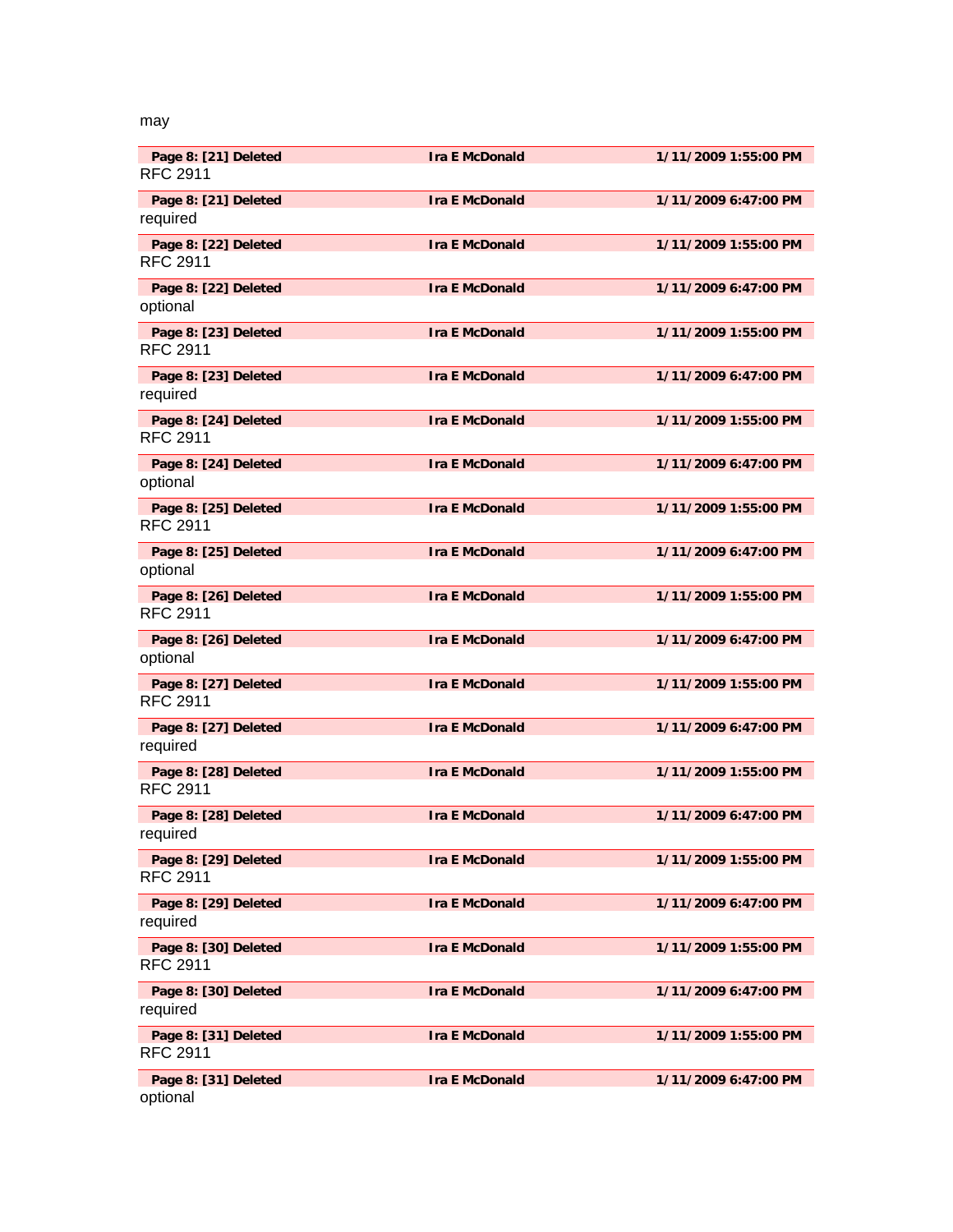| Page 8: [32] Deleted<br><b>RFC 2911</b> | <b>Ira E McDonald</b>                    | 1/11/2009 1:55:00 PM |
|-----------------------------------------|------------------------------------------|----------------------|
| Page 8: [32] Deleted<br>optional        | <b>Ira E McDonald</b>                    | 1/11/2009 6:48:00 PM |
| Page 8: [33] Deleted<br><b>RFC 2911</b> | <b>Ira E McDonald</b>                    | 1/11/2009 1:55:00 PM |
| Page 8: [33] Deleted<br>optional        | <b>Ira E McDonald</b>                    | 1/11/2009 6:48:00 PM |
| Page 8: [34] Deleted<br><b>RFC 2911</b> | <b>Ira E McDonald</b>                    | 1/11/2009 1:55:00 PM |
| Page 8: [34] Deleted<br>optional        | <b>Ira E McDonald</b>                    | 1/11/2009 6:48:00 PM |
| Page 8: [35] Deleted<br><b>RFC 2911</b> | <b>Ira E McDonald</b>                    | 1/11/2009 1:55:00 PM |
| Page 8: [35] Deleted<br>optional        | <b>Ira E McDonald</b>                    | 1/11/2009 6:48:00 PM |
| Page 8: [36] Deleted<br><b>RFC 2911</b> | <b>Ira E McDonald</b>                    | 1/11/2009 1:55:00 PM |
| Page 8: [36] Deleted<br>optional        | <b>Ira E McDonald</b>                    | 1/11/2009 6:48:00 PM |
| Page 9: [37] Deleted                    | <b>Ira E McDonald</b>                    | 1/11/2009 6:55:00 PM |
| for $IPP/2.1$                           |                                          |                      |
| Page 9: [37] Deleted                    | <b>Ira E McDonald</b>                    | 1/11/2009 6:46:00 PM |
| required support                        |                                          |                      |
| Page 9: [37] Deleted                    | <b>Ira E McDonald</b>                    | 1/11/2009 6:45:00 PM |
| a V                                     |                                          |                      |
| Page 9: [37] Deleted                    | <b>Ira E McDonald</b>                    | 1/11/2009 6:46:00 PM |
| as follows                              |                                          |                      |
| Page 9: [38] Deleted                    | <b>Ira E McDonald</b><br><b>RFC 2911</b> | 1/11/2009 1:55:00 PM |
| Page 9: [38] Deleted<br>equired         | <b>Ira E McDonald</b>                    | 1/11/2009 6:48:00 PM |
| Page 9: [39] Deleted                    | <b>Ira E McDonald</b><br><b>RFC 2911</b> | 1/11/2009 1:55:00 PM |
| Page 9: [39] Deleted                    | <b>Ira E McDonald</b>                    | 1/11/2009 6:48:00 PM |
| ptional                                 |                                          |                      |
| Page 9: [40] Deleted                    | <b>Ira E McDonald</b>                    | 1/11/2009 1:55:00 PM |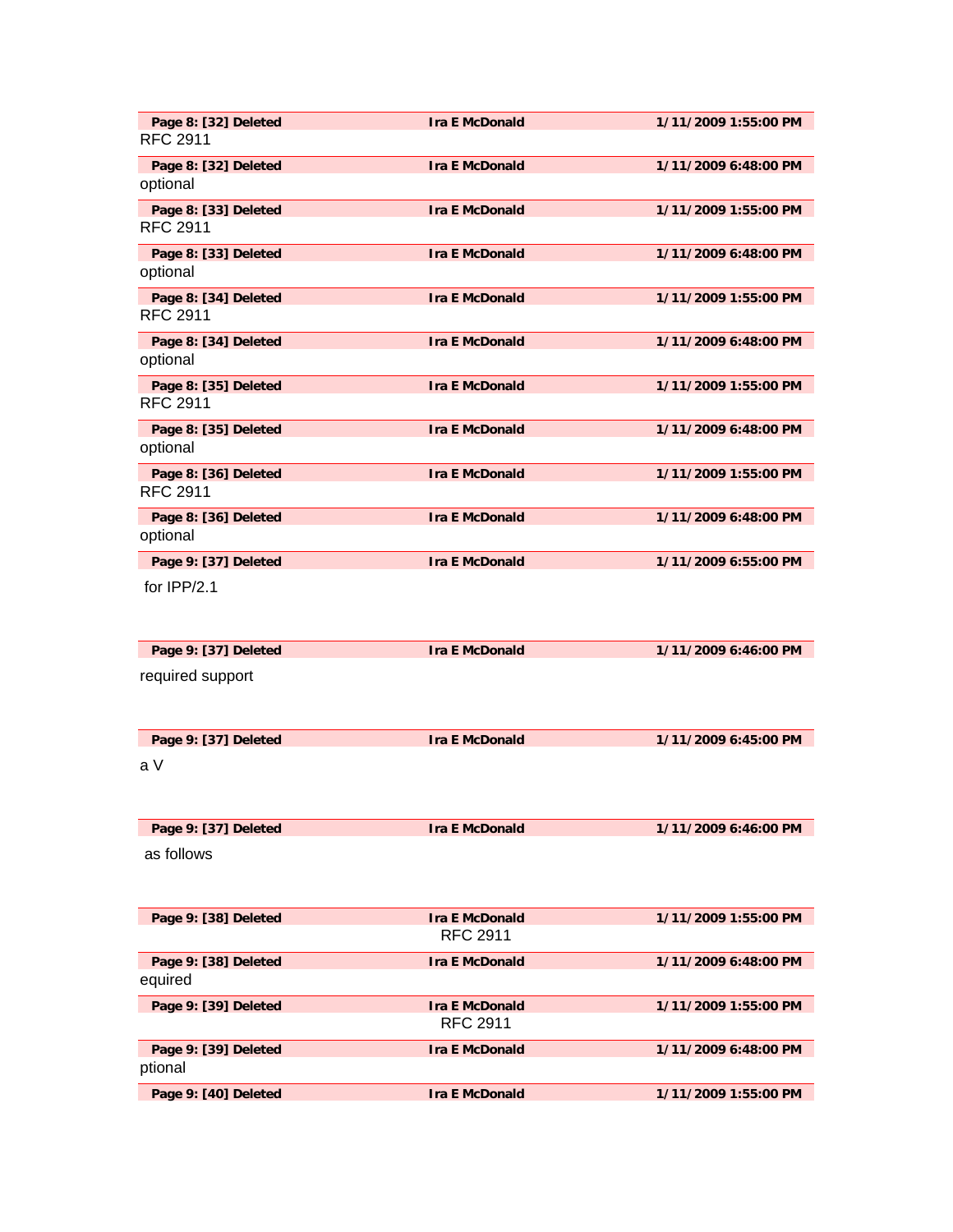|                                 | <b>RFC 2911</b>       |                      |
|---------------------------------|-----------------------|----------------------|
| Page 9: [40] Deleted            | <b>Ira E McDonald</b> | 1/11/2009 6:48:00 PM |
| equired                         |                       |                      |
| Page 9: [41] Deleted            | <b>Ira E McDonald</b> | 1/11/2009 1:55:00 PM |
|                                 | <b>RFC 2911</b>       |                      |
| Page 9: [41] Deleted<br>equired | <b>Ira E McDonald</b> | 1/11/2009 6:48:00 PM |
| Page 9: [42] Deleted            | <b>Ira E McDonald</b> | 1/11/2009 1:55:00 PM |
|                                 | <b>RFC 2911</b>       |                      |
| Page 9: [42] Deleted<br>equired | <b>Ira E McDonald</b> | 1/11/2009 6:49:00 PM |
| Page 9: [43] Deleted            | <b>Ira E McDonald</b> | 1/11/2009 1:55:00 PM |
|                                 | <b>RFC 2911</b>       |                      |
| Page 9: [43] Deleted            | <b>Ira E McDonald</b> | 1/11/2009 6:49:00 PM |
| ptional                         |                       |                      |
| Page 9: [44] Deleted            | <b>Ira E McDonald</b> | 1/11/2009 1:56:00 PM |
|                                 | <b>RFC 2911</b>       |                      |
| Page 9: [44] Deleted            | <b>Ira E McDonald</b> | 1/11/2009 6:49:00 PM |
| equired                         |                       |                      |
| Page 9: [45] Deleted            | <b>Ira E McDonald</b> | 1/11/2009 1:56:00 PM |
|                                 | <b>RFC 2911</b>       |                      |
| Page 9: [45] Deleted<br>equired | <b>Ira E McDonald</b> | 1/11/2009 6:49:00 PM |
| Page 9: [46] Deleted            | <b>Ira E McDonald</b> | 1/11/2009 1:56:00 PM |
|                                 | <b>RFC 2911</b>       |                      |
| Page 9: [46] Deleted            | <b>Ira E McDonald</b> | 1/11/2009 6:49:00 PM |
| equired                         |                       |                      |
| Page 9: [47] Deleted            | <b>Ira E McDonald</b> | 1/11/2009 1:56:00 PM |
|                                 | <b>RFC 2911</b>       |                      |
| Page 9: [47] Deleted            | <b>Ira E McDonald</b> | 1/11/2009 6:49:00 PM |
| equired                         |                       |                      |
| Page 9: [48] Deleted            | <b>Ira E McDonald</b> | 1/11/2009 1:56:00 PM |
|                                 | <b>RFC 2911</b>       |                      |
| Page 9: [48] Deleted<br>equired | <b>Ira E McDonald</b> | 1/11/2009 6:49:00 PM |
| Page 9: [49] Deleted            | <b>Ira E McDonald</b> | 1/11/2009 1:56:00 PM |
|                                 | <b>RFC 2911</b>       |                      |
| Page 9: [49] Deleted            | <b>Ira E McDonald</b> | 1/11/2009 6:49:00 PM |
| equired                         |                       |                      |
| Page 9: [50] Deleted            | <b>Ira E McDonald</b> | 1/11/2009 1:56:00 PM |
|                                 | <b>RFC 2911</b>       |                      |
| Page 9: [50] Deleted            | <b>Ira E McDonald</b> | 1/11/2009 6:49:00 PM |
| equired                         |                       |                      |
| Page 9: [51] Deleted            | <b>Ira E McDonald</b> | 1/11/2009 1:56:00 PM |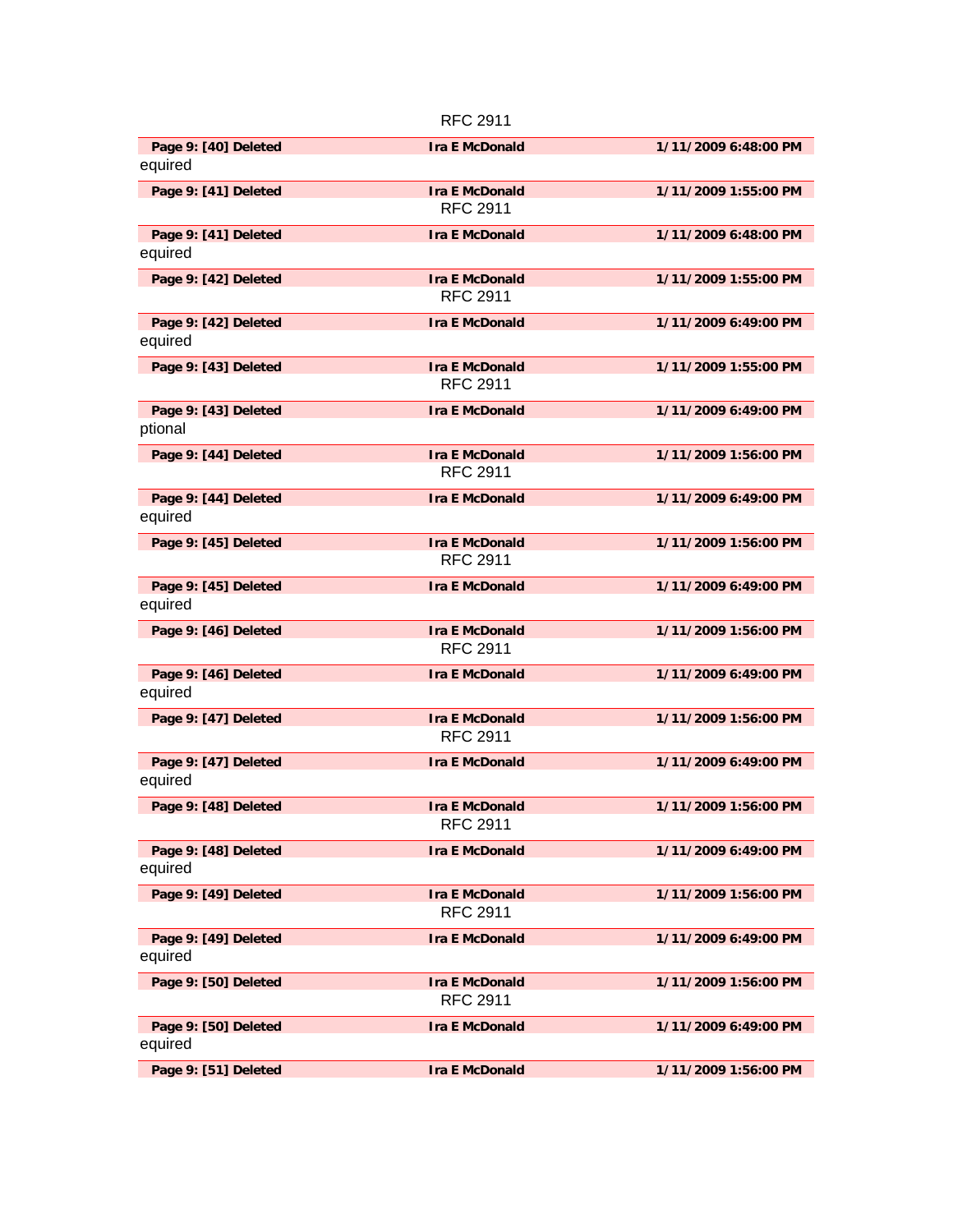|                      | <b>RFC 2911</b>       |                      |
|----------------------|-----------------------|----------------------|
| Page 9: [51] Deleted | <b>Ira E McDonald</b> | 1/11/2009 6:49:00 PM |
| equired              |                       |                      |
| Page 9: [52] Deleted | <b>Ira E McDonald</b> | 1/11/2009 1:56:00 PM |
|                      | <b>RFC 2911</b>       |                      |
| Page 9: [52] Deleted | <b>Ira E McDonald</b> | 1/11/2009 6:49:00 PM |
| equired              |                       |                      |
| Page 9: [53] Deleted | <b>Ira E McDonald</b> | 1/11/2009 1:56:00 PM |
|                      | <b>RFC 2911</b>       |                      |
| Page 9: [53] Deleted | <b>Ira E McDonald</b> | 1/11/2009 6:50:00 PM |
| equired              |                       |                      |
| Page 9: [54] Deleted | <b>Ira E McDonald</b> | 1/11/2009 2:15:00 PM |
|                      | <b>RFC 3380</b>       |                      |
| Page 9: [54] Deleted | <b>Ira E McDonald</b> | 1/11/2009 6:50:00 PM |
| equired              |                       |                      |
| Page 9: [55] Deleted | <b>Ira E McDonald</b> | 1/11/2009 2:15:00 PM |
|                      | <b>RFC 3380</b>       |                      |
| Page 9: [55] Deleted | <b>Ira E McDonald</b> | 1/11/2009 6:50:00 PM |
| required             |                       |                      |
| Page 9: [56] Deleted | <b>Ira E McDonald</b> | 1/11/2009 2:15:00 PM |
|                      | <b>RFC 3380</b>       |                      |
| Page 9: [56] Deleted | <b>Ira E McDonald</b> | 1/11/2009 6:50:00 PM |
| equired              |                       |                      |
| Page 9: [57] Deleted | <b>Ira E McDonald</b> | 1/11/2009 2:05:00 PM |
|                      | <b>RFC 3995</b>       |                      |
| Page 9: [57] Deleted | <b>Ira E McDonald</b> | 1/11/2009 6:50:00 PM |
| equired              |                       |                      |
| Page 9: [58] Deleted | <b>Ira E McDonald</b> | 1/11/2009 2:05:00 PM |
|                      | <b>RFC 3995</b>       |                      |
| Page 9: [58] Deleted | <b>Ira E McDonald</b> | 1/11/2009 6:50:00 PM |
| ptional              |                       |                      |
| Page 9: [59] Deleted | <b>Ira E McDonald</b> | 1/11/2009 2:05:00 PM |
|                      | <b>RFC 3995</b>       |                      |
| Page 9: [59] Deleted | <b>Ira E McDonald</b> | 1/11/2009 6:50:00 PM |
| equired              |                       |                      |
| Page 9: [60] Deleted | <b>Ira E McDonald</b> | 1/11/2009 2:05:00 PM |
|                      | <b>RFC 3995</b>       |                      |
| Page 9: [60] Deleted | <b>Ira E McDonald</b> | 1/11/2009 6:50:00 PM |
| required             |                       |                      |
| Page 9: [61] Deleted | <b>Ira E McDonald</b> | 1/11/2009 2:05:00 PM |
|                      | <b>RFC 3995</b>       |                      |
| Page 9: [61] Deleted | <b>Ira E McDonald</b> | 1/11/2009 6:50:00 PM |
| required             |                       |                      |
| Page 9: [62] Deleted | <b>Ira E McDonald</b> | 1/11/2009 2:05:00 PM |
|                      | <b>RFC 3995</b>       |                      |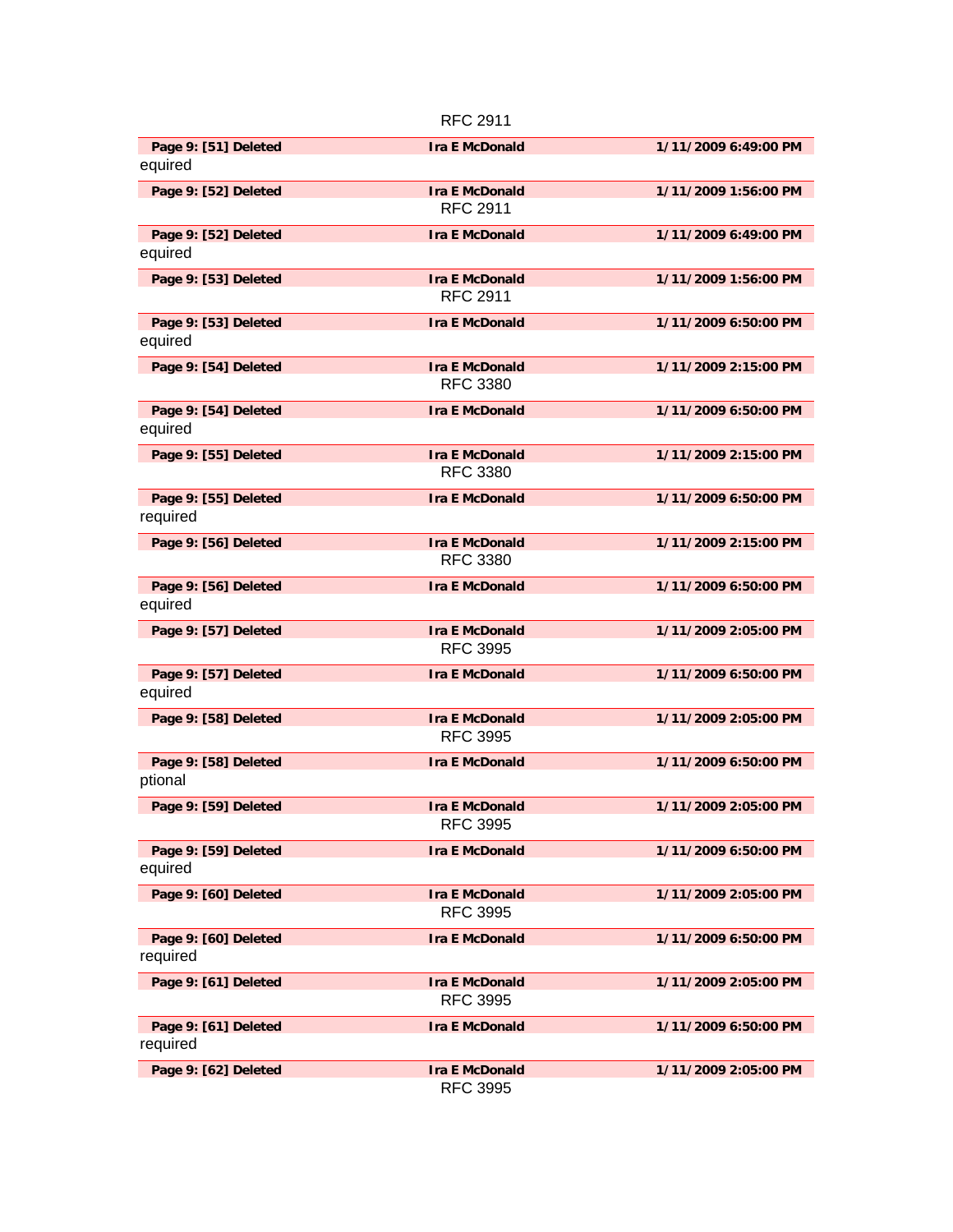| Page 9: [62] Deleted<br>required | <b>Ira E McDonald</b>                    | 1/11/2009 6:50:00 PM |
|----------------------------------|------------------------------------------|----------------------|
| Page 9: [63] Deleted             | <b>Ira E McDonald</b><br><b>RFC 3995</b> | 1/11/2009 2:05:00 PM |
| Page 9: [63] Deleted<br>required | <b>Ira E McDonald</b>                    | 1/11/2009 6:50:00 PM |
| Page 9: [64] Deleted             | <b>Ira E McDonald</b><br><b>RFC 3998</b> | 1/11/2009 2:14:00 PM |
| Page 9: [64] Deleted<br>required | <b>Ira E McDonald</b>                    | 1/11/2009 6:51:00 PM |
| Page 9: [65] Deleted             | <b>Ira E McDonald</b><br><b>RFC 3998</b> | 1/11/2009 2:14:00 PM |
| Page 9: [65] Deleted<br>required | <b>Ira E McDonald</b>                    | 1/11/2009 6:51:00 PM |
| Page 9: [66] Deleted             | <b>Ira E McDonald</b><br><b>RFC 3998</b> | 1/11/2009 2:14:00 PM |
| Page 9: [66] Deleted<br>optional | <b>Ira E McDonald</b>                    | 1/11/2009 6:51:00 PM |
| Page 9: [67] Deleted             | <b>Ira E McDonald</b><br><b>RFC 3998</b> | 1/11/2009 2:14:00 PM |
| Page 9: [67] Deleted<br>optional | <b>Ira E McDonald</b>                    | 1/11/2009 6:51:00 PM |
| Page 9: [68] Deleted             | <b>Ira E McDonald</b><br><b>RFC 3998</b> | 1/11/2009 2:14:00 PM |
| Page 9: [68] Deleted<br>optional | <b>Ira E McDonald</b>                    | 1/11/2009 6:51:00 PM |
| Page 9: [69] Deleted             | <b>Ira E McDonald</b><br><b>RFC 3998</b> | 1/11/2009 2:14:00 PM |
| Page 9: [69] Deleted<br>optional | <b>Ira E McDonald</b>                    | 1/11/2009 6:51:00 PM |
| Page 9: [70] Deleted             | <b>Ira E McDonald</b><br><b>RFC 3998</b> | 1/11/2009 2:14:00 PM |
| Page 9: [70] Deleted<br>optional | <b>Ira E McDonald</b>                    | 1/11/2009 6:51:00 PM |
| Page 9: [71] Deleted             | <b>Ira E McDonald</b><br><b>RFC 3998</b> | 1/11/2009 2:14:00 PM |
| Page 9: [71] Deleted<br>optional | <b>Ira E McDonald</b>                    | 1/11/2009 6:51:00 PM |
| Page 9: [72] Deleted             | <b>Ira E McDonald</b><br><b>RFC 3998</b> | 1/11/2009 2:14:00 PM |
| Page 9: [72] Deleted<br>optional | <b>Ira E McDonald</b>                    | 1/11/2009 6:51:00 PM |
| Page 9: [73] Deleted             | <b>Ira E McDonald</b><br><b>RFC 3998</b> | 1/11/2009 2:14:00 PM |
| Page 9: [73] Deleted<br>optional | <b>Ira E McDonald</b>                    | 1/11/2009 6:51:00 PM |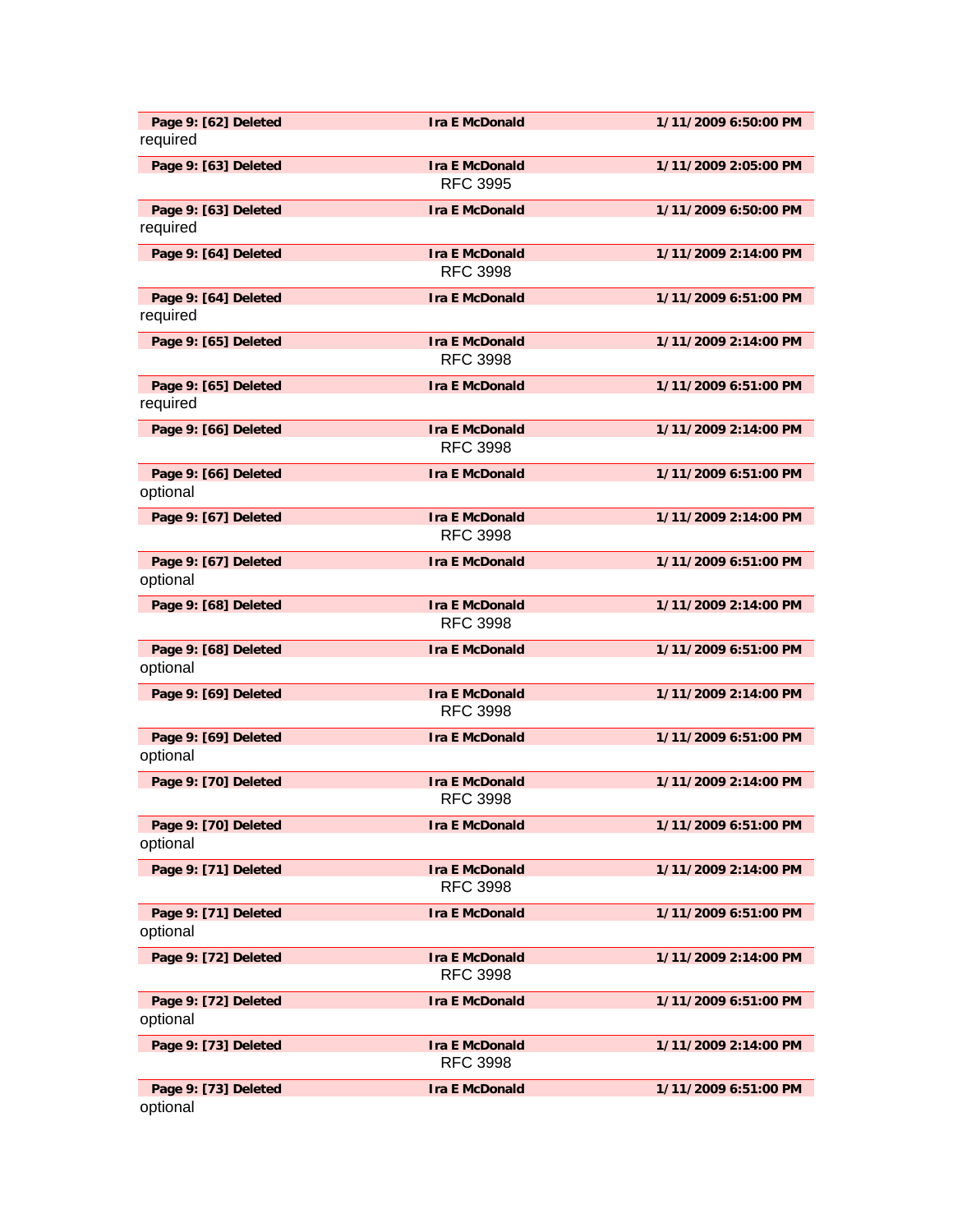| Page 9: [74] Deleted  | <b>Ira E McDonald</b> | 1/11/2009 2:14:00 PM |
|-----------------------|-----------------------|----------------------|
|                       | <b>RFC 3998</b>       |                      |
| Page 9: [74] Deleted  | <b>Ira E McDonald</b> | 1/11/2009 6:51:00 PM |
| optional              |                       |                      |
| Page 9: [75] Deleted  | <b>Ira E McDonald</b> | 1/11/2009 2:14:00 PM |
|                       | <b>RFC 3998</b>       |                      |
| Page 9: [75] Deleted  | <b>Ira E McDonald</b> | 1/11/2009 6:51:00 PM |
| ptional               |                       |                      |
| Page 9: [76] Deleted  | <b>Ira E McDonald</b> | 1/11/2009 2:14:00 PM |
|                       | <b>RFC 3998</b>       |                      |
| Page 9: [76] Deleted  | <b>Ira E McDonald</b> | 1/11/2009 6:52:00 PM |
| ptional               |                       |                      |
| Page 9: [77] Deleted  | <b>Ira E McDonald</b> | 1/11/2009 2:14:00 PM |
|                       | <b>RFC 3998</b>       |                      |
| Page 9: [77] Deleted  | <b>Ira E McDonald</b> | 1/11/2009 6:52:00 PM |
| ptional               |                       |                      |
| Page 9: [78] Deleted  | <b>Ira E McDonald</b> | 1/11/2009 2:14:00 PM |
|                       | <b>RFC 3998</b>       |                      |
| Page 9: [78] Deleted  | <b>Ira E McDonald</b> | 1/11/2009 6:52:00 PM |
| ptional               |                       |                      |
| Page 9: [79] Deleted  | <b>Ira E McDonald</b> | 1/11/2009 2:14:00 PM |
|                       | <b>RFC 3998</b>       |                      |
| Page 9: [79] Deleted  | <b>Ira E McDonald</b> | 1/11/2009 6:52:00 PM |
| ptional               |                       |                      |
| Page 10: [80] Deleted | <b>Ira E McDonald</b> | 1/11/2009 1:15:00 PM |

### **5.4 Version 2.2 Operations**

The following IPP Operations are included in the defining documents for IPP/2.2. The required support for each IPP Operation in a V2.2 implementation is defined as follows.

| <b>Code</b> | <b>Operation Name</b>  | <b>Source</b>   | <b>Support</b> |
|-------------|------------------------|-----------------|----------------|
| 0x0002      | Print-Job              | <b>RFC 2911</b> | required       |
| 0x0003      | Print-URI              | <b>RFC 2911</b> | optional       |
| 0x0004      | Validate-Job           | <b>RFC 2911</b> | required       |
| 0x0005      | Create-Job             | <b>RFC 2911</b> | required       |
| 0x0006      | Send-Document          | <b>RFC 2911</b> | required       |
| 0x0007      | Send-URI               | <b>RFC 2911</b> | optional       |
| 0x0008      | Cancel-Job             | <b>RFC 2911</b> | required       |
| 0x0009      | Get-Job-Attributes     | <b>RFC 2911</b> | required       |
| 0x000A      | Get-Jobs               | <b>RFC 2911</b> | required       |
| 0x000B      | Get-Printer-Attributes | <b>RFC 2911</b> | required       |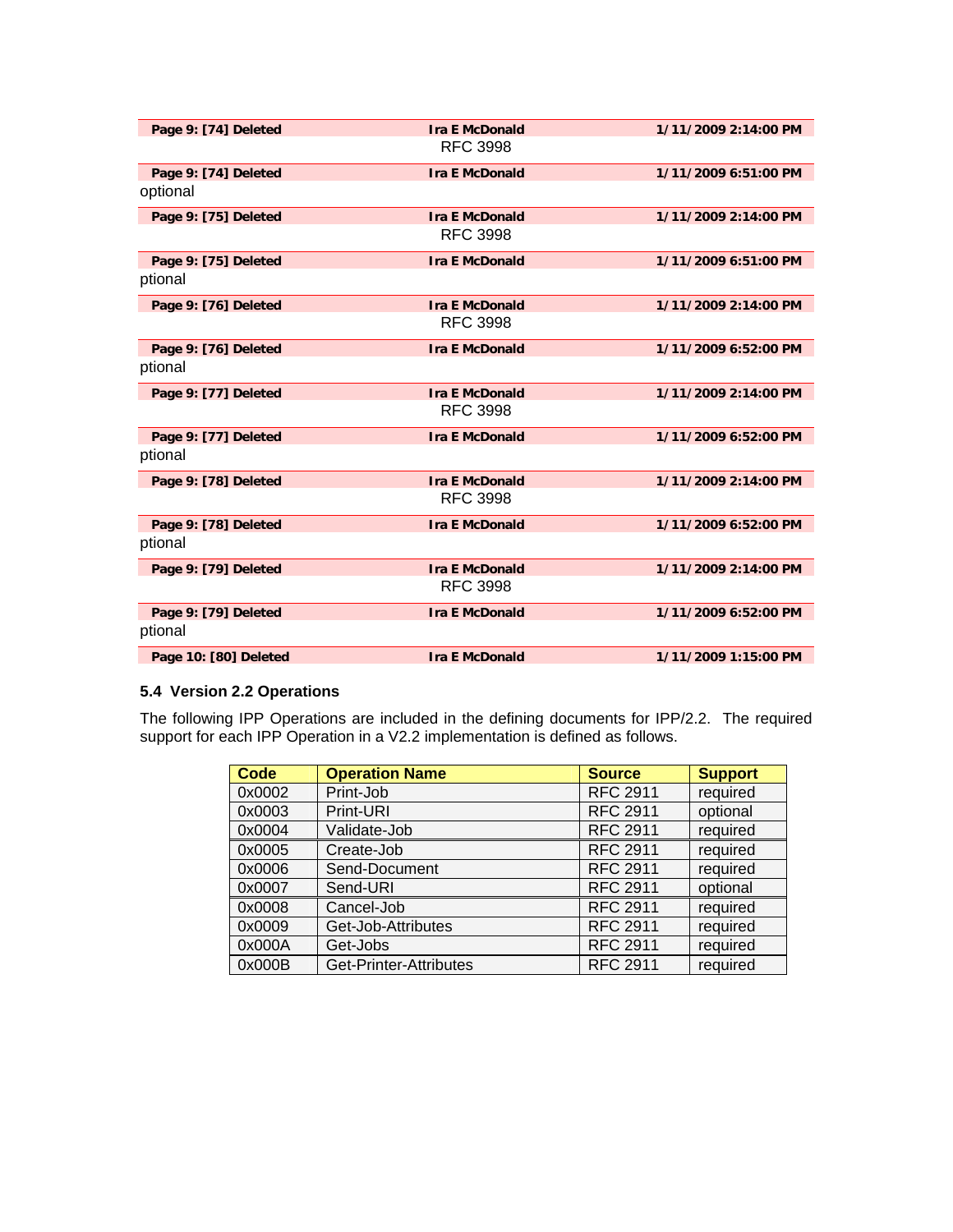|                                  | 1/11/2009 8:04:00 PM<br>Page 16: [83] Deleted<br><b>Ira E McDonald</b> |                                     |                                    |                      |  |
|----------------------------------|------------------------------------------------------------------------|-------------------------------------|------------------------------------|----------------------|--|
|                                  |                                                                        |                                     |                                    |                      |  |
| required to                      |                                                                        |                                     |                                    |                      |  |
|                                  | Page 16: [83] Deleted                                                  | <b>Ira E McDonald</b>               |                                    | 1/11/2009 3:31:00 PM |  |
|                                  |                                                                        |                                     |                                    |                      |  |
| are                              |                                                                        |                                     |                                    |                      |  |
|                                  | Page 16: [83] Deleted                                                  | <b>Ira E McDonald</b>               |                                    | 1/11/2009 8:04:00 PM |  |
|                                  |                                                                        |                                     |                                    |                      |  |
| are required to be supported for |                                                                        |                                     |                                    |                      |  |
|                                  | Page 15: [82] Deleted                                                  | <b>Ira E McDonald</b>               |                                    | 1/11/2009 8:06:00 PM |  |
|                                  |                                                                        |                                     |                                    |                      |  |
| IPP/2.2                          | 1.2 [RFC5246]                                                          | <b>MUST</b>                         | TLS RSA WITH AES 128 CBC SHA       |                      |  |
|                                  | Page 11: [81] Deleted                                                  | <b>Ira E McDonald</b>               |                                    | 1/11/2009 7:08:00 PM |  |
|                                  | 0x0037                                                                 | Set-Document-Attributes             | PWG 5100.5 $\vert$ required        |                      |  |
|                                  | 0x0036                                                                 | Delete-Document                     | PWG 5100.5                         | required             |  |
|                                  | 0x0035                                                                 | <b>Get-Documents</b>                | PWG 5100.5                         | required             |  |
|                                  | 0x0034                                                                 | Get-Document-Attributes             | PWG 5100.5                         | required             |  |
|                                  | 0x0033                                                                 | Cancel-Document                     | PWG 5100.5                         | required             |  |
|                                  | 0x0031                                                                 | Schedule-Job-After                  | <b>RFC 3998</b>                    | required             |  |
|                                  | 0x0030                                                                 | Promote-Job                         | <b>RFC 3998</b>                    | required             |  |
|                                  | 0x002F                                                                 | Resume-Job                          | <b>RFC 3998</b>                    | required             |  |
|                                  | 0x002E                                                                 | Suspend-Current-Job                 | <b>RFC 3998</b>                    | required             |  |
|                                  | 0x002D                                                                 | Cancel-Current-Job                  | <b>RFC 3998</b>                    | required             |  |
|                                  | 0x002C                                                                 | Reprocess-Job                       | <b>RFC 3998</b>                    | optional             |  |
|                                  | 0x002B                                                                 | Startup-Printer                     | <b>RFC 3998</b>                    | required             |  |
|                                  | 0x002A                                                                 | Shutdown-Printer                    | <b>RFC 3998</b>                    | required             |  |
|                                  | 0x0029                                                                 | <b>Restart-Printer</b>              | <b>RFC 3998</b>                    | required             |  |
|                                  | 0x0028                                                                 | Activate-Printer                    | <b>RFC 3998</b>                    | required             |  |
|                                  | 0x0027                                                                 | Deactivate-Printer                  | <b>RFC 3998</b>                    | required             |  |
|                                  | 0x0026                                                                 | Release-Held-New-Jobs               | <b>RFC 3998</b>                    | required             |  |
|                                  | 0x0025                                                                 | Hold-New-Jobs                       | <b>RFC 3998</b>                    | required             |  |
|                                  | 0x0024                                                                 | Pause-Printer-After-Current-Job     | <b>RFC 3998</b>                    | required             |  |
|                                  | 0x0023                                                                 | Disable-Printer                     | <b>RFC 3998</b>                    | required             |  |
|                                  | 0x0022                                                                 | Enable-Printer                      | <b>RFC 3998</b>                    | required             |  |
|                                  | 0x001C                                                                 | <b>Get-Notifications</b>            | <b>RFC 3995</b>                    | required             |  |
|                                  | 0x001B                                                                 | Cancel-Subscription                 | <b>RFC 3995</b>                    | required             |  |
|                                  | 0x001A                                                                 | Renew-Subscription                  | <b>RFC 3995</b>                    | required             |  |
|                                  | 0x0019                                                                 | Get-Subscriptions                   | <b>RFC 3995</b>                    | required             |  |
|                                  | 0x0018                                                                 | Get-Subscription-Attributes         | <b>RFC 3995</b>                    | required             |  |
|                                  | 0x0017                                                                 | Create-Job-Subscriptions            | <b>RFC 3995</b>                    | optional             |  |
|                                  | 0x0016                                                                 | <b>Create-Printer-Subscriptions</b> | <b>RFC 3995</b>                    | required             |  |
|                                  | 0x0015                                                                 | Get-Printer-Supported-Values        | <b>RFC 3380</b>                    | required             |  |
|                                  | 0x0014                                                                 | Set-Job-Attributes                  | <b>RFC 3380</b>                    | required             |  |
|                                  | 0x0013                                                                 | Set-Printer-Attributes              | <b>RFC 3380</b>                    | required             |  |
|                                  | 0x0012                                                                 | Purge-Jobs                          | <b>RFC 2911</b>                    | required             |  |
|                                  | 0x0010<br>0x0011                                                       | Pause-Printer<br>Resume-Printer     | <b>RFC 2911</b><br><b>RFC 2911</b> | required<br>required |  |
|                                  | 0x000E                                                                 | Restart-Job                         | <b>RFC 2911</b>                    | required             |  |
|                                  | 0x000D                                                                 | Release-Job                         | <b>RFC 2911</b>                    | required             |  |
|                                  | 0x000C                                                                 | Hold-Job                            | <b>RFC 2911</b>                    | required             |  |
|                                  |                                                                        |                                     |                                    |                      |  |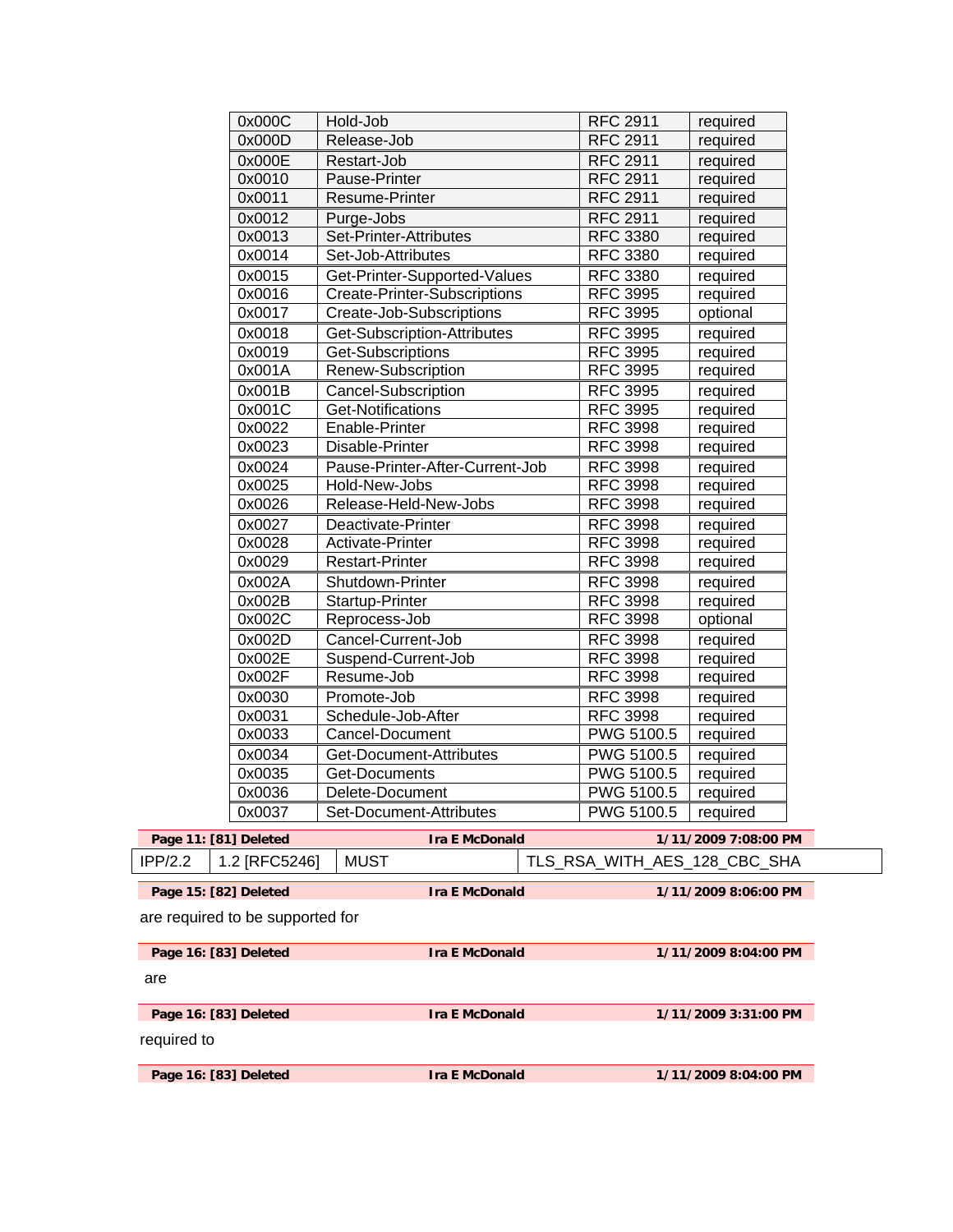for

| Page 16: [83] Deleted                                                                                                              | <b>Ira E McDonald</b> | 1/11/2009 3:32:00 PM |
|------------------------------------------------------------------------------------------------------------------------------------|-----------------------|----------------------|
| a                                                                                                                                  |                       |                      |
| Page 16: [83] Deleted                                                                                                              | <b>Ira E McDonald</b> | 1/11/2009 3:35:00 PM |
| paragraph                                                                                                                          |                       |                      |
| Page 16: [83] Deleted                                                                                                              | <b>Ira E McDonald</b> | 1/11/2009 8:06:00 PM |
| as required for IPP/1.1 implementations                                                                                            |                       |                      |
| Page 16: [84] Deleted                                                                                                              | <b>Ira E McDonald</b> | 1/11/2009 5:39:00 PM |
| are to                                                                                                                             |                       |                      |
| Page 16: [84] Deleted                                                                                                              | <b>Ira E McDonald</b> | 1/11/2009 5:40:00 PM |
| be as specified in                                                                                                                 |                       |                      |
| Page 16: [84] Deleted                                                                                                              | <b>Ira E McDonald</b> | 1/11/2009 5:41:00 PM |
|                                                                                                                                    |                       |                      |
| Page 16: [85] Deleted                                                                                                              | <b>Ira E McDonald</b> | 1/11/2009 5:39:00 PM |
| This attribute                                                                                                                     |                       |                      |
| Page 16: [85] Deleted                                                                                                              | <b>Ira E McDonald</b> | 1/11/2009 6:20:00 PM |
| only                                                                                                                               |                       |                      |
| Page 16: [86] Deleted                                                                                                              | <b>Ira E McDonald</b> | 1/11/2009 8:07:00 PM |
| for                                                                                                                                |                       |                      |
| Page 16: [86] Deleted                                                                                                              | <b>Ira E McDonald</b> | 1/11/2009 3:34:00 PM |
| a                                                                                                                                  |                       |                      |
| Page 16: [86] Deleted                                                                                                              | <b>Ira E McDonald</b> | 1/11/2009 3:34:00 PM |
| paragraph                                                                                                                          |                       |                      |
| Page 16: [86] Deleted                                                                                                              | <b>Ira E McDonald</b> | 1/11/2009 8:08:00 PM |
| as required for IPP/1.1 implementations and all the attributes listed in paragraph 11.2 as required<br>for IPP/2.0 implementations |                       |                      |
| Page 16: [86] Deleted                                                                                                              | <b>Ira E McDonald</b> | 1/11/2009 6:19:00 PM |
| 1                                                                                                                                  |                       |                      |
| Page 18: [87] Deleted                                                                                                              | <b>Ira E McDonald</b> | 1/11/2009 3:35:00 PM |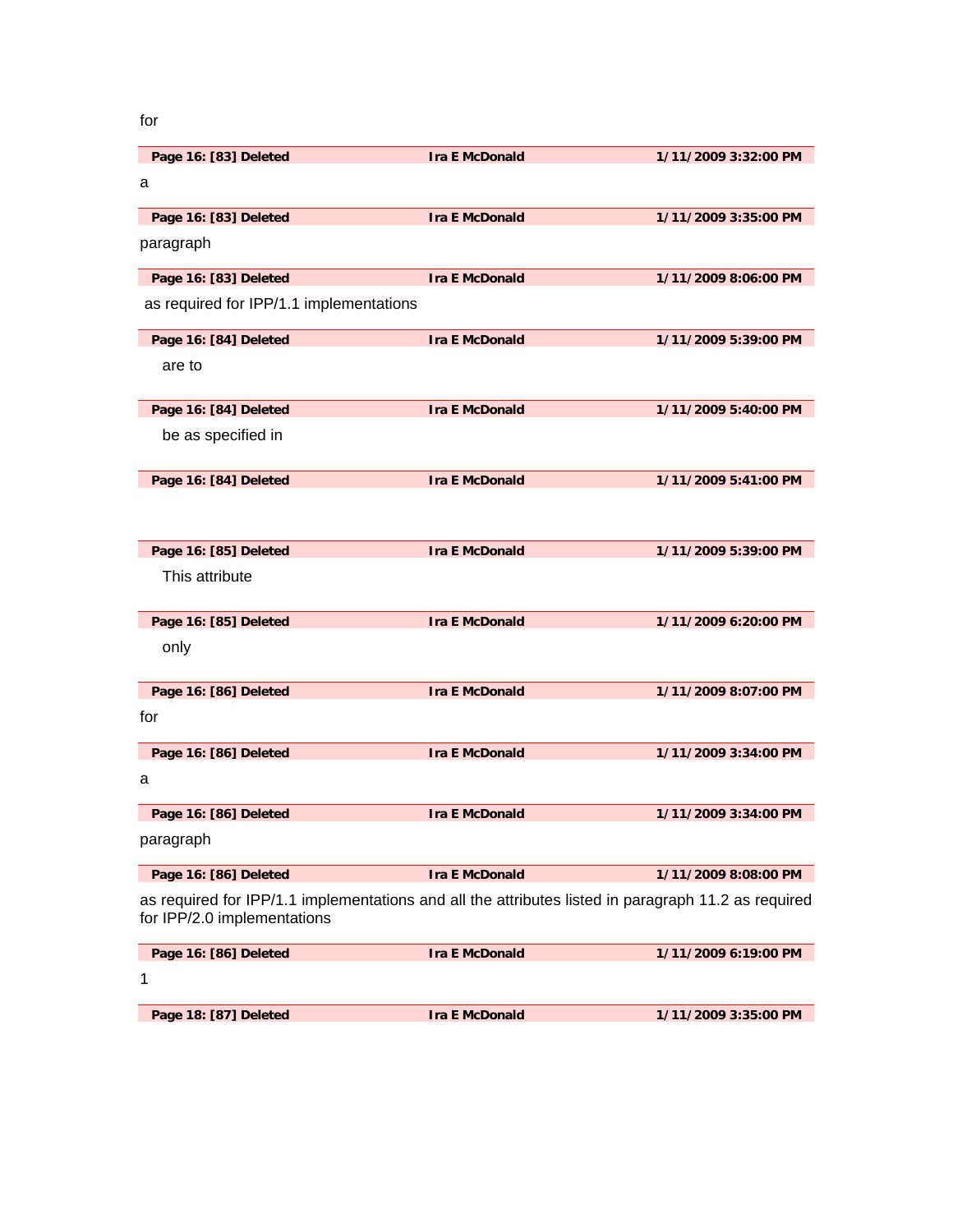### **11.4 Version 2.2 Attributes**

The following IPP Attributes are required to be supported for IPP/2.2, in addition to all the attributes listed in paragraph 11.1 as required for IPP/1.1 implementations and all the attributes listed in paragraph 11.2 as required for IPP/2.0 implementations plus all the attributes listed in paragraph 11.3 as required for IPP/2.1 implementations. Note that an IPP/2.2 implementation may also include support for additional IPP Attributes other than those specified in this list.

| <b>Attribute Name</b>             | <b>Object</b>   | <b>Source</b>     |
|-----------------------------------|-----------------|-------------------|
| copies-actual                     | Job             | PWG 5100.8        |
| document-job-id                   | Document        | <b>PWG 5100.5</b> |
| document-job-uri                  | Document        | <b>PWG 5100.5</b> |
| document-format-detected          | Document        | <b>PWG 5100.5</b> |
| document-format-supplied          | Job             | PWG 5100.7        |
| document-message                  | Document        | <b>PWG 5100.7</b> |
| document-message-supplied         | Job             | <b>PWG 5100.7</b> |
| document-name                     | <b>Document</b> | <b>PWG 5100.7</b> |
| document-name-supplied            | Job             | <b>PWG 5100.7</b> |
| document-number                   | Document        | <b>PWG 5100.5</b> |
| document-printer-uri              | Document        | <b>PWG 5100.5</b> |
| document-state                    | Document        | <b>PWG 5100.5</b> |
| document-state-reasons            | Document        | <b>PWG 5100.5</b> |
| finishings-actual                 | Job             | <b>PWG 5100.8</b> |
| job-mandatory-attributes          | Job             | PWG 5100.5        |
| job-hold-until-actual             | Job             | PWG 5100.8        |
| job-priority-actual               | Job             | <b>PWG 5100.8</b> |
| job-sheets-actual                 | Job             | <b>PWG 5100.8</b> |
| media-actual                      | Job             | PWG 5100.8        |
| media-col-actual                  | Job             | <b>PWG 5100.8</b> |
| multiple-document-handling        | Job             | <b>PWG 5100.5</b> |
| multiple-document-handling-actual | Job             | PWG 5100.8        |
| multiple-document-jobs-supported  | Printer         | <b>RFC 2911</b>   |
| number-of-documents               | Job             | <b>PWG 5100.5</b> |
| number-up                         | Job             | <b>RFC 2911</b>   |
| number-up-actual                  | Job             | <b>PWG 5100.8</b> |
| number-up-default                 | Printer         | <b>RFC 2911</b>   |
| number-up-supported               | Printer         | <b>RFC 2911</b>   |
| output-bin-actual                 | Job             | <b>PWG 5100.8</b> |
| orientation-requested-actual      | Job             | <b>PWG 5100.8</b> |
| overrides                         | Job             | <b>PWG 5100.6</b> |
| overrides-actual                  | Job             | <b>PWG 5100.6</b> |
| overrides-supported               | Printer         | PWG 5100.6        |
| page-ranges                       | Job             | <b>RFC 2911</b>   |
| page-ranges-actual                | Job             | <b>PWG 5100.8</b> |
| page-ranges-supported             | Printer         | <b>RFC 2911</b>   |
| print-quality-actual              | Job             | <b>PWG 5100.8</b> |
| printer-message-from-operator     | Printer         | <b>RFC 2911</b>   |
| printer-resolution-actual         | Job             | <b>PWG 5100.8</b> |
| sides-actual                      | Job             | <b>PWG 5100.8</b> |

Dave Whitehead Lexmark Bill Wagner TIC

**Page 18: [88] Deleted Ira E McDonald 1/11/2009 6:07:00 PM**